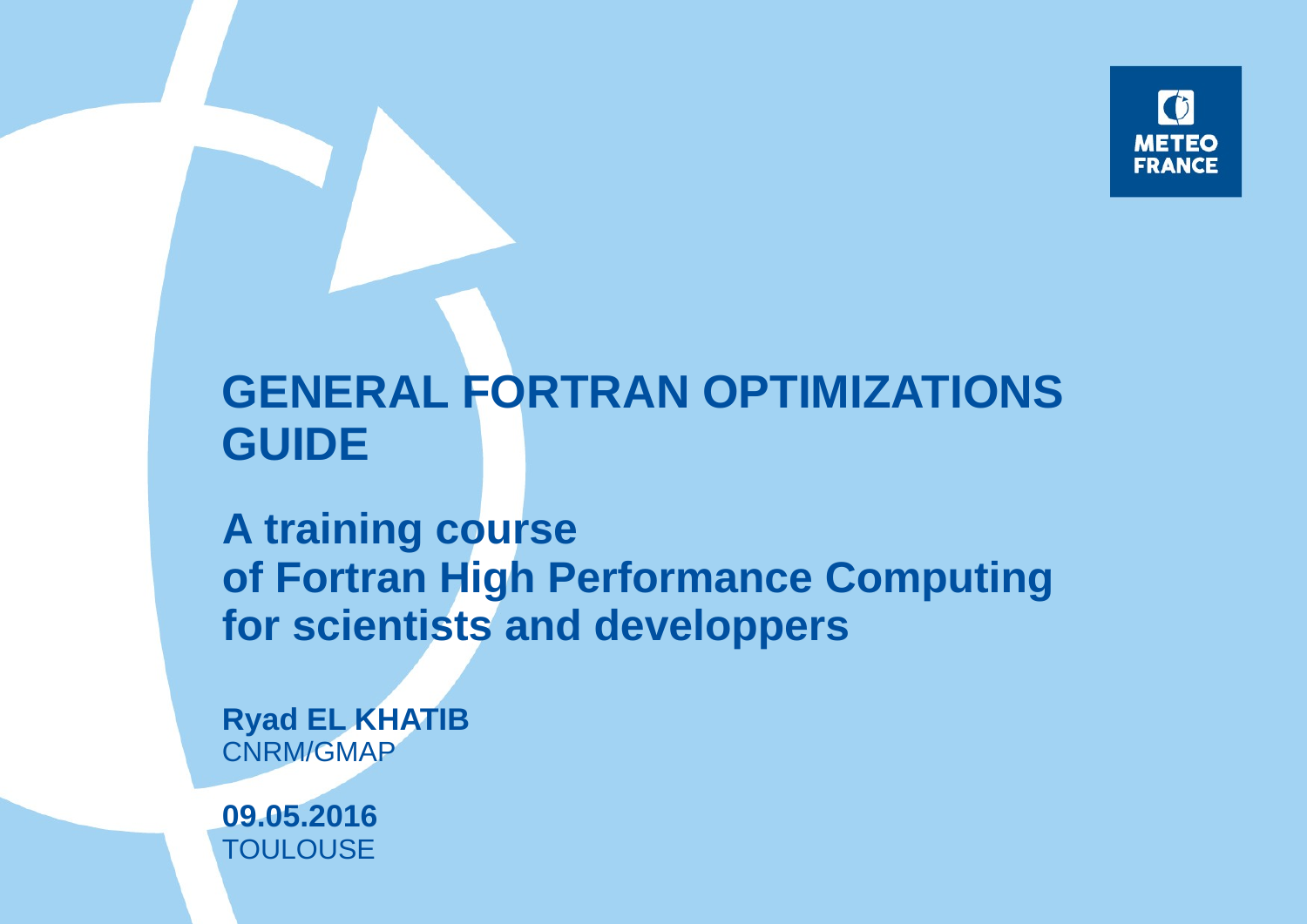

**The purpose of this course is to let you be aware of the performance traps when you code a piece of scientific software in Fortran**

**Hopefully after the training course + exercise you should be able to write fairly-well-performing code at once !**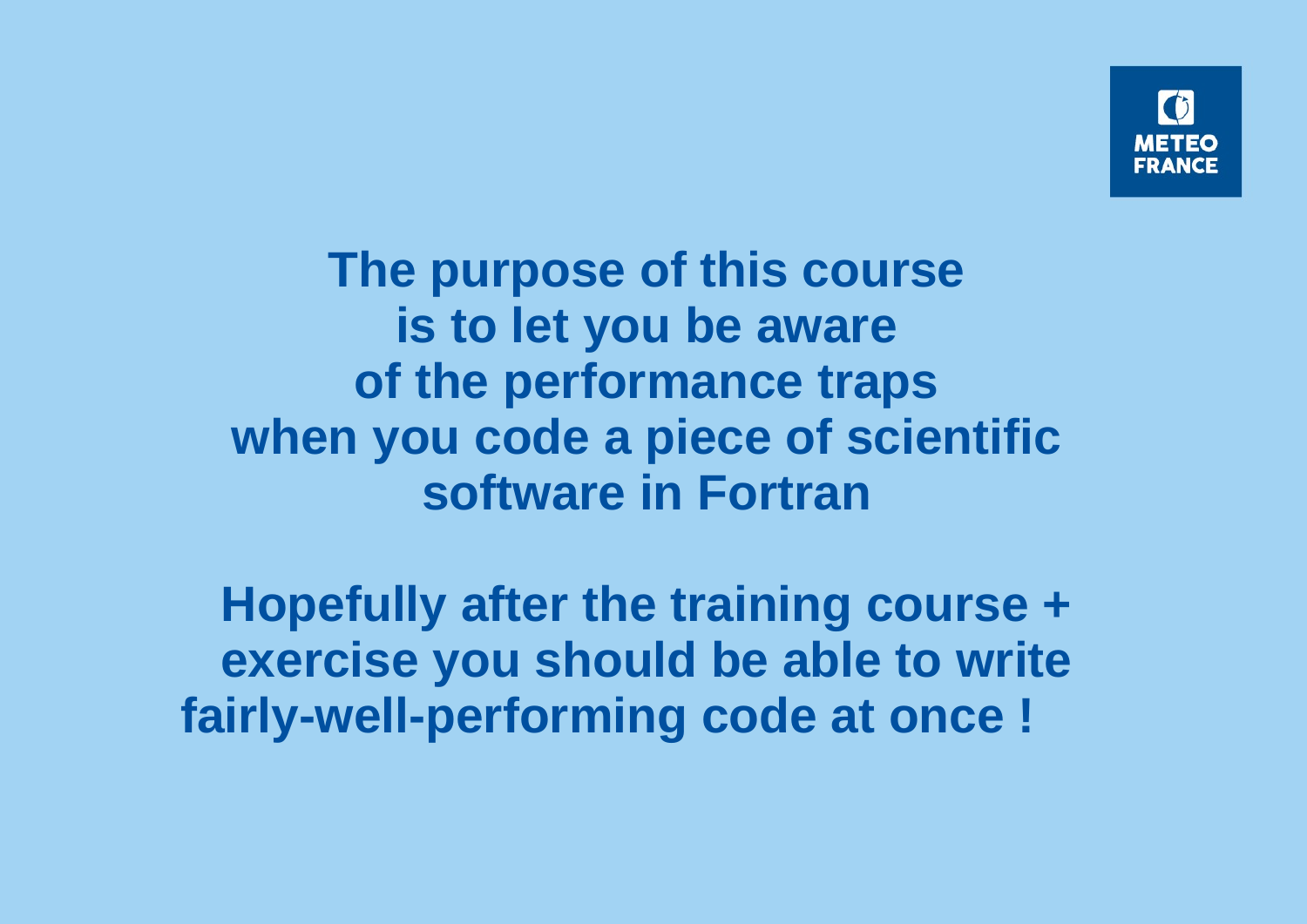### **Planning**

**1. Reminders about High Performance Computers**

### **2. Optimization techniques**

- **memory caching**
- **memory bandwidth saving**
- **vectorization**
- **memory allocation**
- **exercise :** *optimize\_it !*
- **3. Profiling Arpege/IFS/Arome**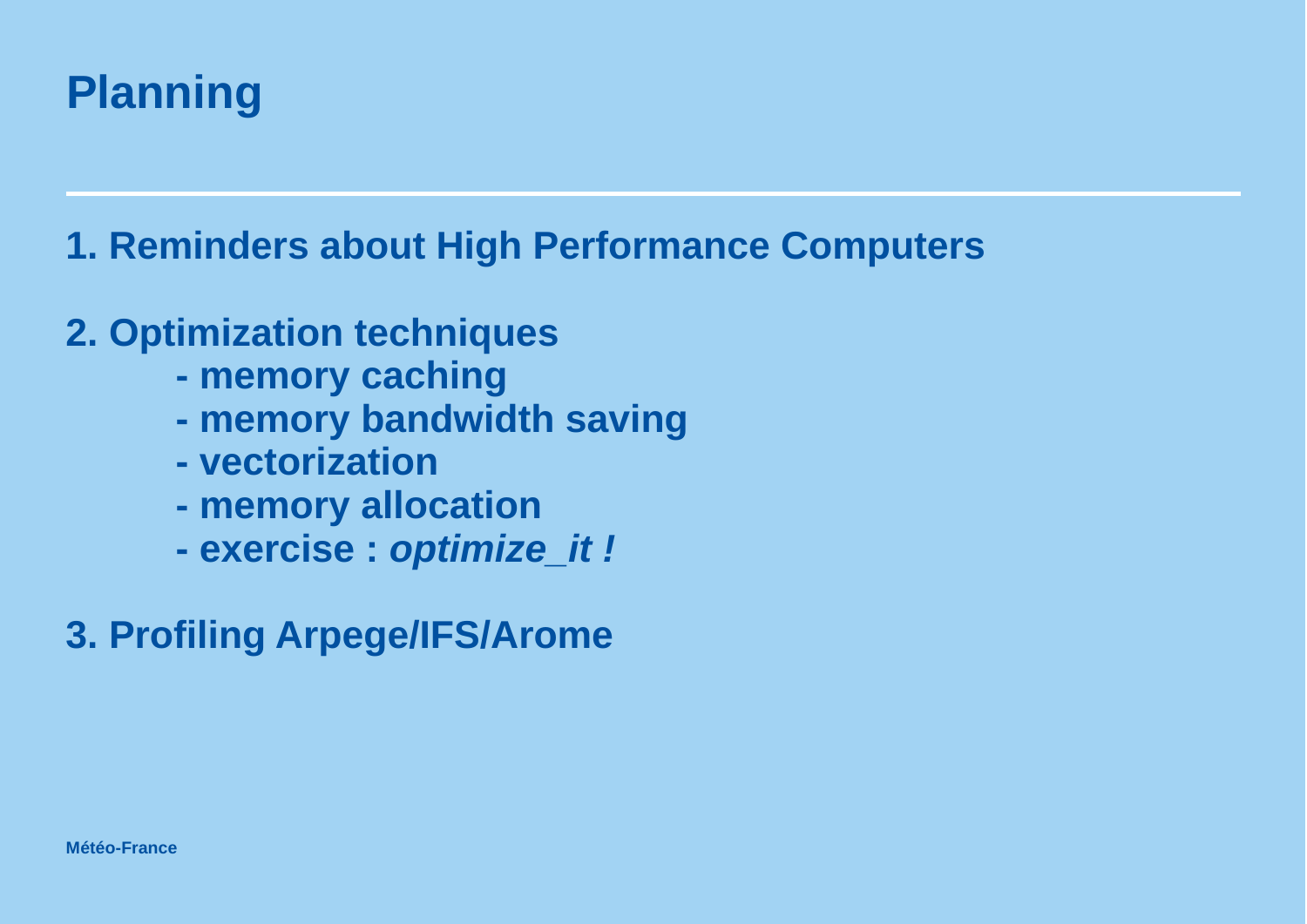### What developers must stop thinking of the (super)computers they are programming on :

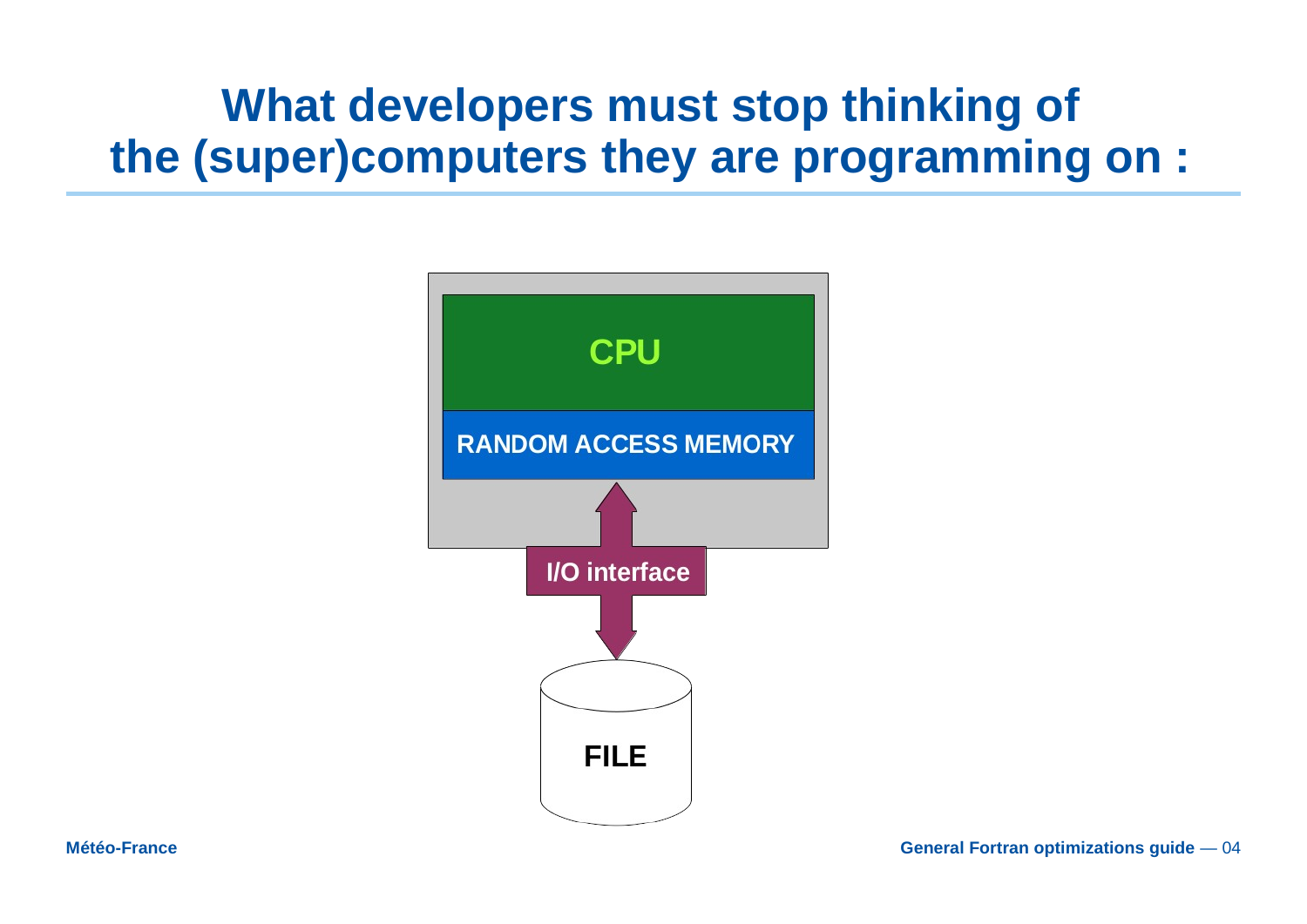### **Reminders on High Performance Computers : crude design of a computer node**



- **Nodes are interconnected**
- **Each node contains 1 or more CPUs**
- **Each CPU has multiple cores**
- **CPUs access memory via memory bus**
- **All cores of a CPU share a (fast) memory cache**
- **Certain nodes have a direct I/O interface**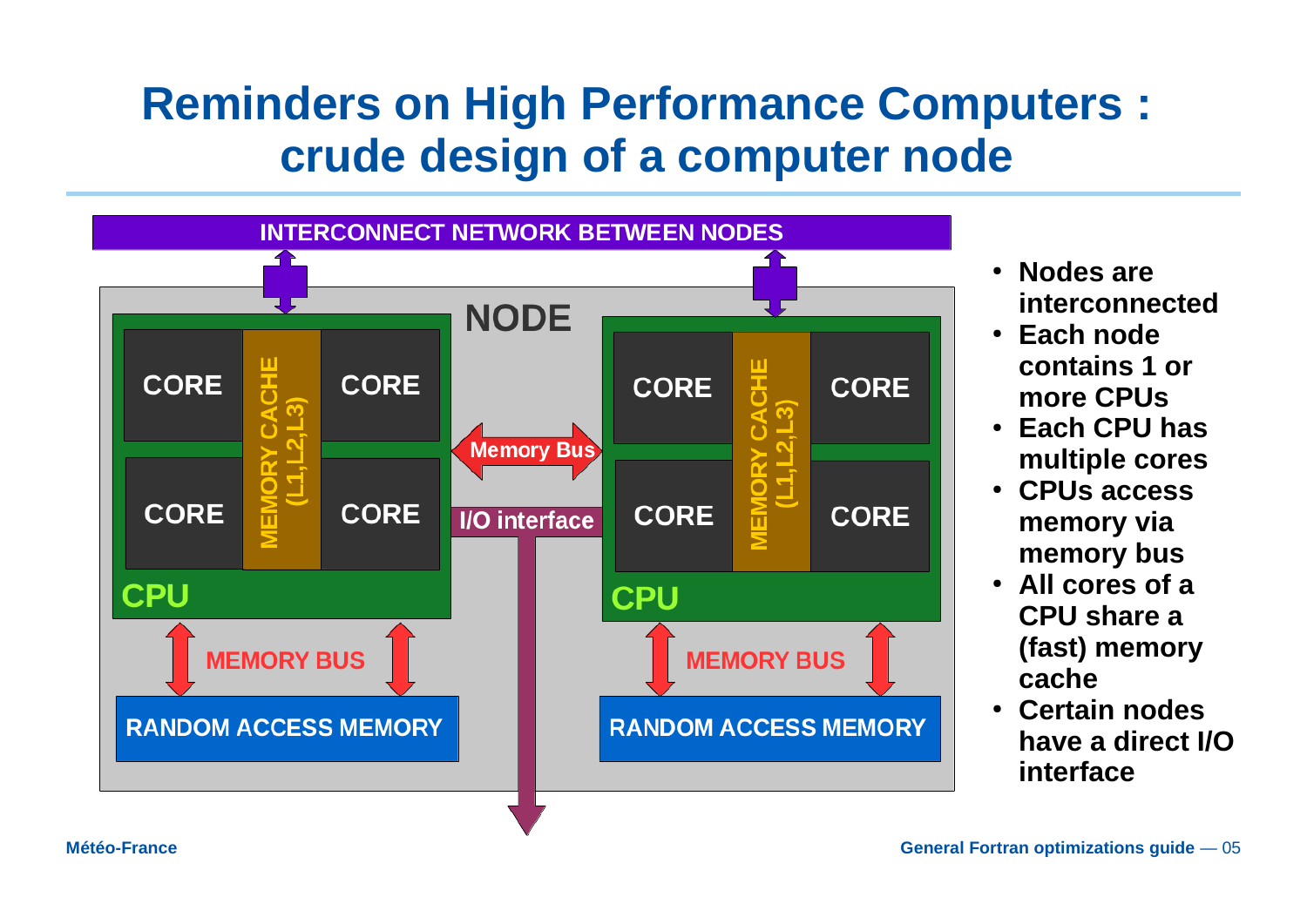# **evolution of CPUs**

### CPU clock speed evolution in past years



- Moore's law is over,
- The improvement of a single CPU core performance is decreasing
- In exchange, the number of cores per CPU is increasing
- $\bullet$  => performant programation for a single core is necessary
- $\cdot$  => parallel computation is necessary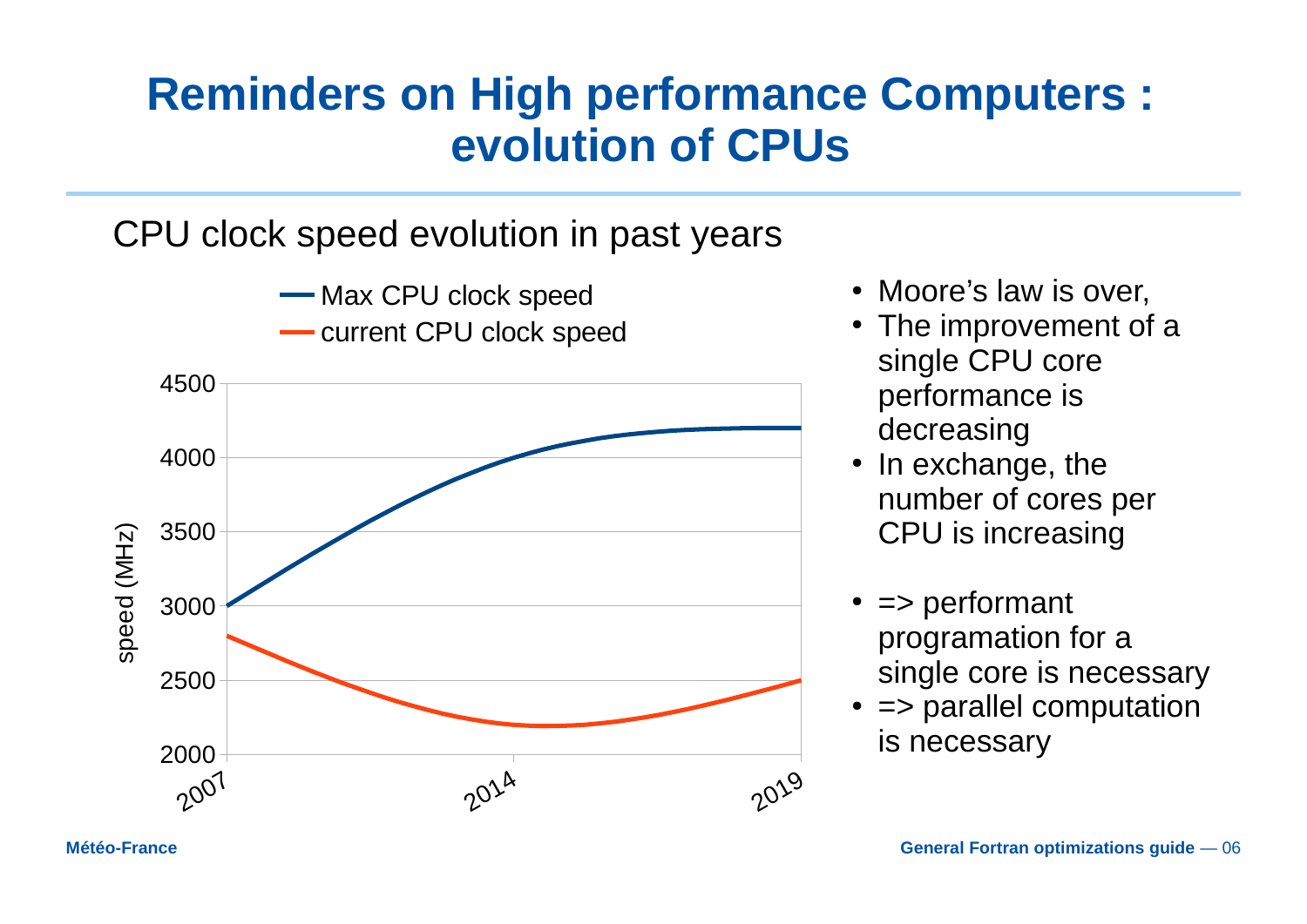### **Reminders on High performance Computers : performance evolution of CPUs vs Memory**



- Performance of memory is even worse than processors
- (Performance of disk is not better, either)
- $\cdot$  => Avoid I/O accesses
- $\bullet$  => Avoid memory accesses from Random Acces Memory to CPU or vice-versa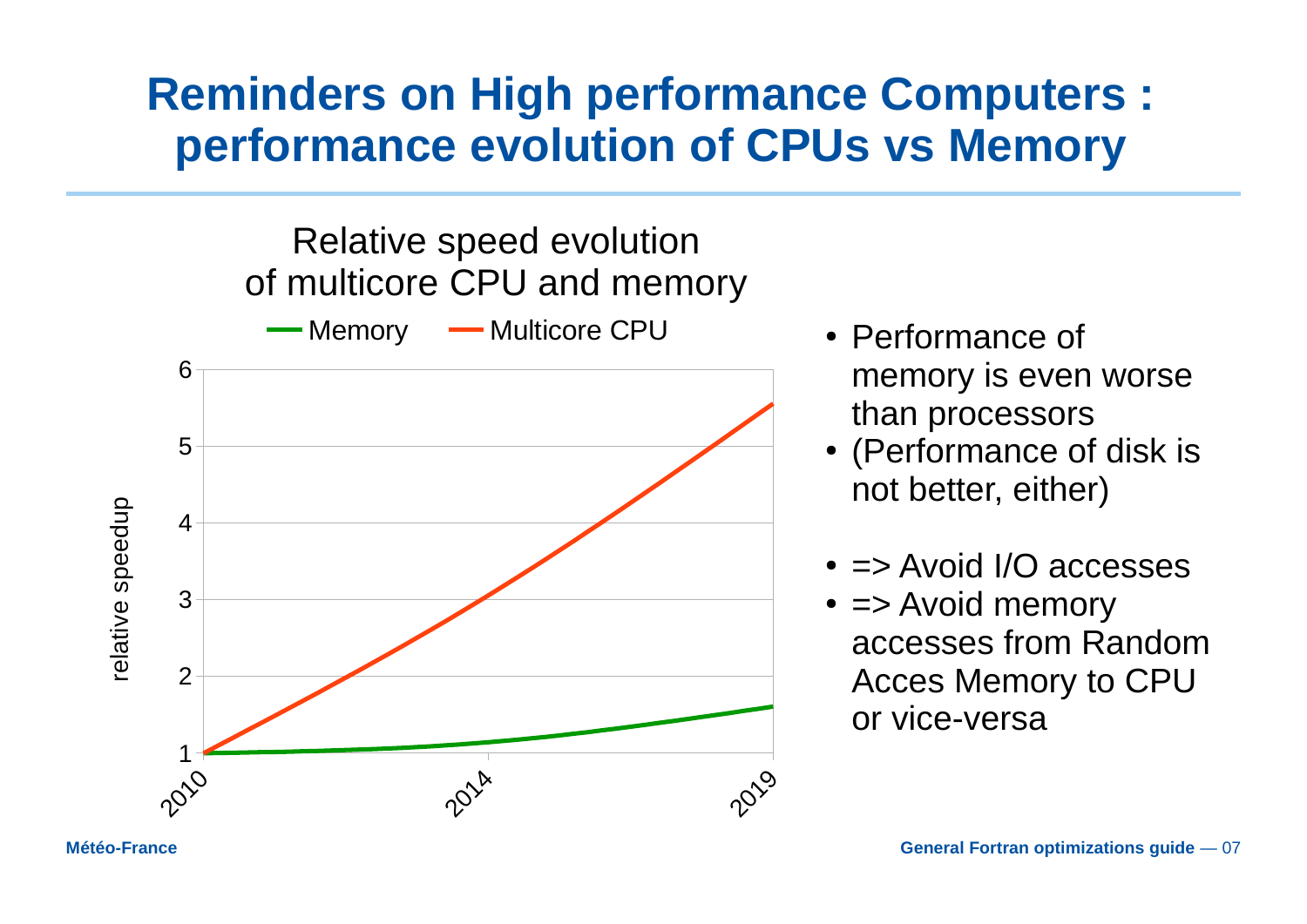### **Reminders on High performance Computers : Size, speed (and price) of data storage**

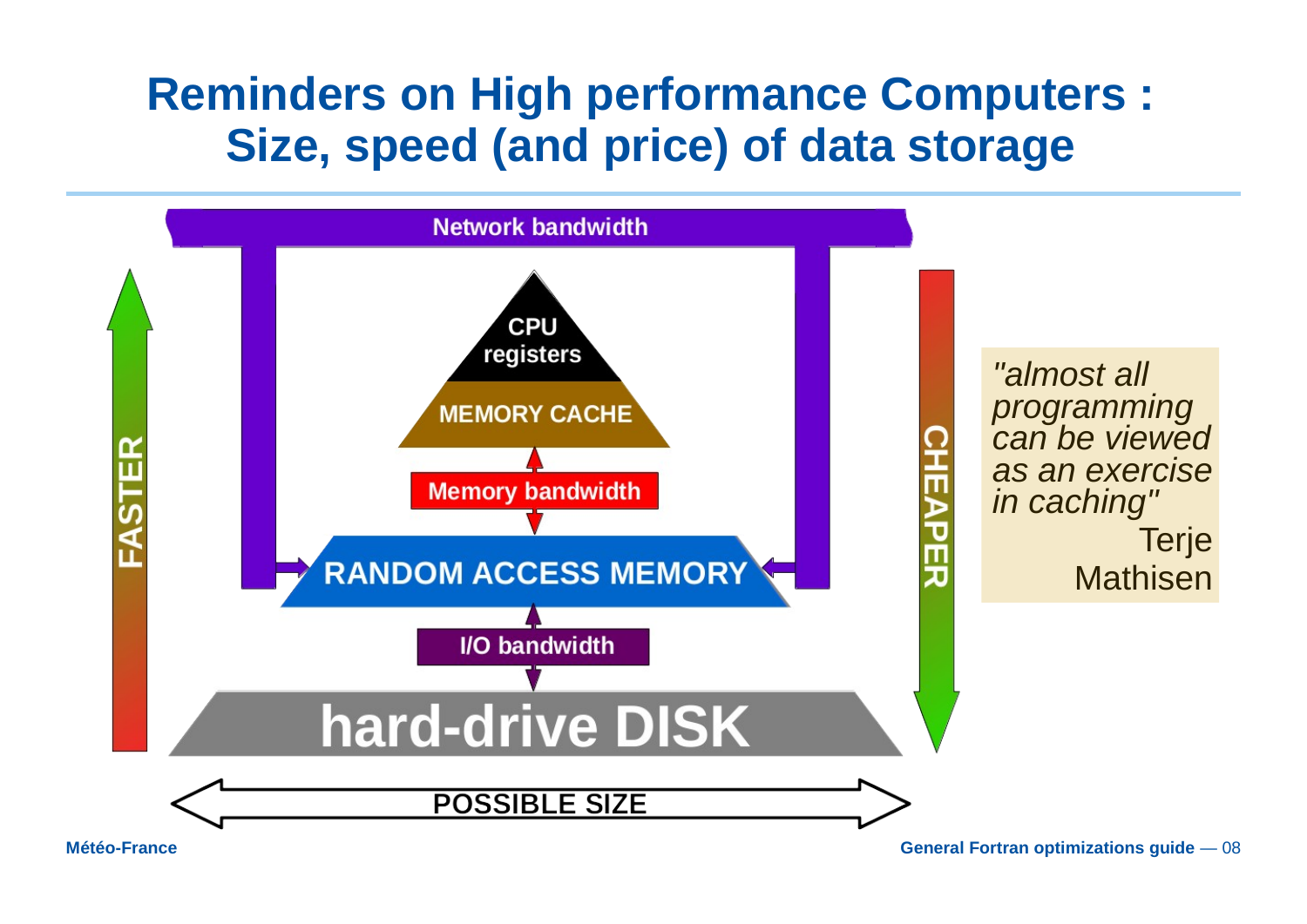**… But how to keep my data in the memory cache ???**

### **Cache management policy speculates on locality properties observed in programmation :**

• Spacial locality of data :

if a data is accessed, another data nearby in memory is likely to be accessed at the next instruction

 $\Rightarrow$  fetch it in the cache,

if necessary drop out what is far

• Temporal locality of data :

if a memory area is accessed, it is likely to be re-accessed at the next instructions

=> keep it in cache if possible, drop out what has not been accessed for a long time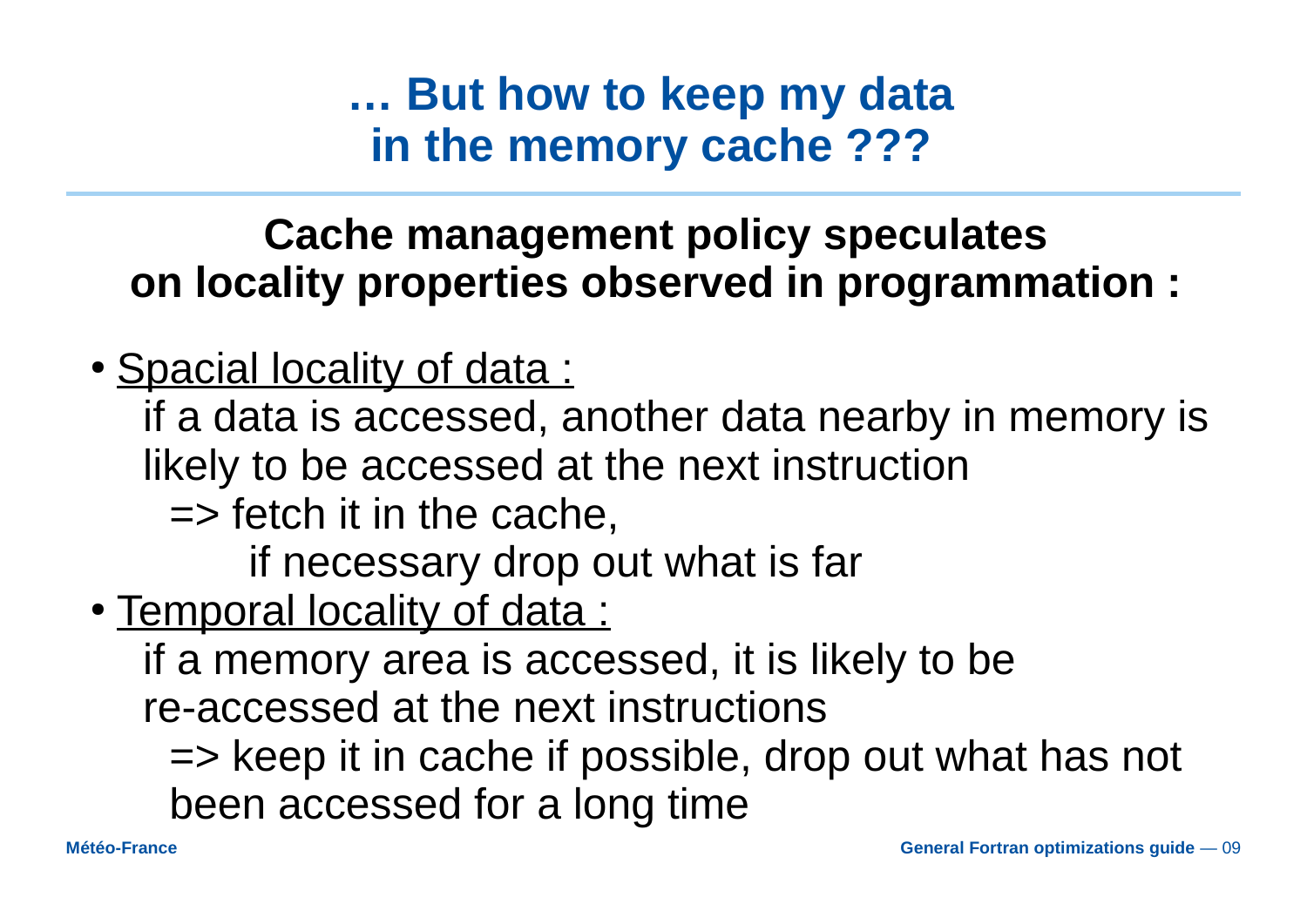### **Memory cache management (1) : Spacial locality**

| REAL :: $A(N1,N2)$ , $B(N1,N2)$ , $C(N1,N2)$ | REAL :: A(N1, N2), B(N1, N2), C(N1, N2) |
|----------------------------------------------|-----------------------------------------|
| DO J2=1, N2                                  | $DO$ J1=1, $N1$                         |
| <b>DO J1=1,N1</b>                            | DO J2=1, N2                             |
| $A(J1,J2)=B(J1,J2)^{\star}C(J1,J2)$          | $A(J1,J2)=B(J1,J2)^{\star}C(J1,J2)$     |
| <b>ENDDO</b>                                 | <b>ENDDO</b>                            |
| <b>ENDDO</b>                                 | <b>ENDDO</b>                            |

#### **Good spacial locality :-)**

A(J1+1,J2), B(J1+1,J2), C(J1+1,J2) are respectively next in memory of A(J1,J2), B(J1,J2), C(J1,J2)

**Poor spacial locality :-(**

A(J1,J2+1), B(J1,J2+1), C(J1,J2+1) are respectively spaced by N1 variables from A(J1,J2), B(J1,J2), C(J1,J2)

 $X(1,1) |X(2,1)| X(3,1) | ... |X(1,2) |X(2,2) |X(3,2)$ 

#### **INNER LOOP ON MOST LEFT-HAND SIDE DIGIT !**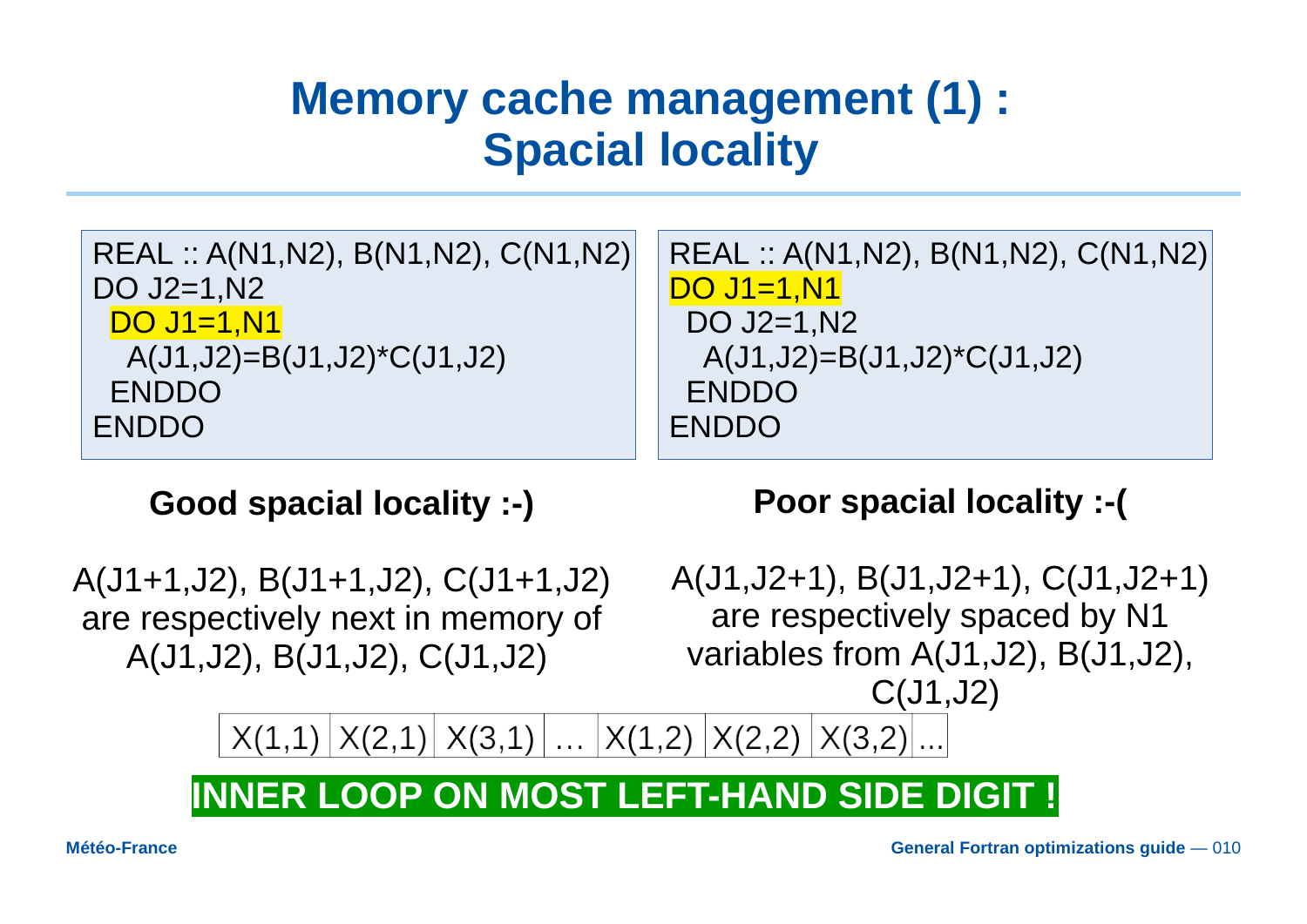### **memory cache management (2) : Spacial locality**

| REAL, INTENT(OUT) :: A(N1,N2)       |
|-------------------------------------|
| REAL, INTENT(IN) :: <b>B(N1,N2)</b> |
| REAL, INTENT(IN) :: C(N1,N2)        |
| DO J2=1, N2                         |
| DO J1=1, N1                         |
| $A(J1,J2)=B(J1,J2)^{\star}C(J1,J2)$ |
| <b>ENDDO</b>                        |
| <b>ENDDO</b>                        |

```
REAL, INTENT(OUT) :: A(:,:)REAL, INTENT(IN) :: B( :, :)REAL, INTENT(IN) :: C( :, :)
DO J2=1,N2
  DO J1=1,N1
   A(J1,J2)=B(J1,J2)*C(J1,J2)
  ENDDO
ENDDO
```
#### **Good spacial locality :-)**

Arrays contains contiguous data => data prefetching from memory to cache is possible

#### **Unknown spacial locality :-(**

Arrays may contain non-contiguous data

=> prefetching would be unsecure

### **AVOID IMPLICIT SHAPE DECLARATION !**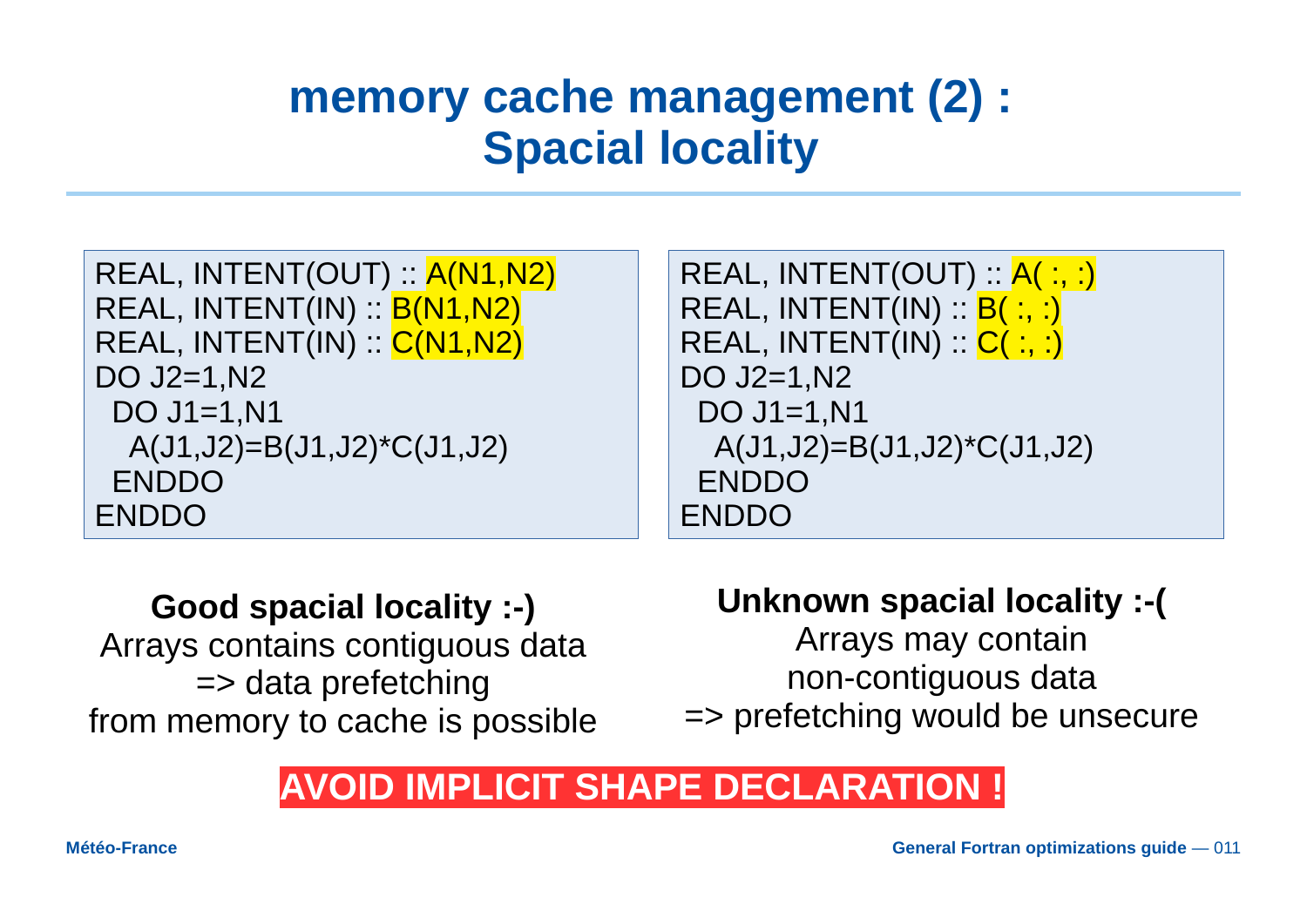### **Memory cache management (3) : Temporal locality**

REAL ::  $A(N)$ ,  $B(N)$ ,  $C(N)$ ,  $D(N)$ ,  $Z(N)$ DO J=1,N  $A(J) = A(J)^*Z(J)$  $B(J)=B(J)$ \*\*2.  $C(J)=A(J)+B(J)$  $D(J)=A(J)^*B(J)$  $Z(J) = Z(J) * D(J) * C(J)$ ENDDO

**Good temporal locality :-)**

3 instructions before Z(i) is re-used. Therefore Z is likely to remain in the cache

REAL :: A(N), B(N), C(N), D(N), Z(N) A(:)=A(:)\*Z(:) B(:)=B(:)\*\*2. C(:)=A(:)+B(:) D(:)=A(:)\*B(:) Z(:)=Z(:)\*D(:)\*C(:)

#### **Poor temporal locality :-(**

3\*N +(N-1) instructions before Z( i) is re-used. If the loop is large, Z may be dropped off the cache then fetched again

### **DO NOT USE ARRAY SYNTAX UNLESS VERY SHORT LOOPS**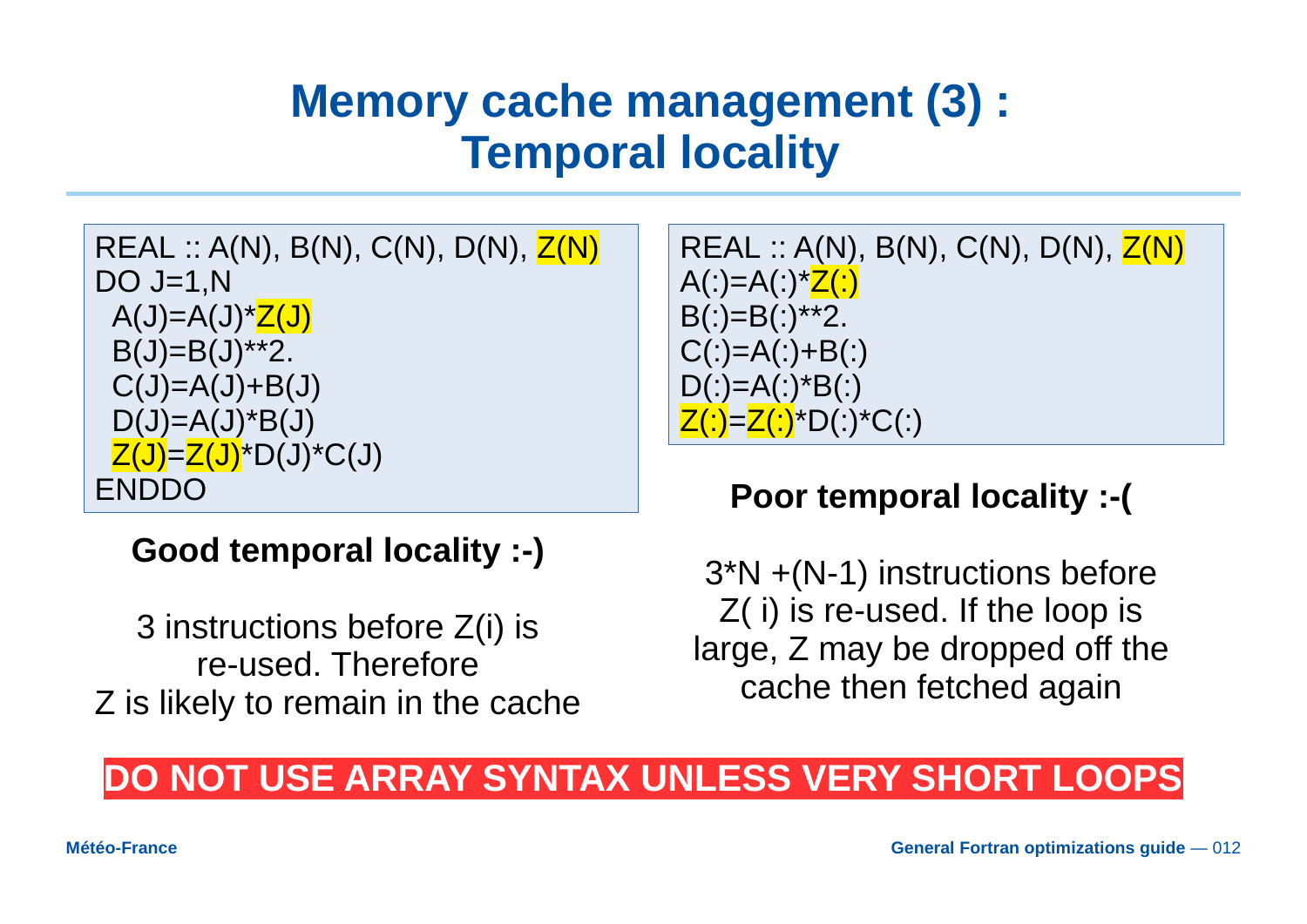### **Memory cache management (4) Benefits of NPROMA slicing**



REAL :: A(N,M,K), B(N,M,K), C(N,M,K)  $REAL :: D(N,M,K), Z(N,M,K)$ DO JK=1,K DO JM=1,M DO J=1,N  $A(J,JM,JK)=A(J,M,K)^{\star}Z(J,JM,JK)$  B(J,JM,JK)=B(J,JM,JK)\*\*2.  $C(J, JM, JK) = A(J, M, K) + B(J, JM, JK)$  D(J,JM,JK)=A(J,JM,JK)\*B(J,JM,JK) .

 .  $Z(J,JM,JK)=Z(J,JM,JK)^*D(J,JM,JK)^*C(J,JM,JK)$  ENDDO ENDDO ENDDO

**X(N\*K,M) is replaced by X(N,M,K)**

**Good for both temporal and spacial locality :-)** Z is likely to remain in the cache whatever the number of instructions in the loop is, provided an adequate value of the leading dimension of the arrays

#### **USE NPROMA AND TUNE ITS VALUE TO FIT THE CACHE SIZE**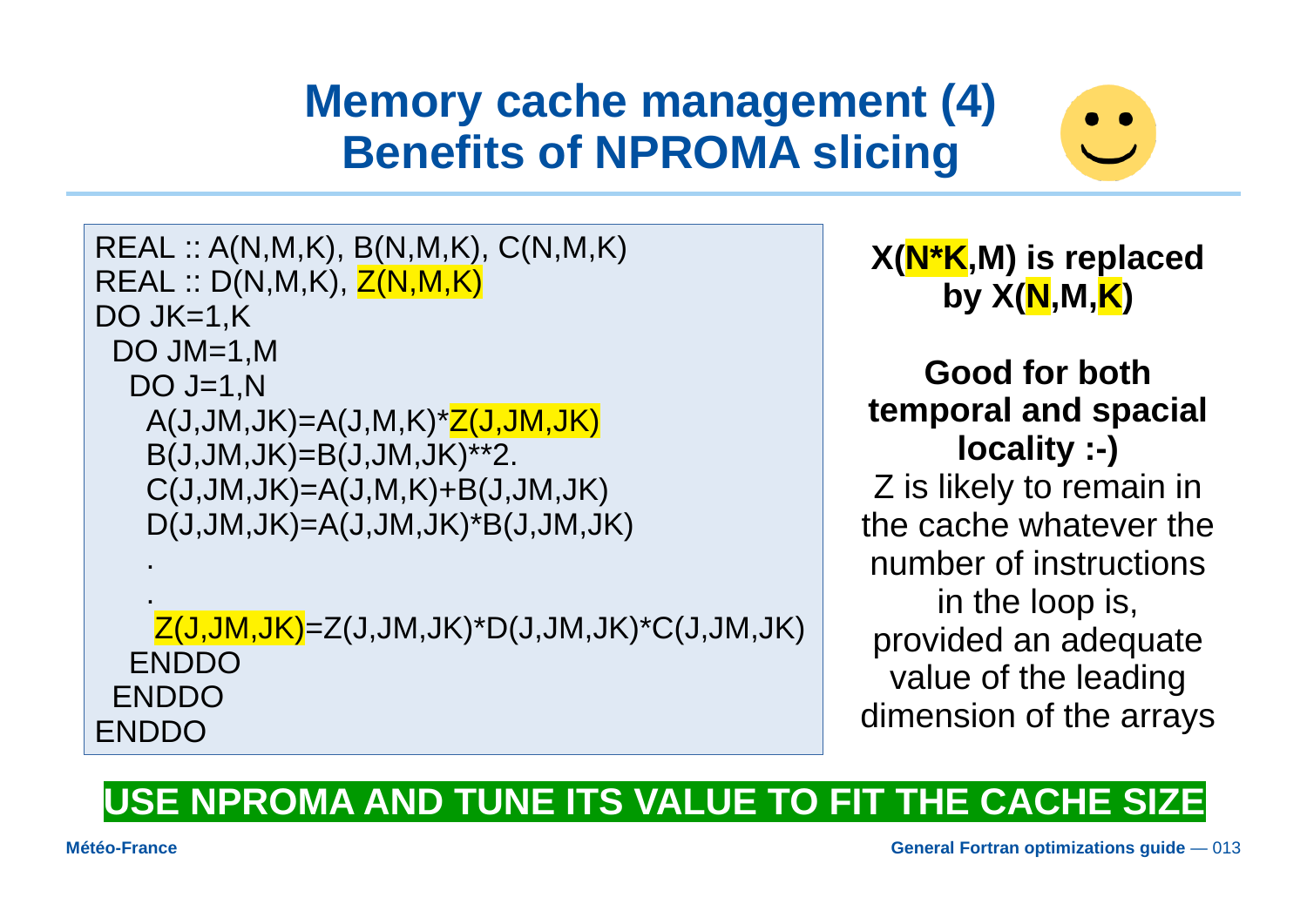### **Memory cache and bandwidth management (1) Initialization/copies of arrays : problem**



**Arrays initialisations or copies are rather short loops without data re-use but much data accesses => memory bandwidth and cache are under pressure How to optimize ?**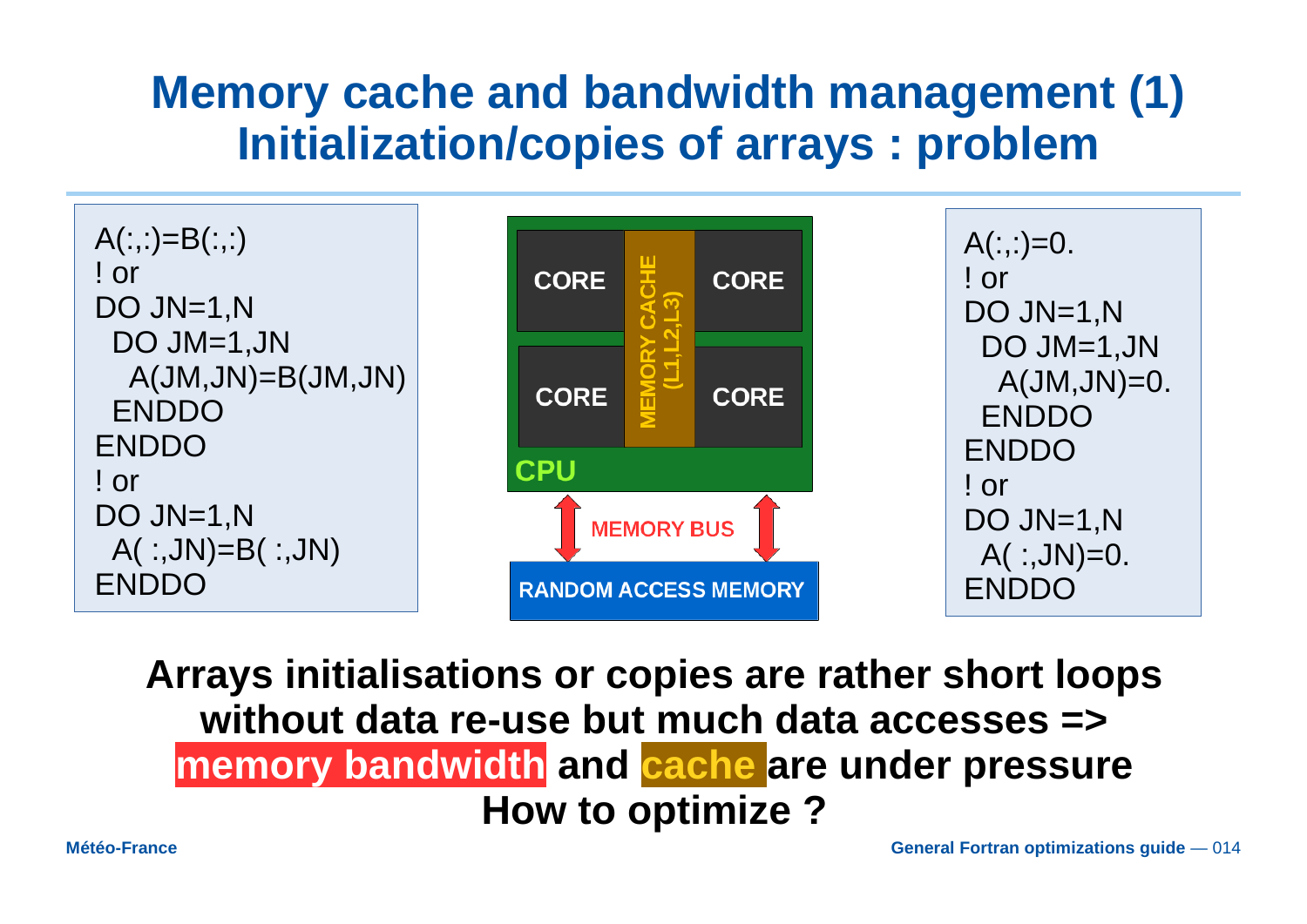### **Memory cache and bandwidth management (2) Initializations/copies of arrays : memory functions**

*=> elementary, dear Watson : optimize the spacial locality of data !!*

 $A(.) = B(.)$  is optimized by the compiler by the use of a specialized function : **memcpy** memcpy(A,B,size(B)) : copy the portion of memory used by B over A

 $A($ :)=0 is optimized by the compiler by the use of a specialized function : **memset** memset(A,*value*,size(A)) : initialize the portion of memory used by A with *value*

**Of course, the data in arrays should be obviously contiguous !!**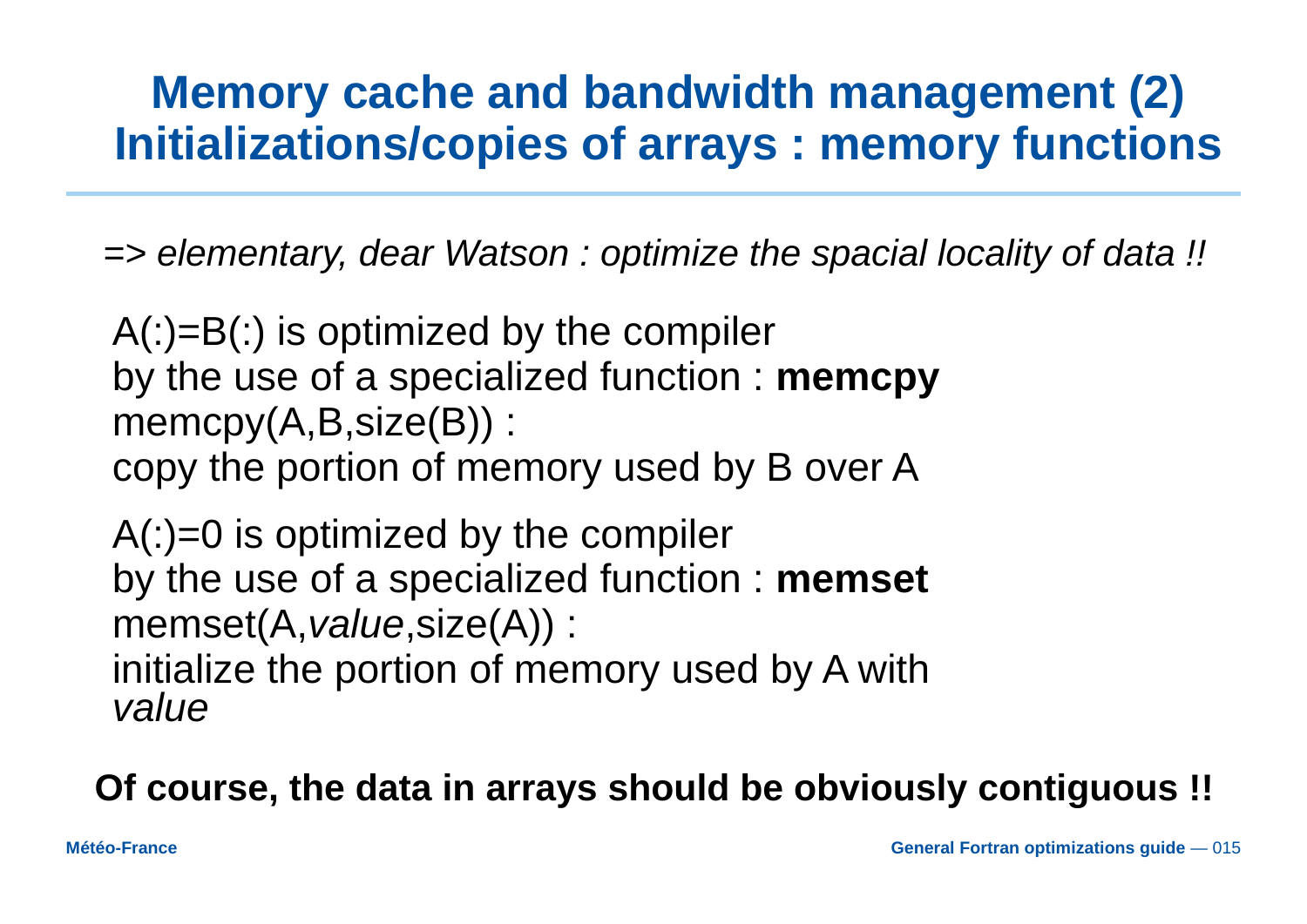### **Memory cache and bandwidth management (3) Initialization/copies of arrays : options**

DO JN=1,N DO JM=1,JN A(JM,JN)=B(JM,JN)  $Z(JM,JN)=0.$  ENDDO ENDDO

The compiler may not use memset/memcpy :-(

$$
A(:,:)=B(:,:)C(:,:)=D(:,:)Z(:,:)=0.
$$

DO JN=1,N A( :,JN)=B( :,JN)  $Z($  :, JN $)=0$ . ENDDO

Optimal use of memset/memcpy to the risk of saturating the cache, causing latencies :-|

# Good compromise :-)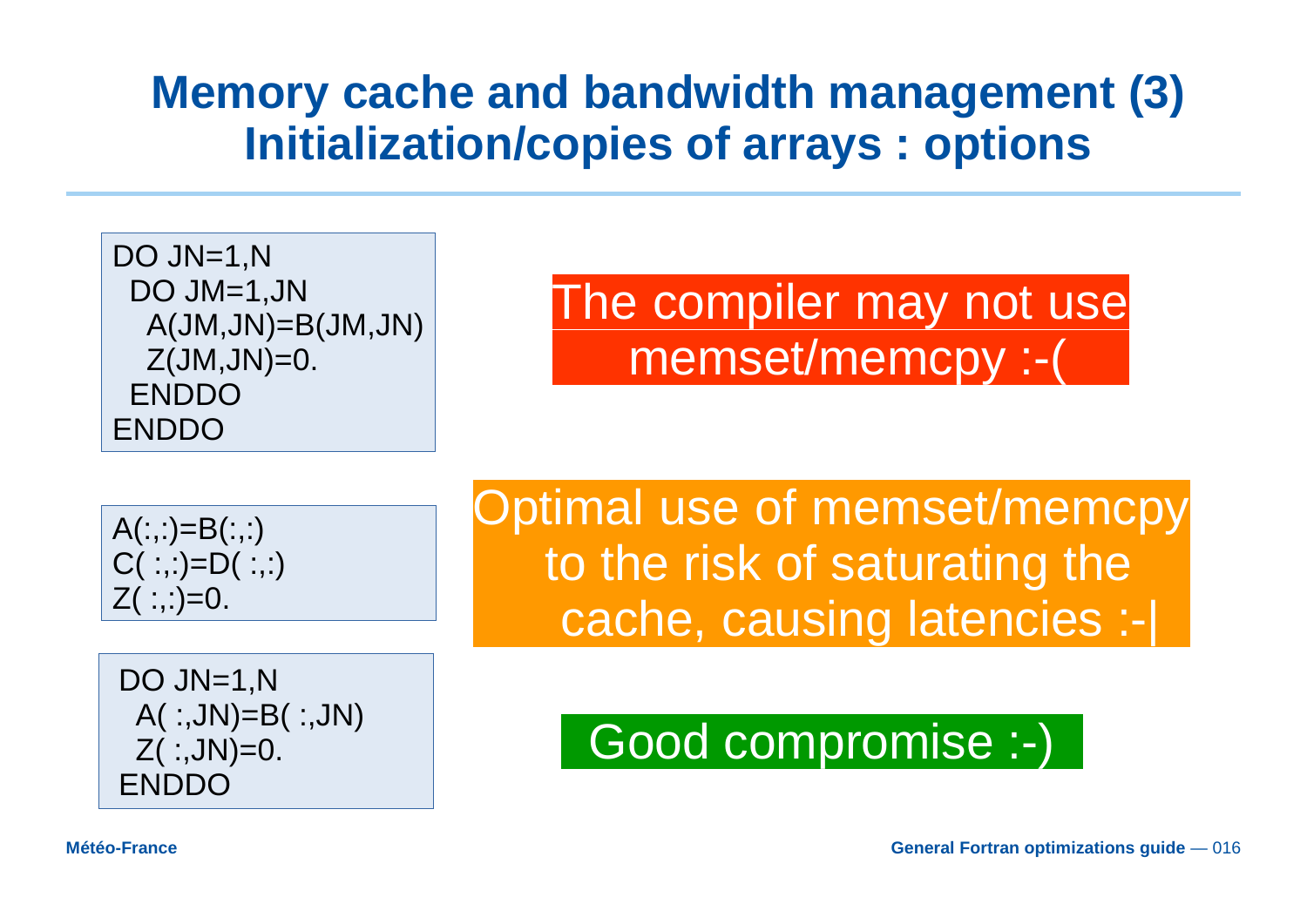### **Memory bandwidth saving (1) Recommendation to minimize initializations**

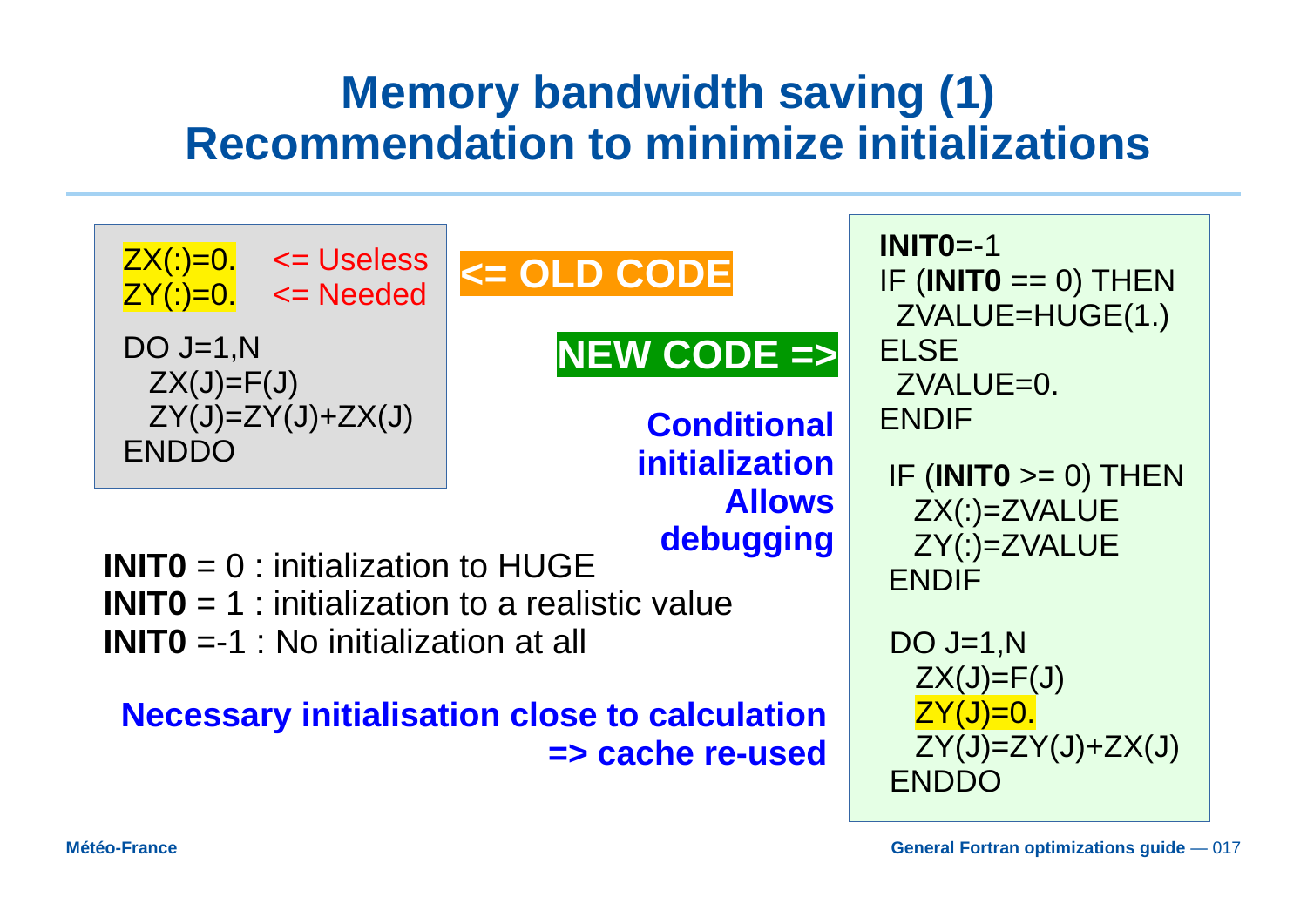### **Memory bandwidth saving (2) Copies of arrays : the help of pointers**

| REAL, INTENT(IN) :: THIS(N)                                                                      | REAL, INTENT(IN), TARGET: THIS(N)                                                                                 |
|--------------------------------------------------------------------------------------------------|-------------------------------------------------------------------------------------------------------------------|
| <b>REAL :: ZTHAT(N)</b><br>REAL :: ZX(N)                                                         | REAL, TARGET: ZTHAT(N)<br>REAL, POINTER :: ZX(:)                                                                  |
| IF (LALTERNATIVE) THEN<br>$ZX(.) = THIS(.)$<br><b>ELSE</b><br>$ZX(:) = ZTHAT(:)$<br><b>ENDIF</b> | IF (LALTERNATIVE) THEN<br>$ZX = > THIS($ :)<br><b>ELSE</b><br>$ZX = \text{\textdegree} ZTHAT$ (:)<br><b>ENDIF</b> |





*Not always possible, of course … but keep the trick in mind !*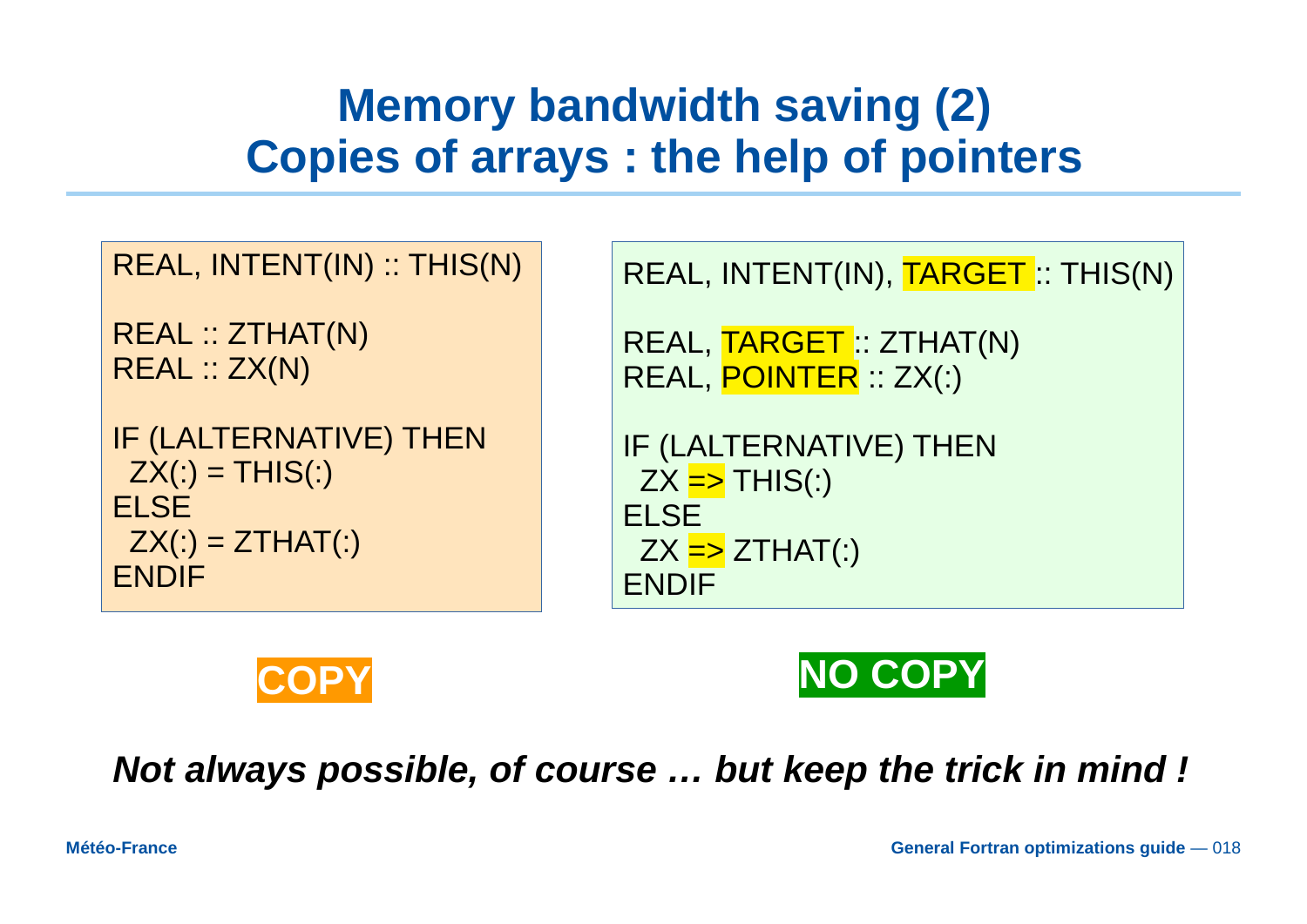### **Memory bandwidth saving (3) Copies : the help of pointer remapping**

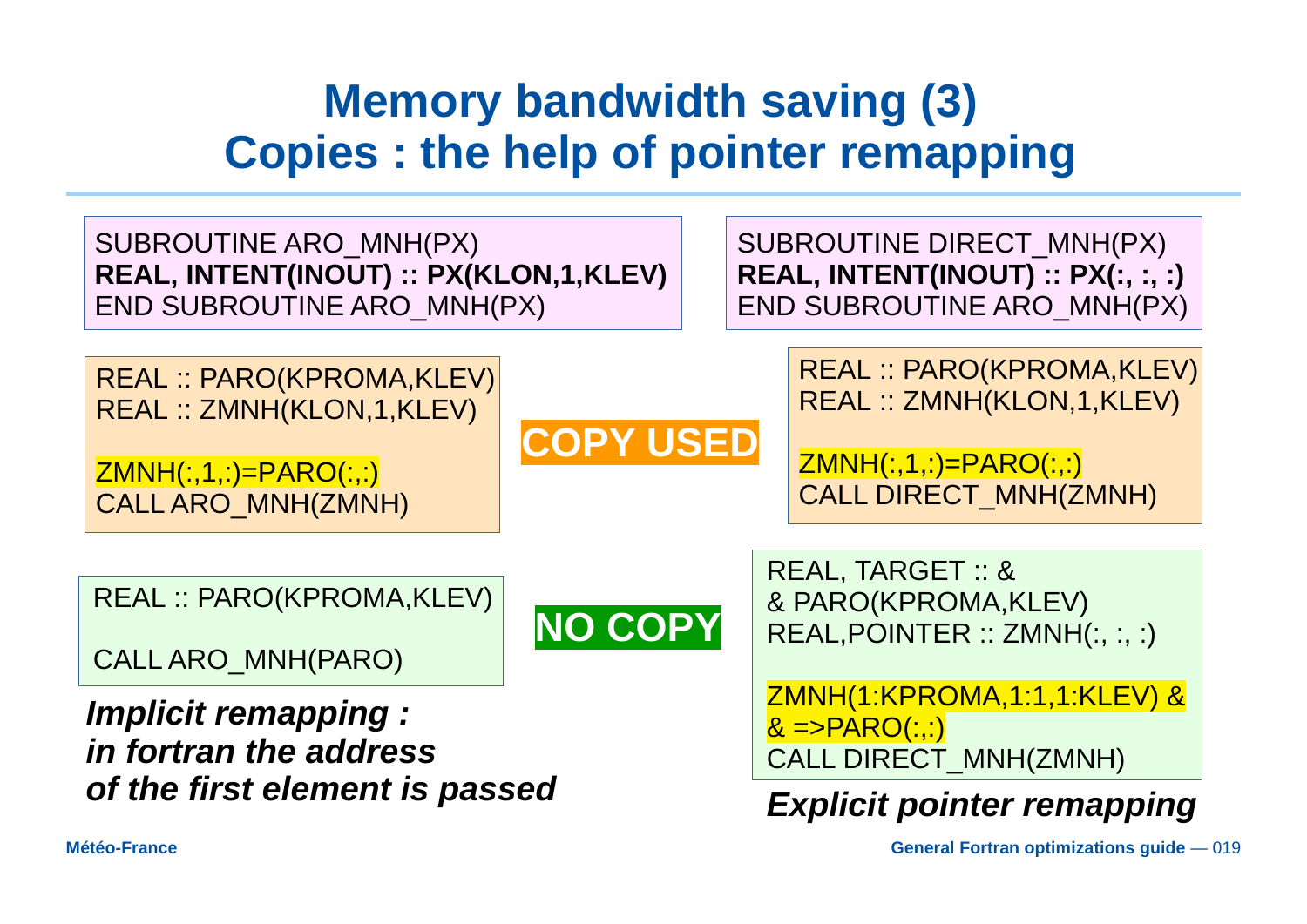# **Memory bandwidth saving (4) Arrays swapping : pointers help**

REAL :: ZARRAY(N), ZBACK(N)

ZBACK(:)=ZARRAY(:) ZARRAY(:)=F(ZARRAY(:)) ZDIFF(:)=ZARRAY(:)-ZBACK(:)

ZBACK(:)=ZARRAY(:) ZARRAY(:)=G(ZARRAY(:)) ZDIFF(:)=ZARRAY(:)-ZBACK(:)





*Iterations seen on large arrays in apl\_arome ...*

REAL, POINTER :: ZARRAY(:), ZBACK(:) REAL, TARGET :: ZYIN(N), ZYANG(N) LOGICAL :: LLSWAP=.TRUE. ZBACK(:)=ZARRAY(:)

CALL SWAP ZARRAY(:)=F(ZBACK(:)) ZDIFF(:)=ZARRAY(:)-ZBACK(:)

CALL SWAP ZARRAY(:)=G(ZBACK(:)) ZDIFF(:)=ZARRAY(:)-ZBACK(:)

IF (LLSWAP) THEN ZBACK => ZYIN ; ZARRAY => ZYANG ELSE ZBACK => ZYANG ; ZARRAY => ZYIN ENDIF LLSWAP=.NOT.LLSWAP

**C O N**

**TAIN**

**S**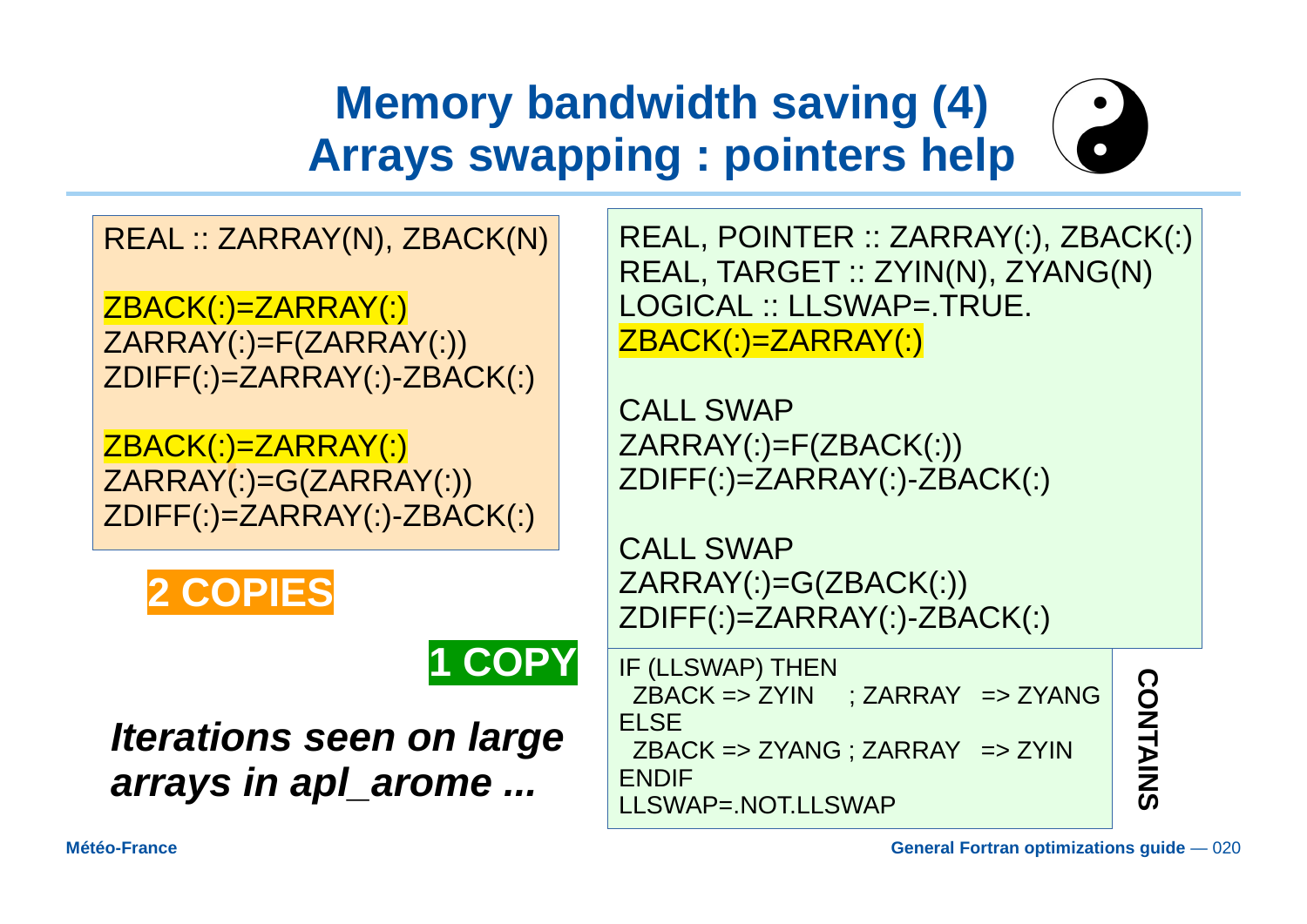### **Memory cache management : To go further**

● **There are various algorithms for the couple (hardware, software) to distribute the data in the memory cache :**

Direct mapping, fully associative, set-associative …

● **There are various algorithms to replace data in the memory cache :**

Last Recently Used, First In First Out, Random, Last Frequently Used ...

### *Help the compiler to make the best choice : Always write the less complex loops you can*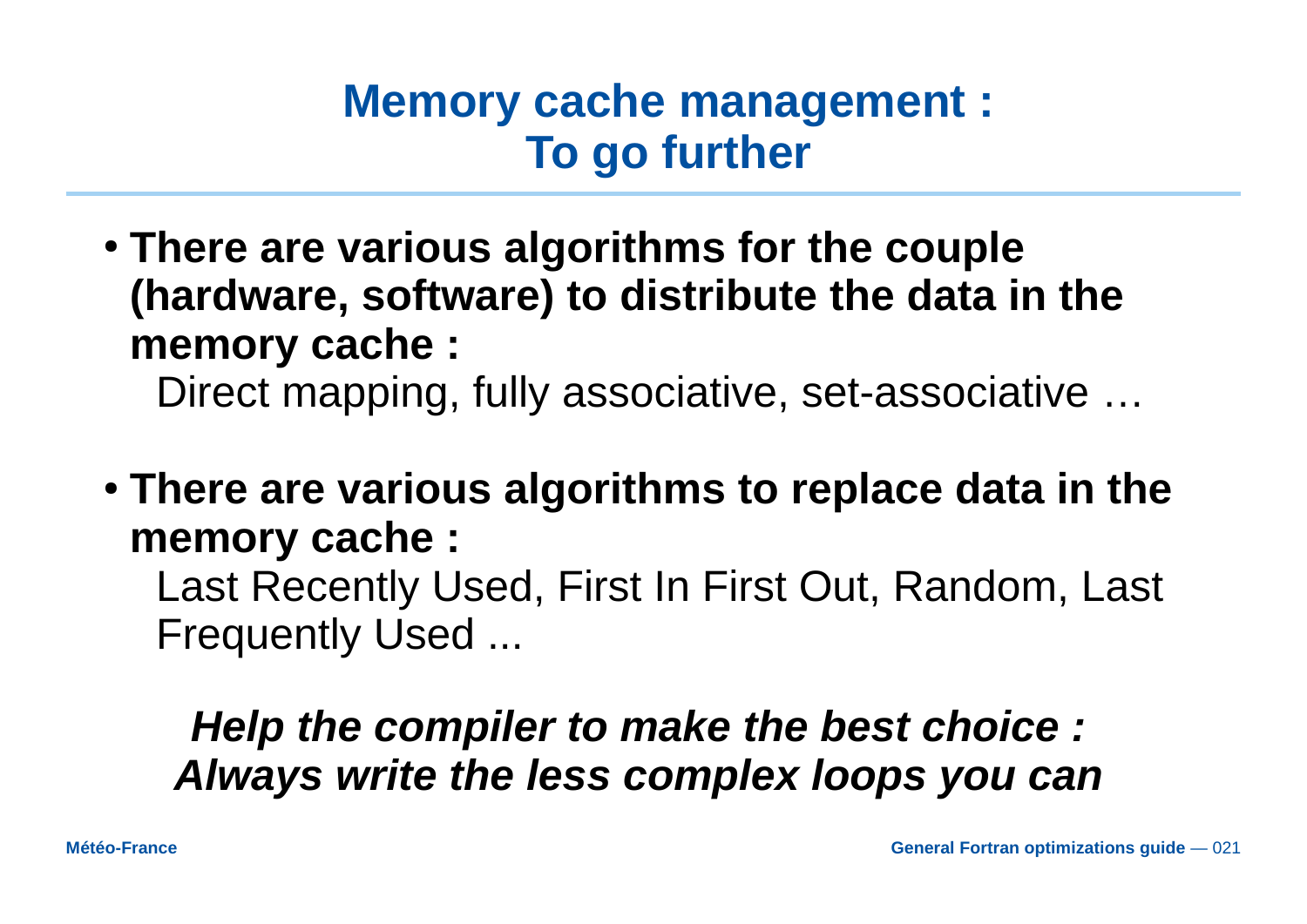### **Performance enhancement by vectorization**



 **Scalar vs Vector pipelining**

**Analogy of a vector unit with mechanic stairs (against an elevator)**

1 step  $\le$  > 1 vector register, 1 instruction,1 cpu clock cycle

The more steps <=> The more vector registers, The more potential speedup

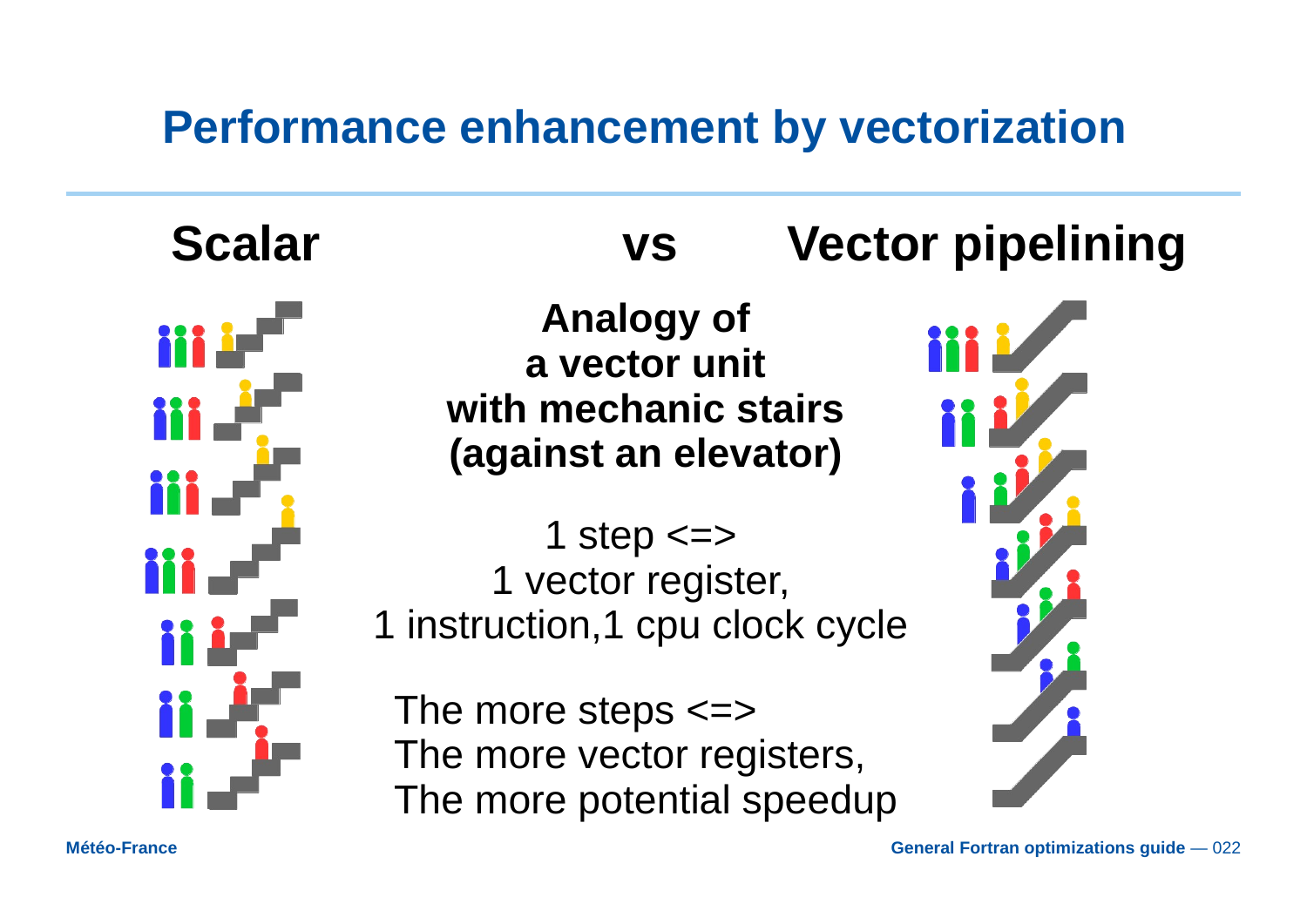### **Performance enhancement by vectorization**



4 dummies, 4 steps : speedup  $\approx$  2,3

 $AVX = 128$  bits registers => 2x 64 bits in double precision  $\Rightarrow$  maximum speedup = 2

 $AVX2 = 256$  bits registers => 4x 64 bits in double precision  $\Rightarrow$  maximum speedup = 4

*So it is worth coding vectorized loops !*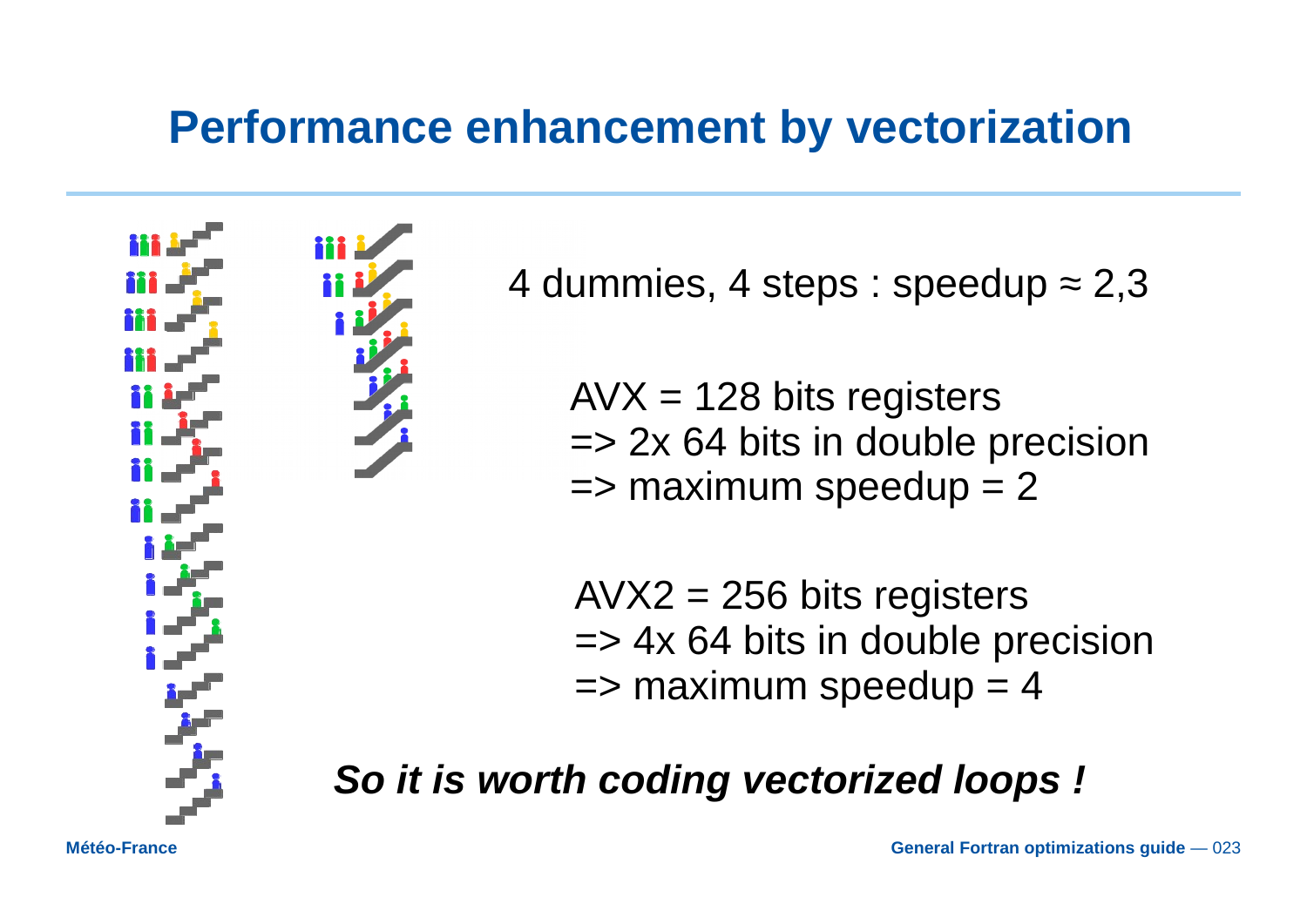### **Vectorization inhibitors (1) : I/Os**





### **I/Os break the vectorization !**

### **Don't put computations and prints in the same loop !**

**Don't forget to remove your debugging prints !!!**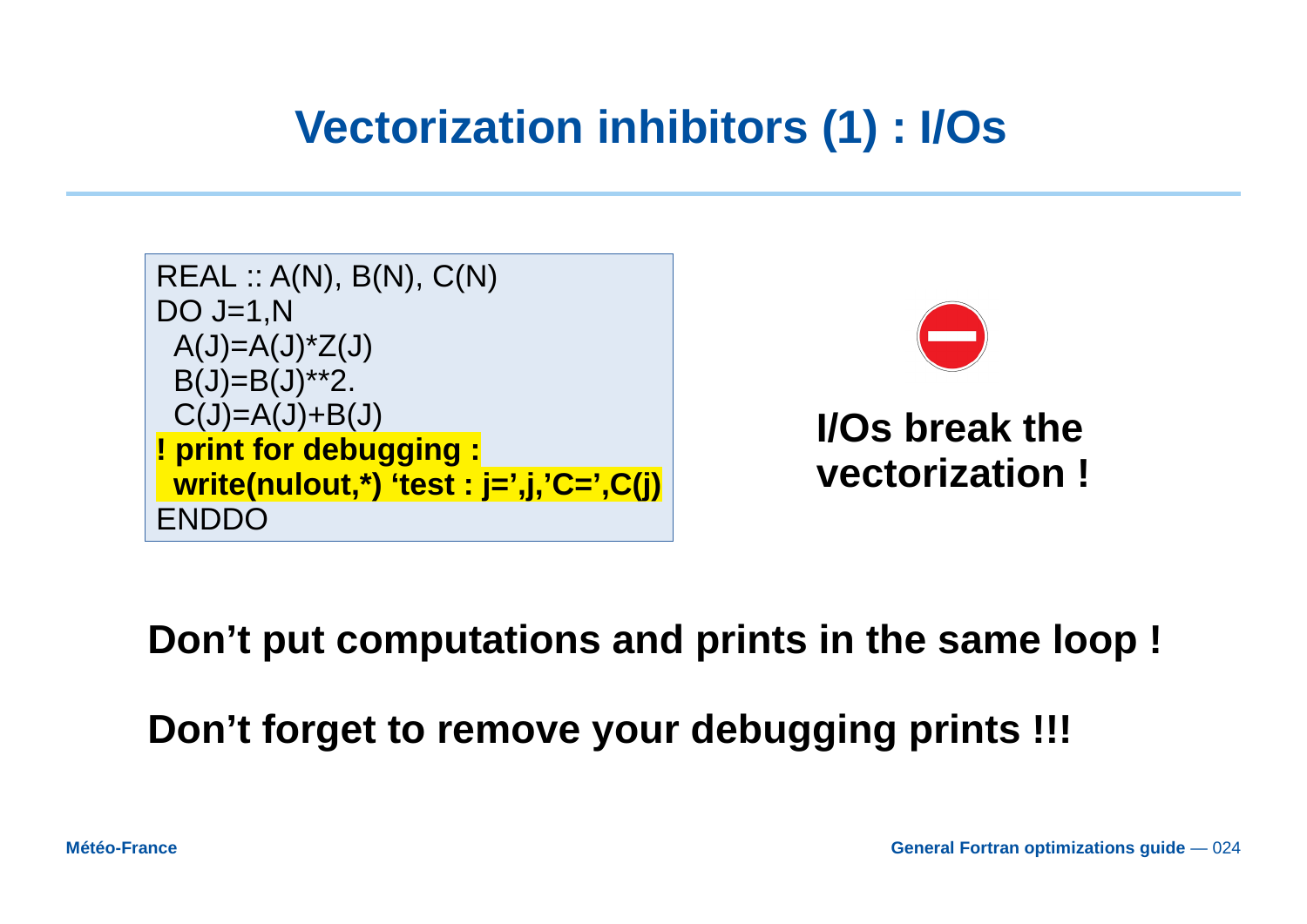### **Vectorization inhibitors (2) : procedures**

```
USE MY MODULE, ONLY : JUNK
REAL :: A(N), B(N), C(N), Z(N)
DO J=1,N
A(J) = A(J)^*Z(J)B(J)=JUNK(A(J))C(J)=A(J)+B(J)ENDDO
```
### **Procedures or external functions break the vectorization !**



REAL :: A(N), B(N), C(N), Z(N) JUNK(X)=X\*\*3+X\*\*2 DO  $J=1,N$  $A(J) = A(J)^*Z(J)$  $B(J)=JUNK(A(J))$  $C(J)=A(J)+B(J)$ ENDDO

**Use internal functions or in-line the code, so that the compiler see if it can vectorize**

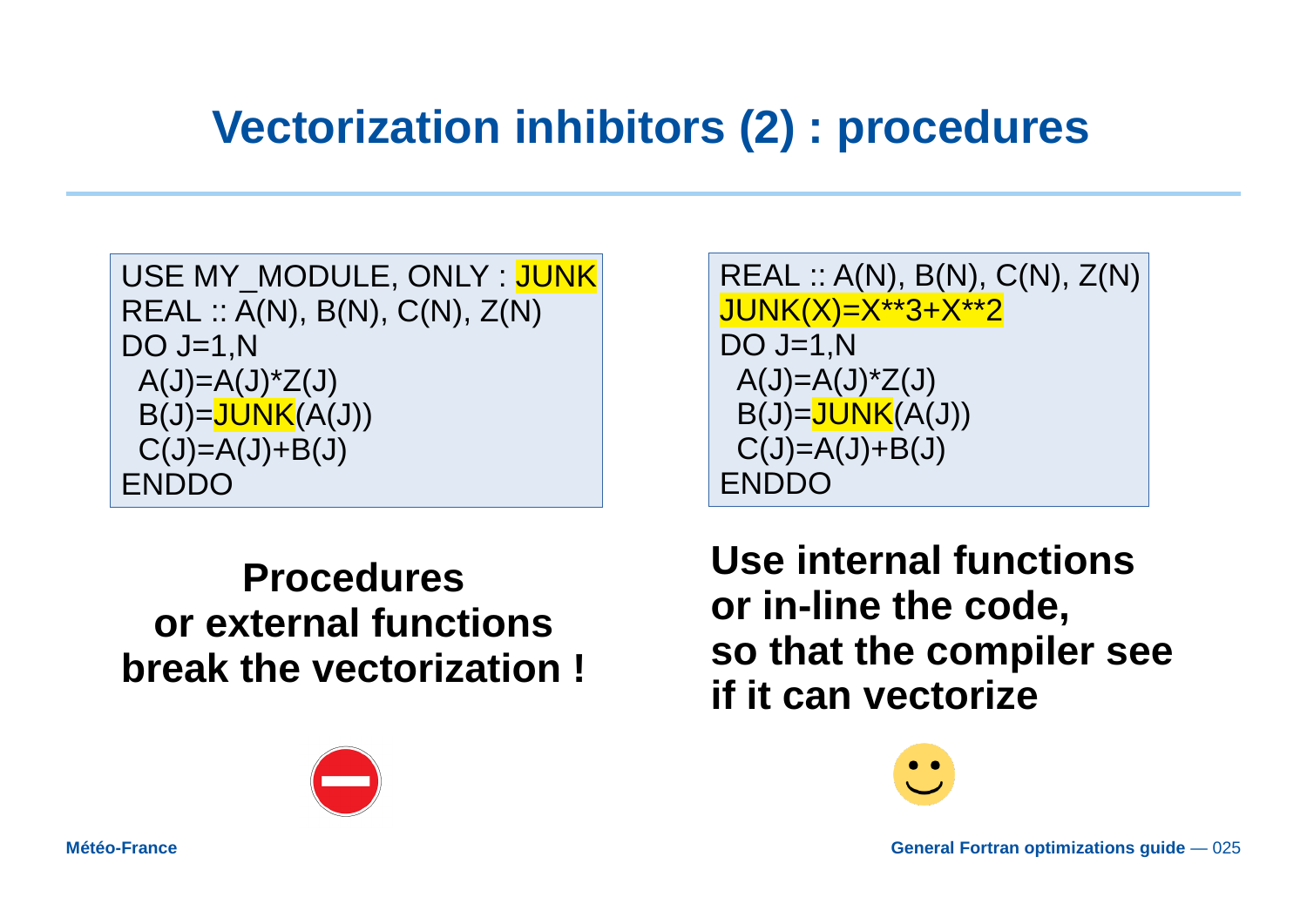### **Vectorization inhibitors (3) : math functions**



```
REAL :: A(N), B(N)
DO J=1,N
A(J)=LOG(B(J))+B(J)
```
Trigonometric ENDDO Functions,

Log, Exp, Sqrt, ... may not vectorise,

it depends of the compiler :

- gfortran does not vectorize
- Cray and NEC compilers vectorize
- Intel compiler vectorizes with compiler specific options : **-fast-transcendentals -fimf-use-svml**

```
REAL :: A(N), B(N), C(N)
DO J=1,N
 C(J)=LOG(B(J))ENDDO
DO J=1,NA(J) = C(J) + B(J)ENDDO
```
Alternative : split loop to isolate such functions (or any external function/procedure)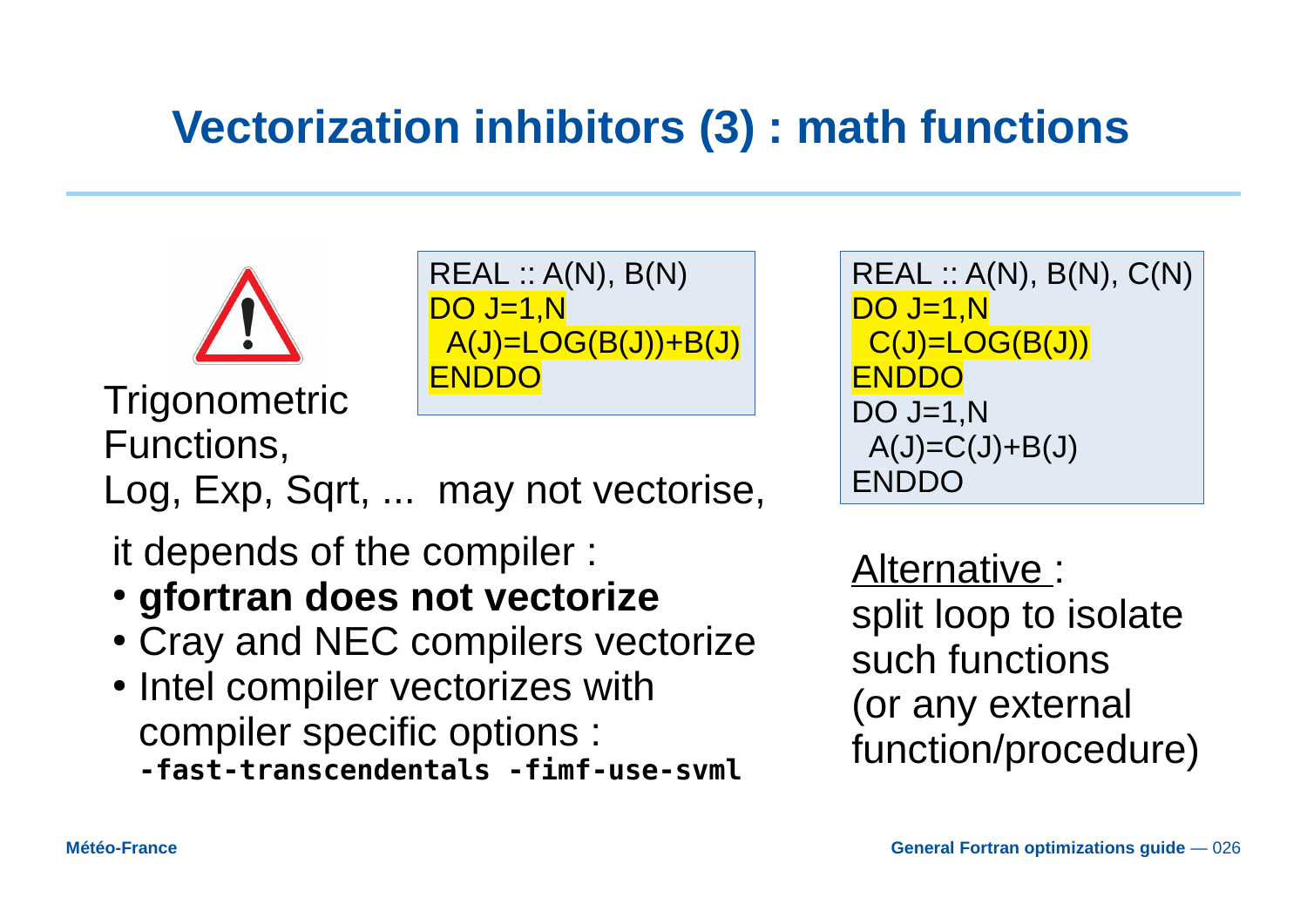### **Vectorization inhibitors (4) : dependencies**



**Dependencies, indirect addressing inhibit vectorisation**

**Isolate dependencies, use compiler directives if it is worth it, … and correct !**

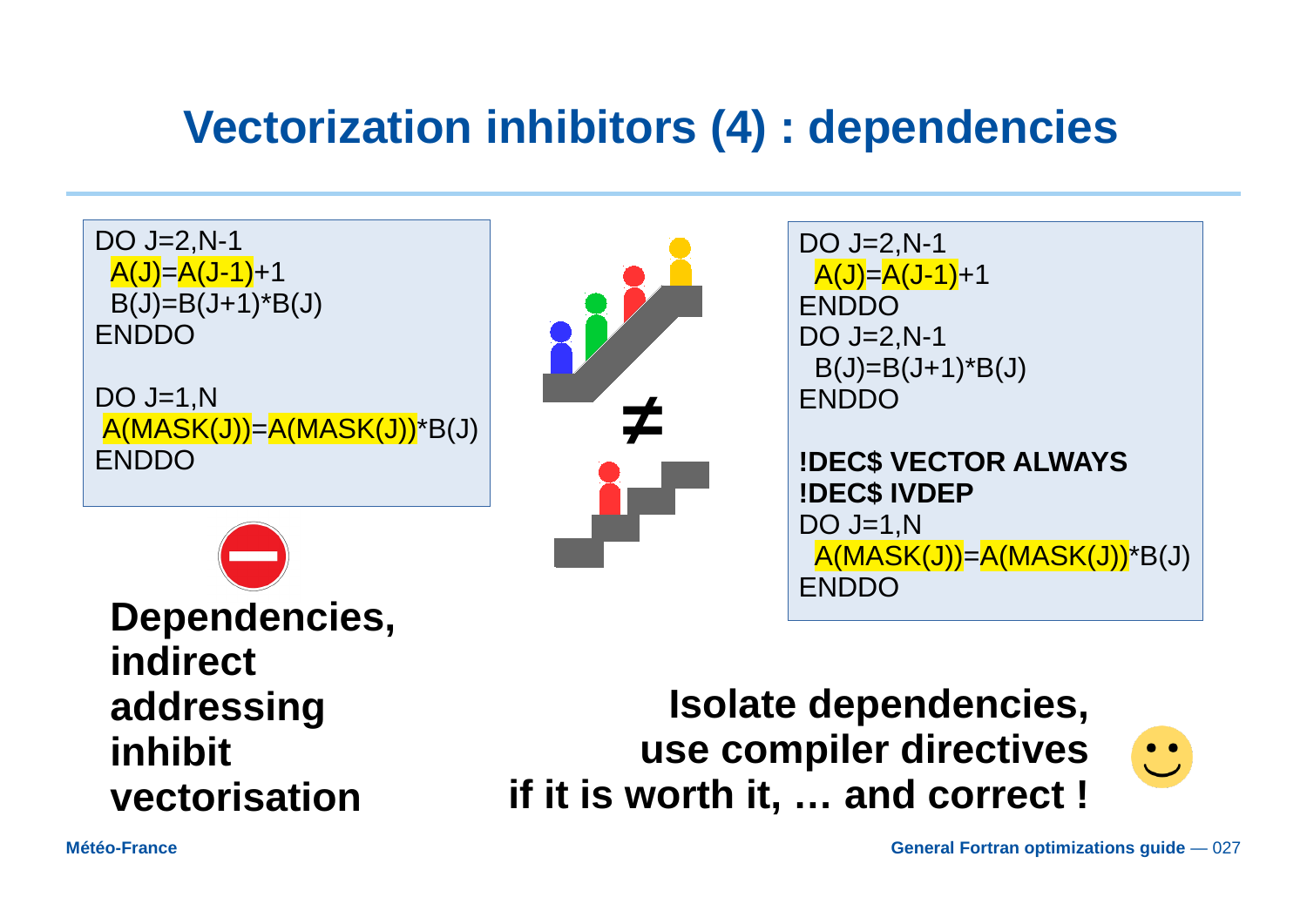### **Vectorization inhibitors (5) : conditional pathes**

$$
DO J=1,N
$$
\n
$$
IF (A(J) < 0.) THEN A(J)=A(J)+1.
$$
\n
$$
ELSE
$$
\n
$$
A(J)=A(J)^{*}2
$$
\n
$$
ENDIF
$$
\n
$$
ENDDO
$$



DO J=1,N A1=A(J)+1. A2=A(J)\*\*2 ZALFA=MAX(0.,SIGN(1.,A(J))) A(J)=(1.-ZALFA)\*A1+ZALFA\*A2 ENDDO

**Conditional pathes perturbs the vectorization**

- **Compilers or developers may vectorize (by masks or compress/expand techniques)**
- **But risk of computation or memory accesses overhead**
- **(… and less readable code)**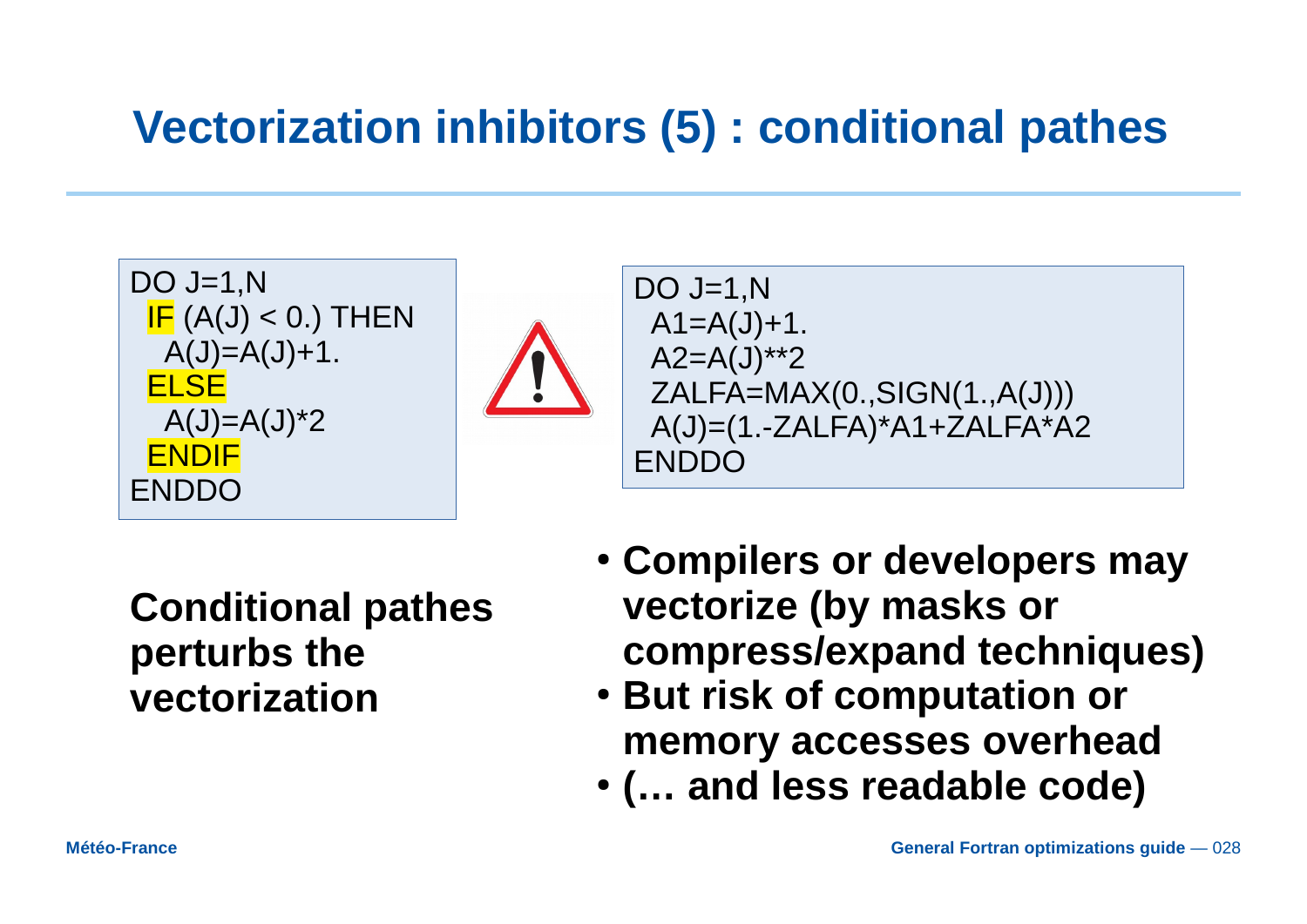### **Vectorization enhancer : loop fusion**

• Loop fusion : reduces loop overhead, by overlapping startup of operations like +, \* ; or chaining operations (=> keep data in cpu registers)

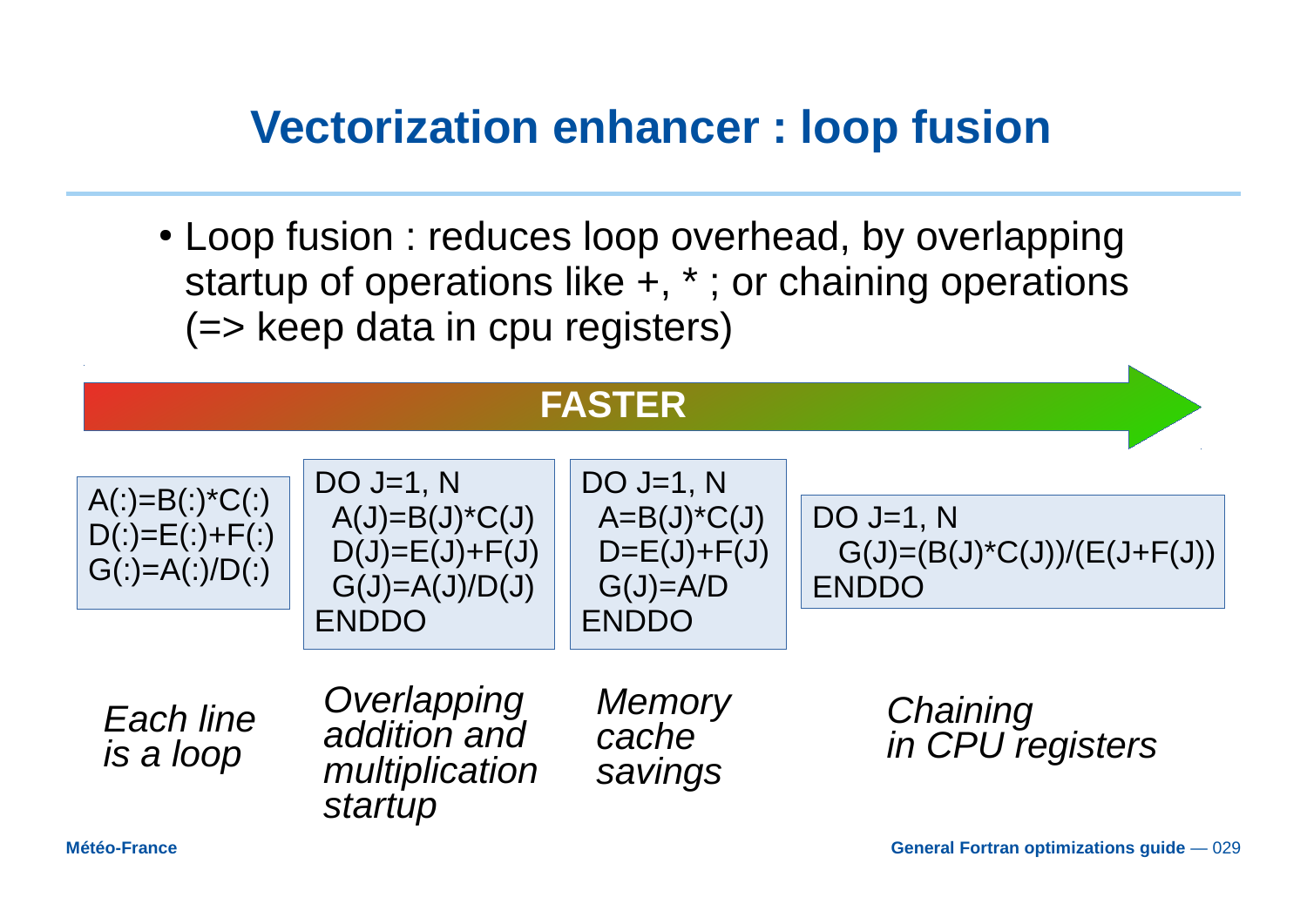# **Optimizations Caveats**

### Remember that :

- At some point memory is shared
- Memory can't go faster than cpu
- => optimization can be desappointing due to memory latencies
- *Don't give up easily*
- *But be pragmatic*

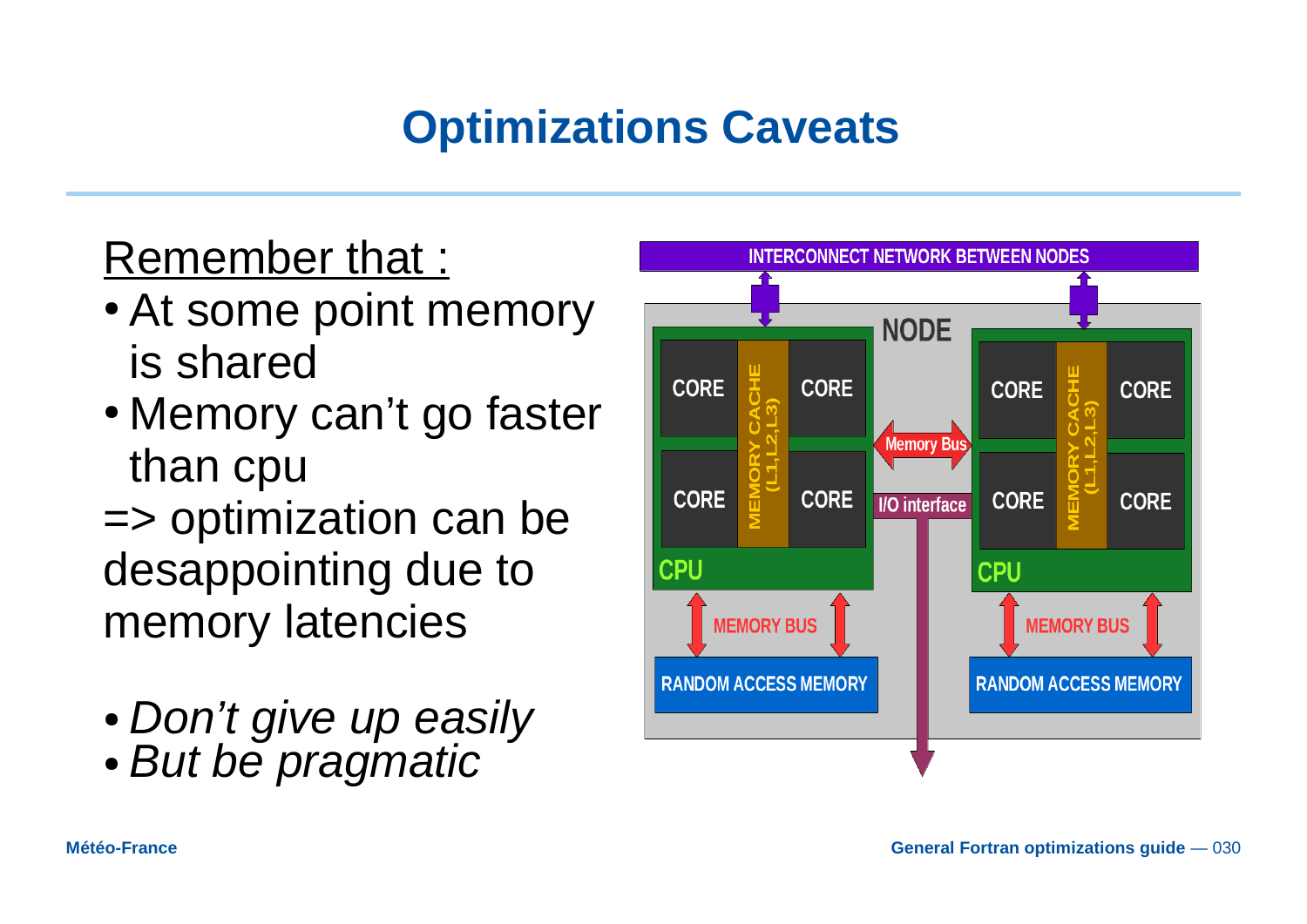### **Memory allocations (1) : kinds of allocations**

#### There are 4 kinds of memory allocations :

| <b>Static</b><br>arrays  | <b>Allocation</b> at<br>program<br>launch time | Real :: $Z(100)$                                    | <b>Never</b><br>deallocated                                              | <b>Very Fast But</b><br><b>very memory</b><br>consuming                 |
|--------------------------|------------------------------------------------|-----------------------------------------------------|--------------------------------------------------------------------------|-------------------------------------------------------------------------|
| Automatic<br>arrays      | Allocation at<br>runtime                       | Real :: Z(N)                                        | <b>Deallocated</b><br>when the<br>subroutine is left                     | <b>Fast but</b><br>memory<br>consuming                                  |
| <b>Dynamic</b><br>arrays | Allocation<br>when<br>required                 | Real,<br>allocatable $:: Z(:)$<br>Allocate $(Z(N))$ | To be deallocated<br>manually, unless<br>the array is local<br>(F95 std) | <b>Slower</b><br><b>But</b><br>memory-<br>saving                        |
| <b>Pointers</b>          | Allocation<br>when<br>required                 | Pointer :: $Z($ :)<br>Allocate $(Z(N))$             | Must be<br>deallocated<br>manually !!!                                   | <b>Risk of</b><br>memory<br>leaks and<br><b>Adressing</b><br>confusions |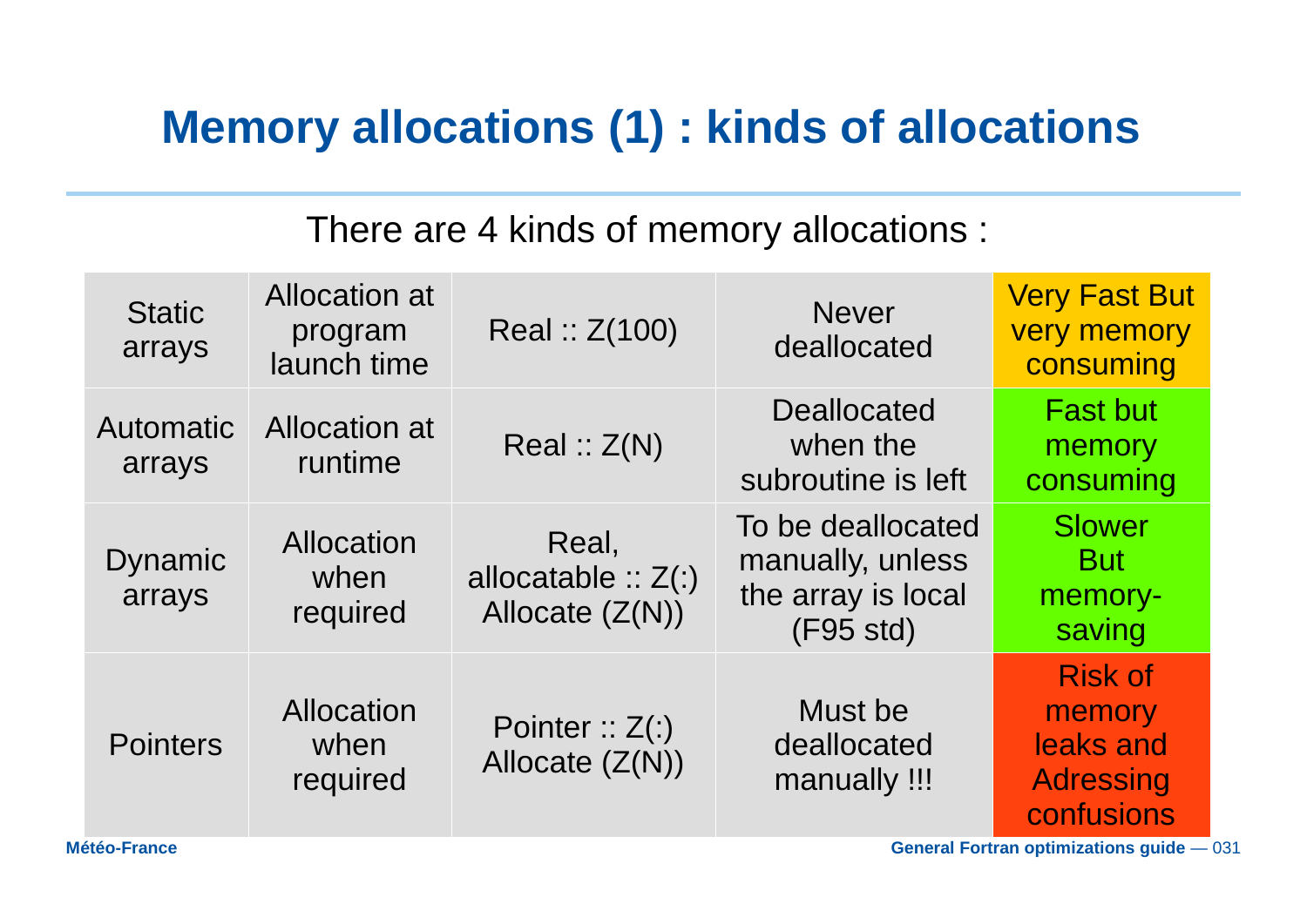### **Memory allocations (2) : Stack vs Heap**

| <b>HEAP</b>          | <b>COMPARISON</b>      | <b>STACK</b><br>(automatic arrays)           | <b>HEAP</b><br>(dynamic arrays)                                     |  |
|----------------------|------------------------|----------------------------------------------|---------------------------------------------------------------------|--|
|                      | <b>Allocation mode</b> | Last In First Out                            | Random                                                              |  |
|                      | <b>Issues</b>          | Risk of breaking the<br>stack size limit     | <b>Memory</b><br>fragmentation                                      |  |
|                      | Locality aspect        | <b>Better</b>                                | OK.                                                                 |  |
|                      | Access time            | faster                                       | slower                                                              |  |
|                      | Programmation          | difficult if size is not<br>known in advance | easy                                                                |  |
| <b>STACK</b>         |                        | Don't declare<br>huge arrays.                | Allocate once if<br>possible.<br>Avoid allocation /<br>deallocation |  |
| <b>STATIC MEMORY</b> | <b>Recommendations</b> | Prefer for<br>allocation /                   |                                                                     |  |
| <b>PROGRAM</b>       |                        | deallocation cycles                          | cycles                                                              |  |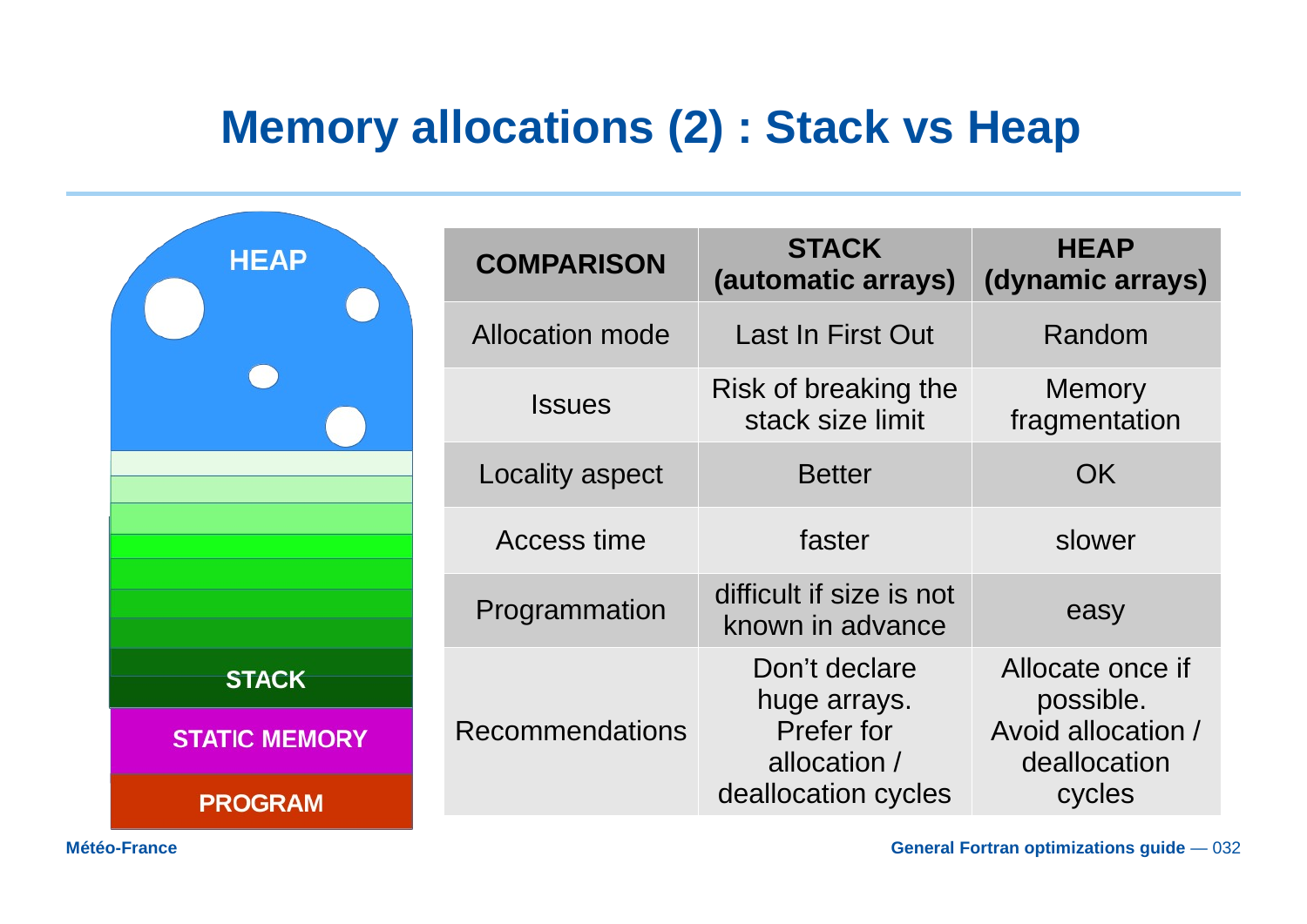### **Memory allocations (3) : Exemple 1**

#### **Cycle of allocation/ deallocation on dynamic array**

REAL, & & ALLOCATABLE :: Z(:) INTEGER :: N, NITER=6

```
DO JITER=1,NITER
 CALL FIND_NEWDIM(JITER,N)
 ALLOCATE(Z(N))
 CALL CP(N,Z)
 DEALLOCATE(Z)
ENDDO
```
**Removed by a reallocation test (If the size is not supposed to Change all the time) =>**

REAL, & & ALLOCATABLE :: Z(:) INTEGER :: N, NITER=6

```
DO JITER=1,NITER
  CALL FIND_NEWDIM(JITER,N)
  IF (ALLOCATED(Z)) THEN
  IF (SIZE(Z) /= N) THEN
    DEALLOCATE(Z)
   ALLOCATE(Z(N))
  ENDIF
  ELSE
  ALLOCATE(Z(N))
  ENDIF
  CALL CP(N,Z)
  ENDDO
DEALLOCATE(Z)
```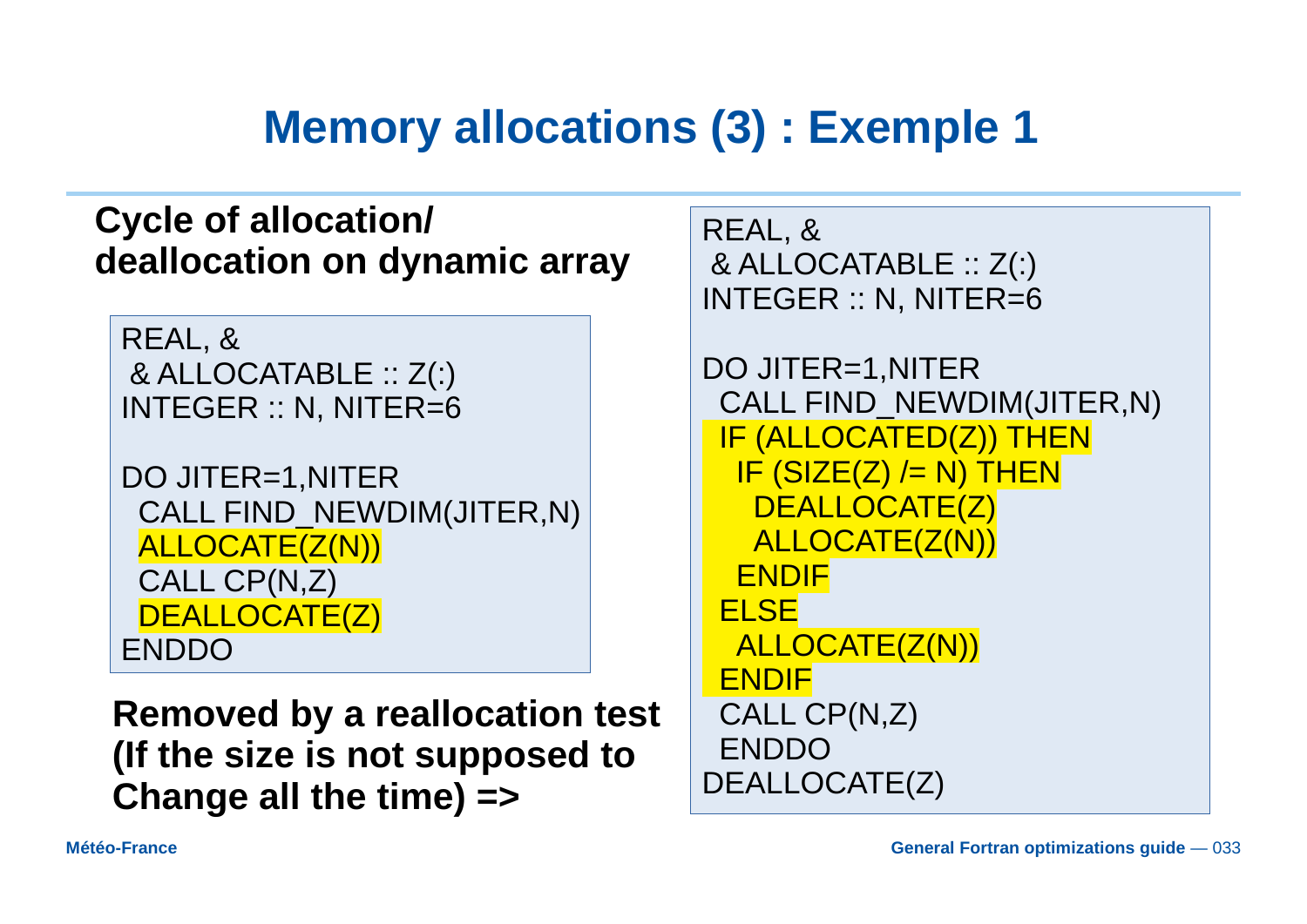### **Memory allocations (4) : Example 2**

### **Cycle of allocation/ deallocation on dynamic array**

REAL, & & ALLOCATABLE :: Z(:) INTEGER :: N, NITER=6

DO JITER=1,NITER CALL FIND\_NEWDIM(N) ALLOCATE(Z(N)) CALL CP(N,Z) DEALLOCATE<sub>(Z)</sub> ENDDO

INTEGER :: N, NITER=6

DO JITER=1,NITER CALL FIND\_NEWDIM(N) CALL MYTRICK ENDDO

**CONTAINS** SUBROUTINE MYTRICK REAL :: Z(N) CALL CP(N,Z) END SUBROUTINE MYTRICK

**Replaced by an automatic array**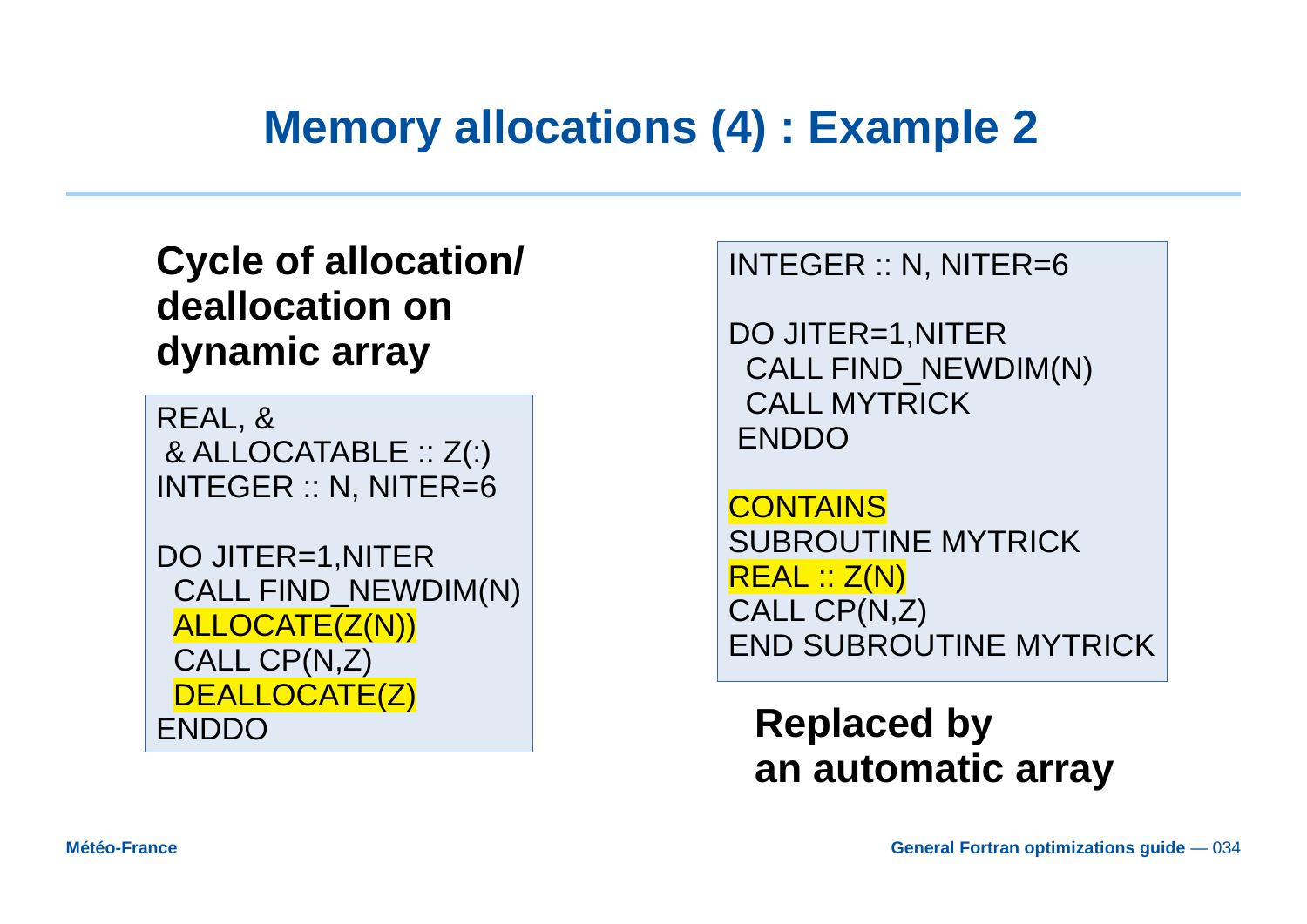# **Exercise :** *optimize\_it !*

A small program with 3 parts :

- Initialization of data
- Call to a subroutine written in the ARPEGE style (« F77 loops »)
- Call to a subroutine written in the Meso-NH style (array syntax)

Modify it, then compile and execute with the script « compile\_and\_run »

| start program<br>main = $2.44023514$ ini = $3.99390221$ arp = $13.\overline{4795513}$ mnh =<br>$8.99044228$ checksum = $5.45460847E+12$ |  |  |
|-----------------------------------------------------------------------------------------------------------------------------------------|--|--|
| real0m29.039s<br>user    0m26.151s<br>sys 0m2.802s                                                                                      |  |  |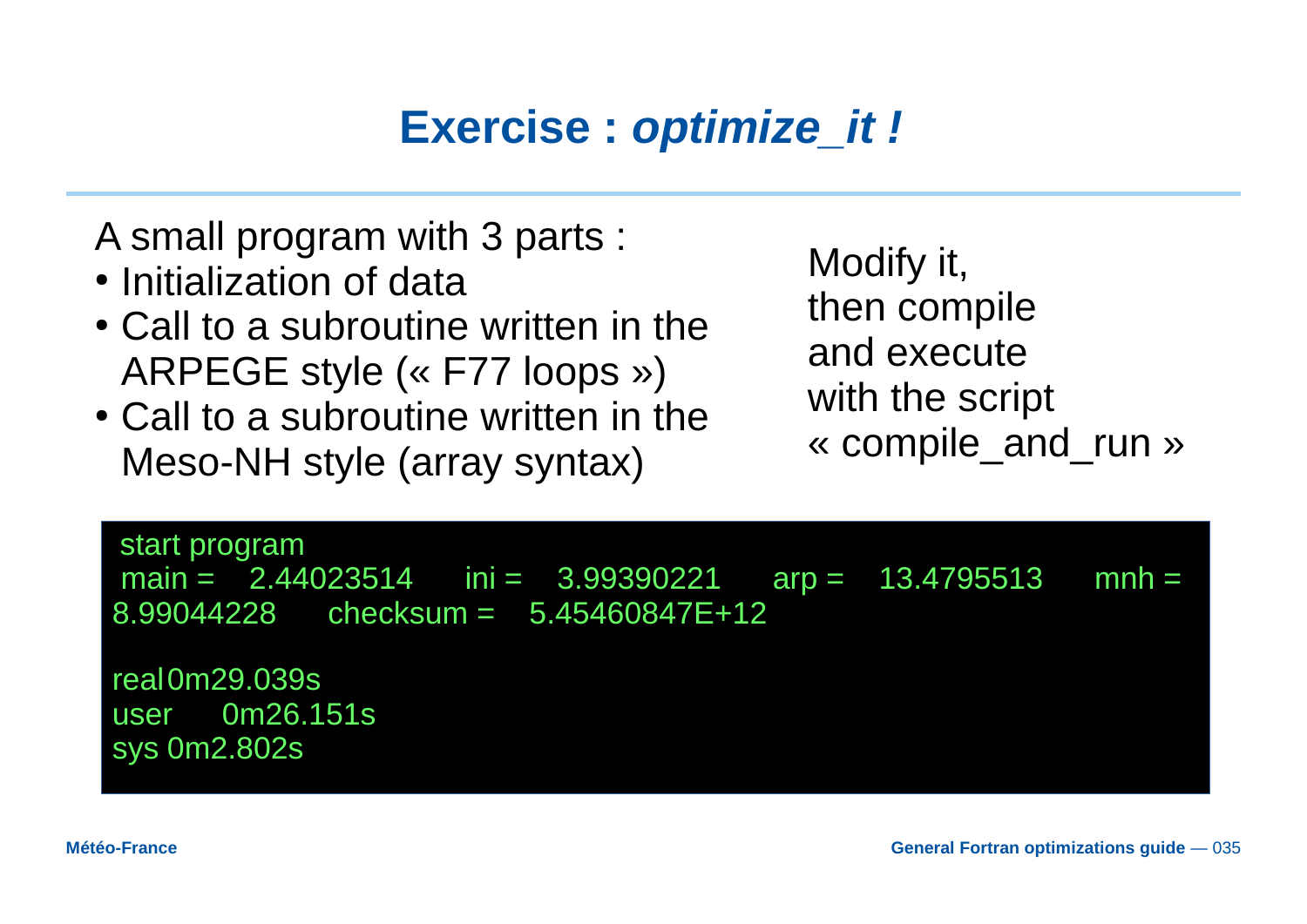# optimize\_it: hints (1)

Use cache-blocking : with NGPBLKS=4000 and NPROMA=500 the speedup is about 40  $\%$ 

start program main =  $2.73156548$  ini =  $4.04446220$  arp =  $5.03467751$  $mnh =$  $5.54927444$  checksum =  $5.45460847E+12$ 

real0m17.430s user 0m16.771s **sys 0m0.638s**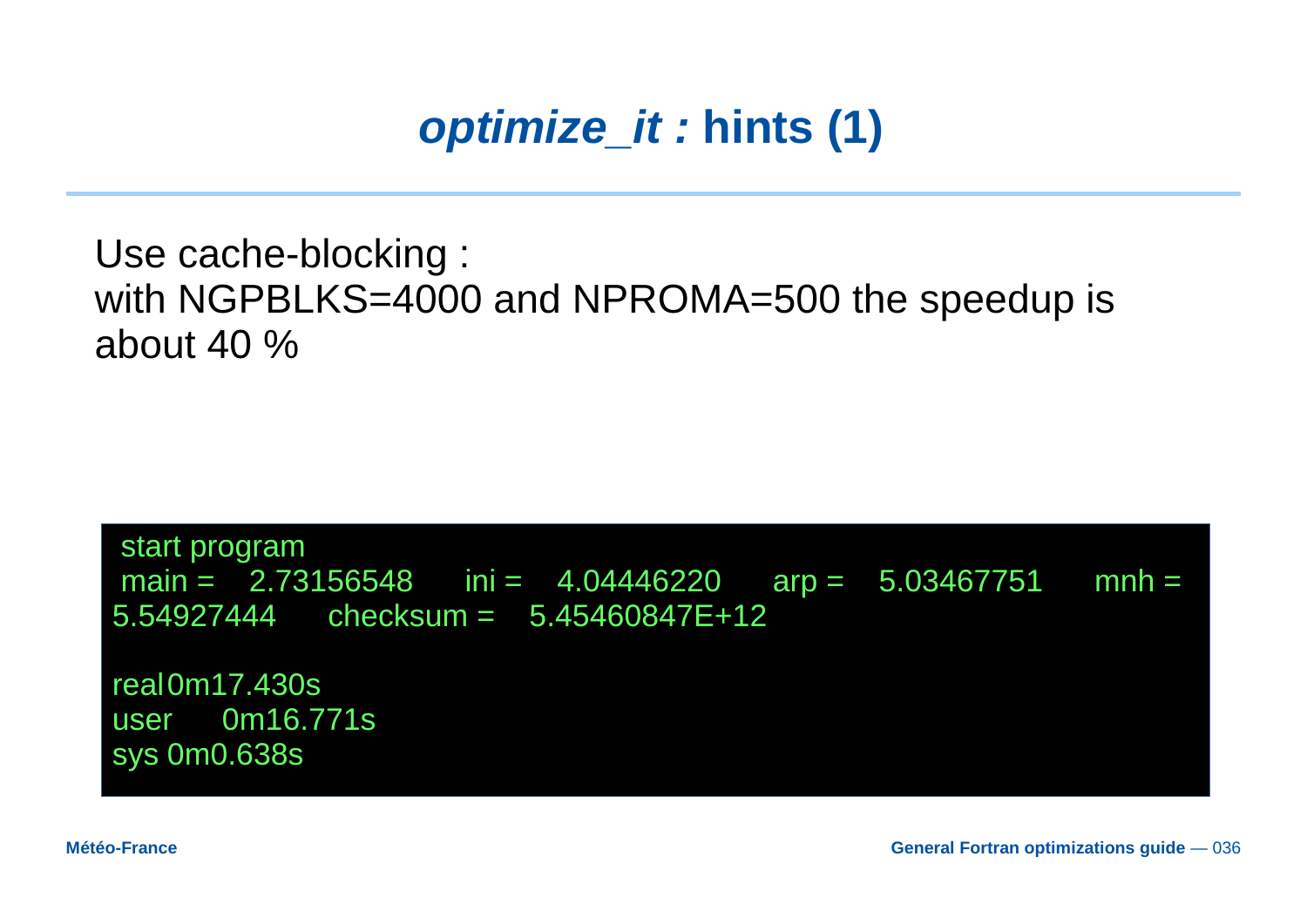### optimize it: hints (2)

In arpegestyle. F90 the loops are not ordered properly, causing memory strides of data. Interchanging the loops speeds up by 8 % more

start program main =  $2.73328114$  ini =  $4.06605244$  arp =  $3.55899620$  $mnh =$  $5.55330086$  checksum =  $5.45460847E+12$ 

real0m15.962s user 0m15.162s sys 0m0.799s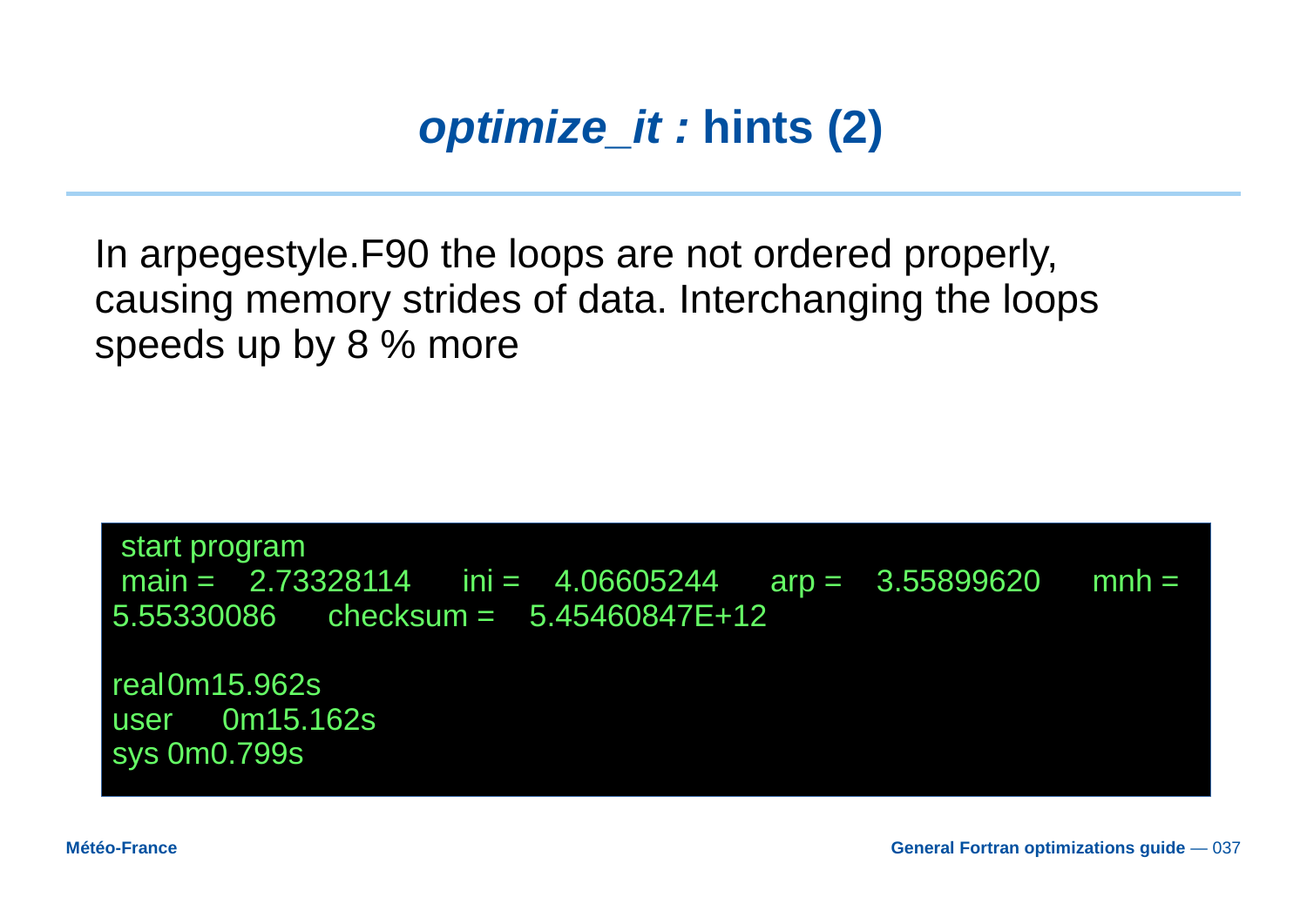# *optimize\_it :* **hints (3)**

In mesonhstyle.F90 isolate the function and make a f77-style loop to overlap operations. Also the various data arrays in a single loop may better spread over the memory cache (… or not, causing cache misses). Speeds up by 9 % more.

 start program main =  $2.73886108$  ini =  $4.05294037$  arp =  $3.55593586$  mnh = 4.10793018 checksum = 5.45460847E+12

real0m14.539s user 0m13.822s sys 0m0.684s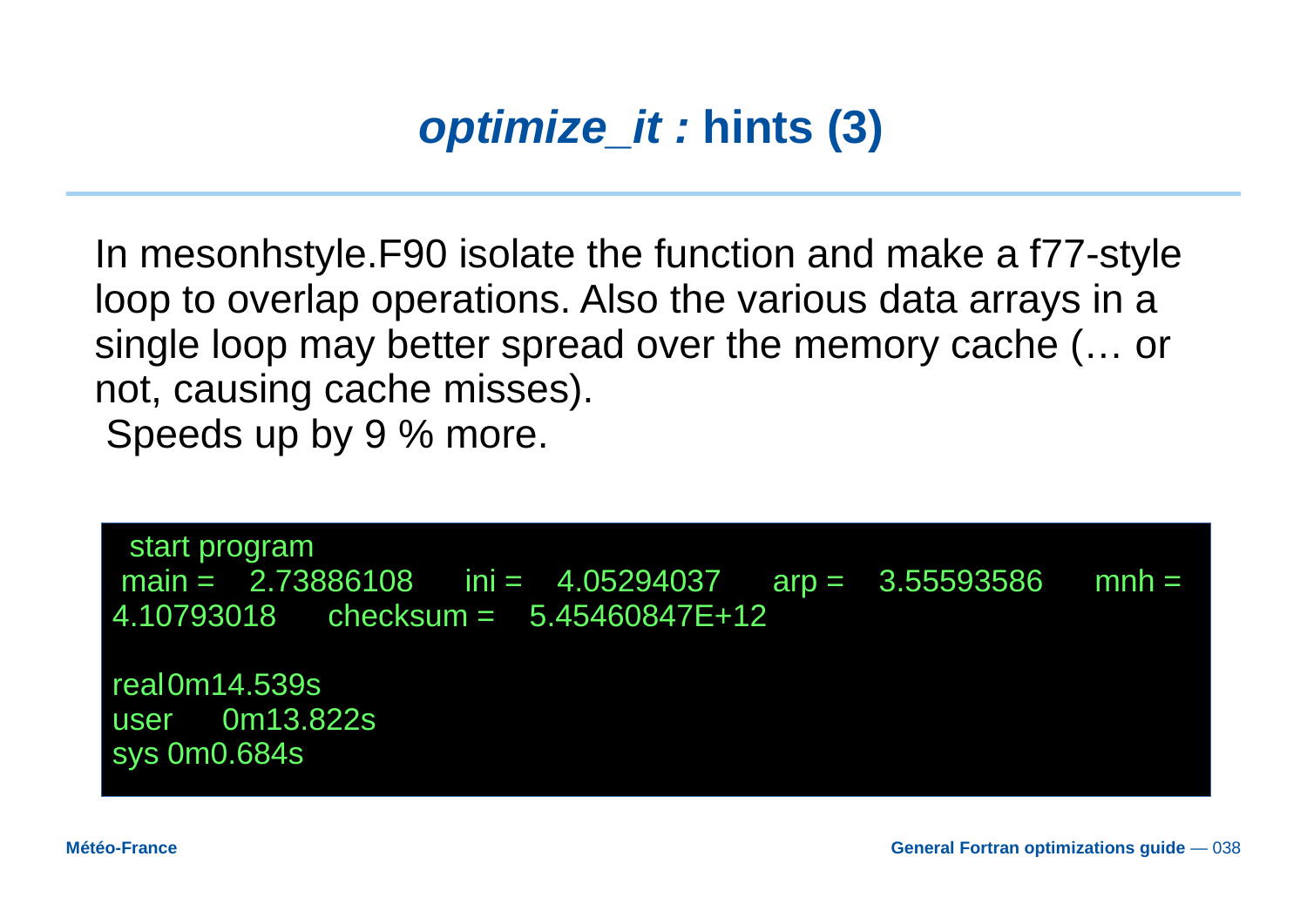# *optimize it : hints (4)*

In inidata the arrays A, D,  $Y$  Z don't need to be initialized. Speedup: about 10%, though little detrimental effect on arp and mnh (memory cache latency, memory bandwidth insufficient ?)

start program main =  $2.72255325$  ini =  $2.29893970$  arp =  $3.73764133$  $mnh =$  $4.16860104$  checksum =  $5.45460847E+12$ real0m12.972s

0m12.441s user sys 0m0.530s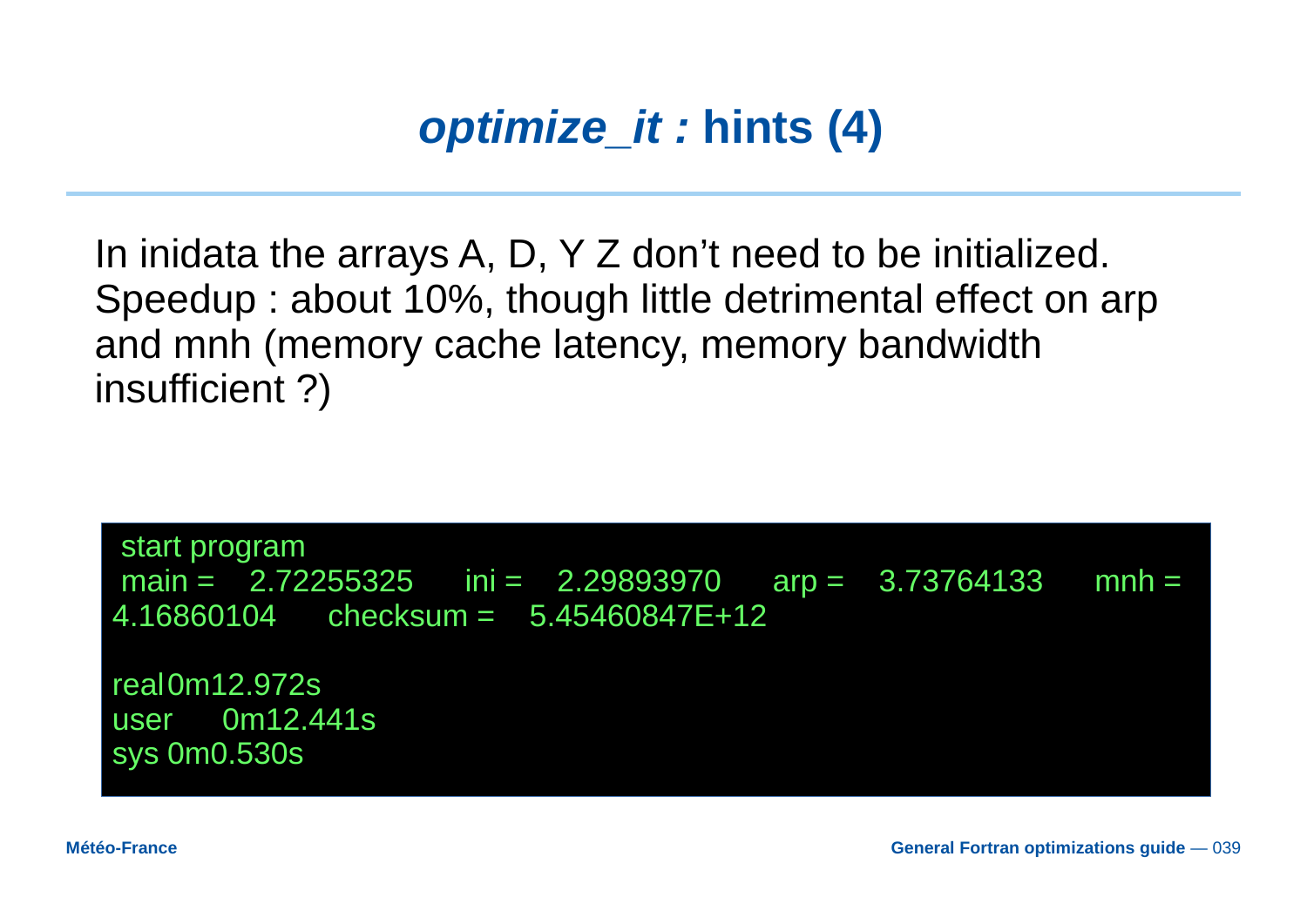

In inidata use array syntax on inner loop to force the use of memset. Overall speedup : less than 1% : the compiler may have done the job already by itself. Another compiler may react differently.

 start program main =  $2.71495628$  ini =  $2.20681286$  arp =  $3.76890945$  mnh = 4.16950417 checksum = 5.45460847E+12 real0m12.901s user 0m12.091s sys 0m0.810s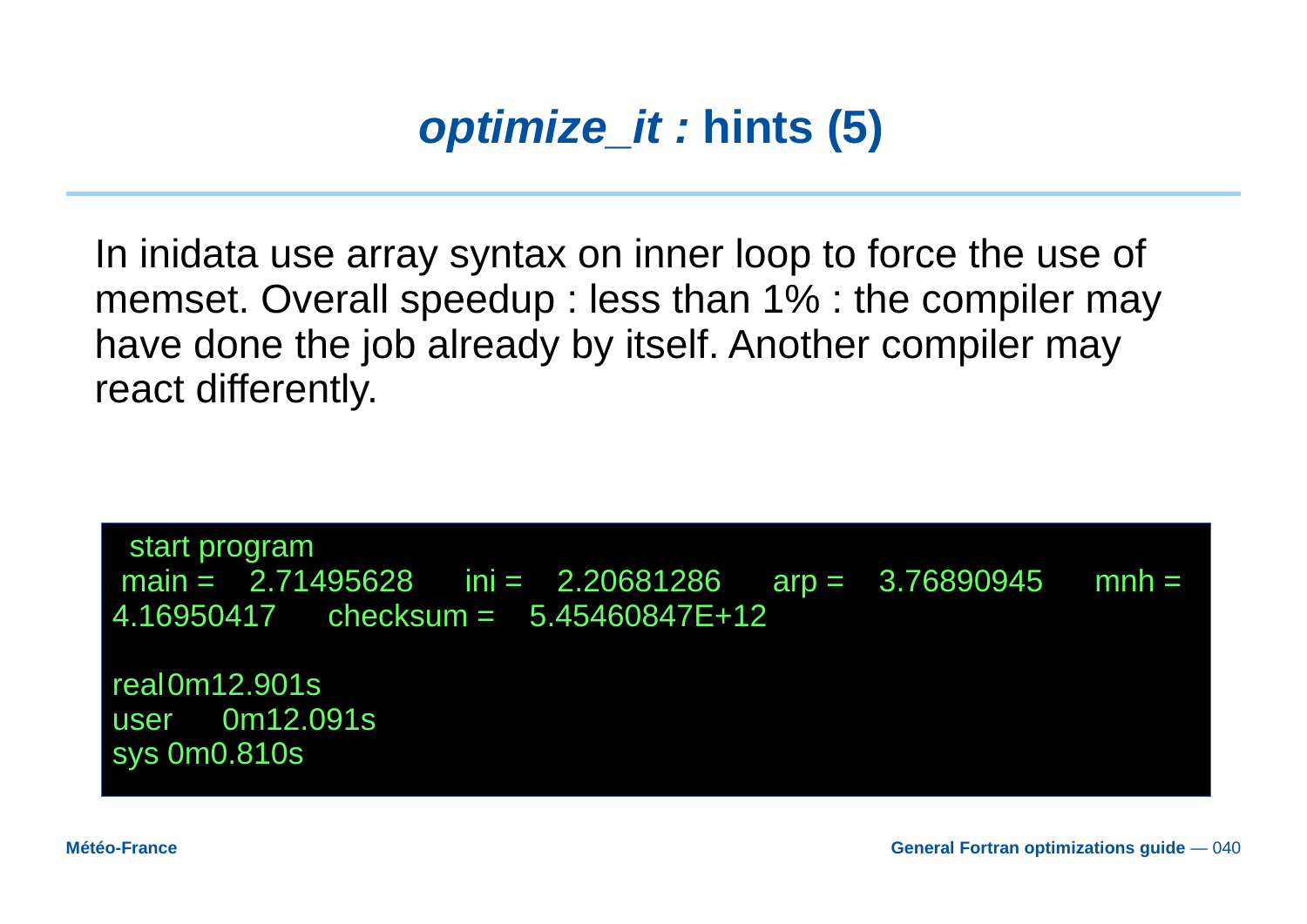

In arpegestyle make a unique vectorized loop by the mean of an inlineable function. Otherwise the function could not vectorize, or the loop would have to be pushed in the function (see mesonhstyle). Speedup : 10 %

start program main =  $2.72430229$  ini =  $2.20505905$  arp =  $2.37683010$  mnh =  $4.16392517$  checksum =  $5.45460847E+12$ real0m11.554s

user 0m10.792s sys 0m0.719s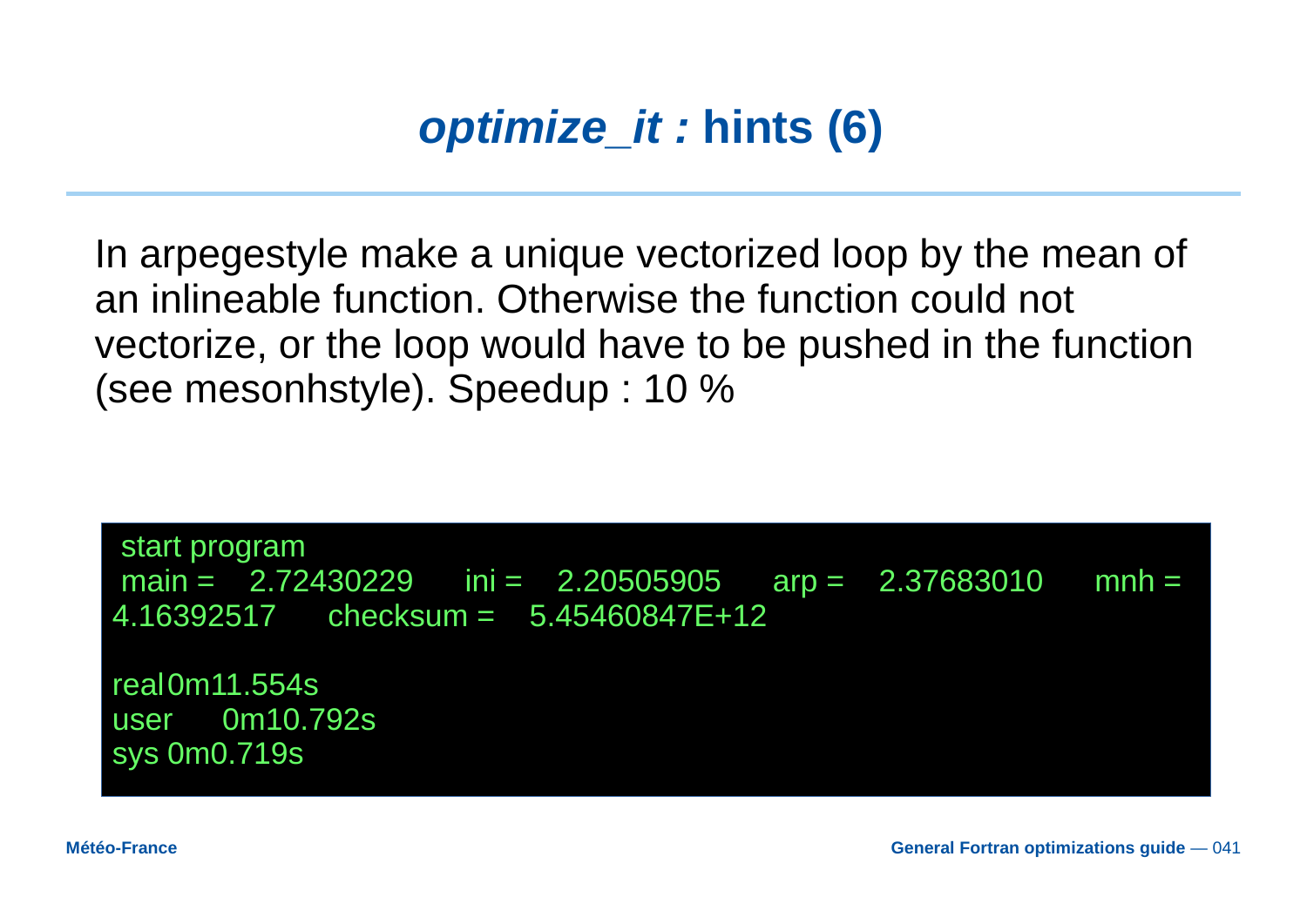### *optimize it : hints (7)*

In arpegestyle interface use explicit dimensionning to allow data prefetching in memory cache. Speedup: 5 %

start program main =  $2.72234344$  ini =  $2.20254707$  arp =  $1.78959465$  $mnh =$  $4.16979599$  checksum =  $5.45460847E+12$ 

real0m10.926s 0m10.185s user sys 0m0.740s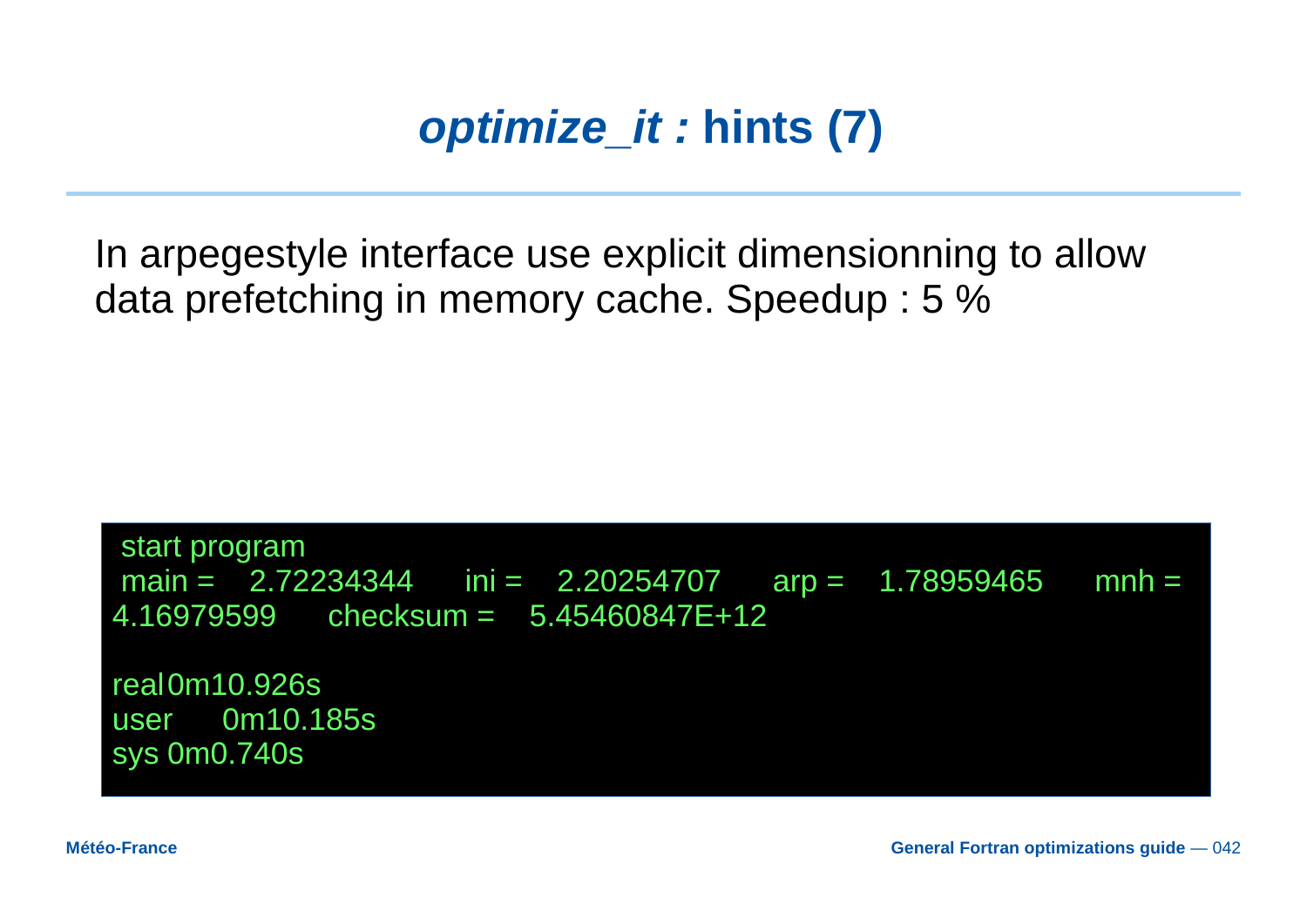### *optimize it : hints (8)*

In mesonhstyle use the same technique of inlineable function to fully vectorize into a single loop, favourising cached data re-use. Speedup: 5 %

start program main =  $2.71584988$  ini =  $2.25223923$  arp = 1.78060722  $mnh =$  $3.52731037$  checksum =  $5.45460847E+12$ 

real0m10.355s 0m9.618s user sys 0m0.704s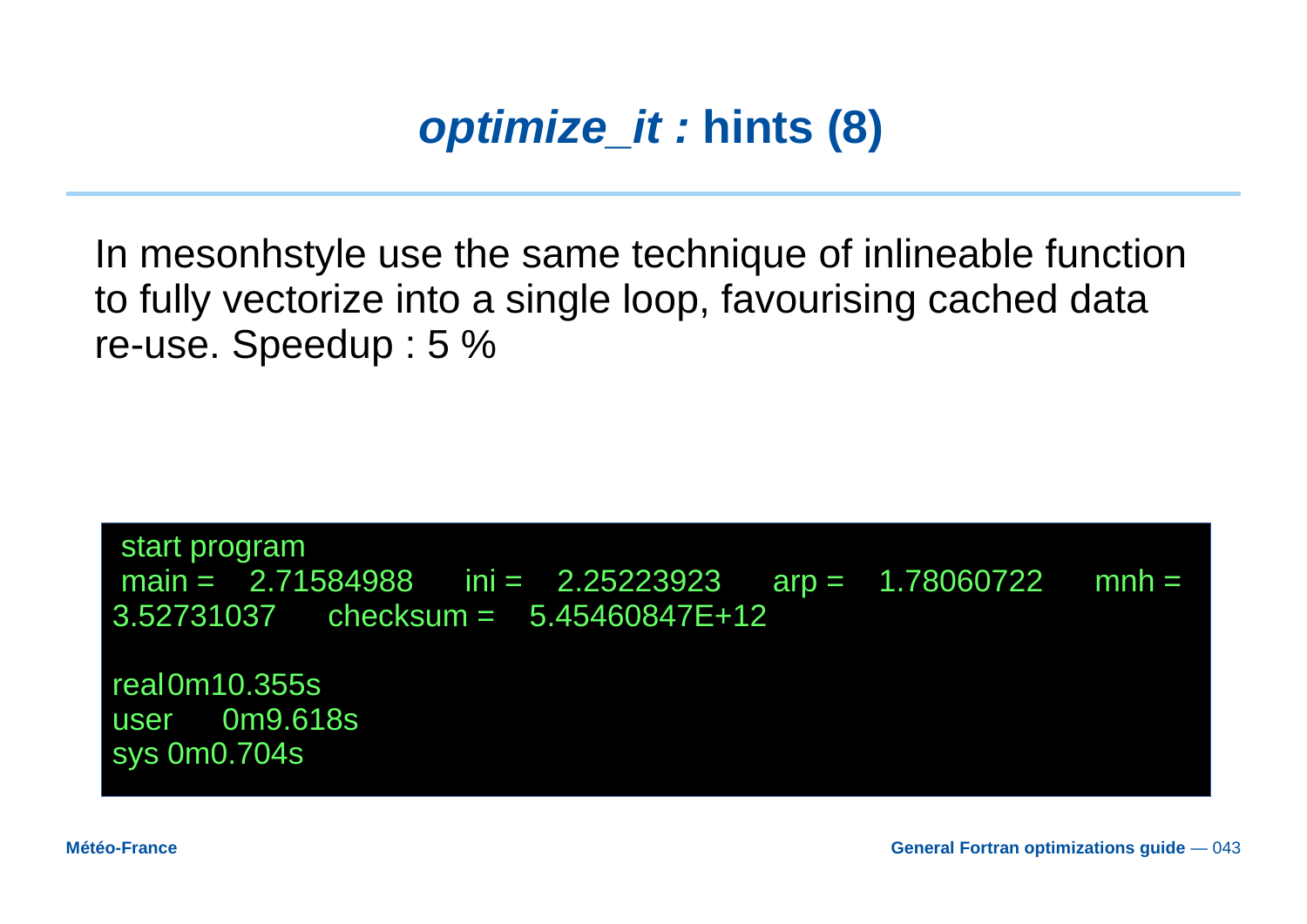### optimize it: hints (9)

In mesonhstyle the arrays ZA and ZB can now be replaced by scalars, thus saving memory cache occupation. Speedup: 6 %

start program main =  $2.70844269$  ini =  $2.19112682$  arp =  $1.78019714$  $mnh =$  $2.91701508$  checksum =  $5.45460847E+12$ 

real0m9.669s user 0m8.868s sys 0m0.769s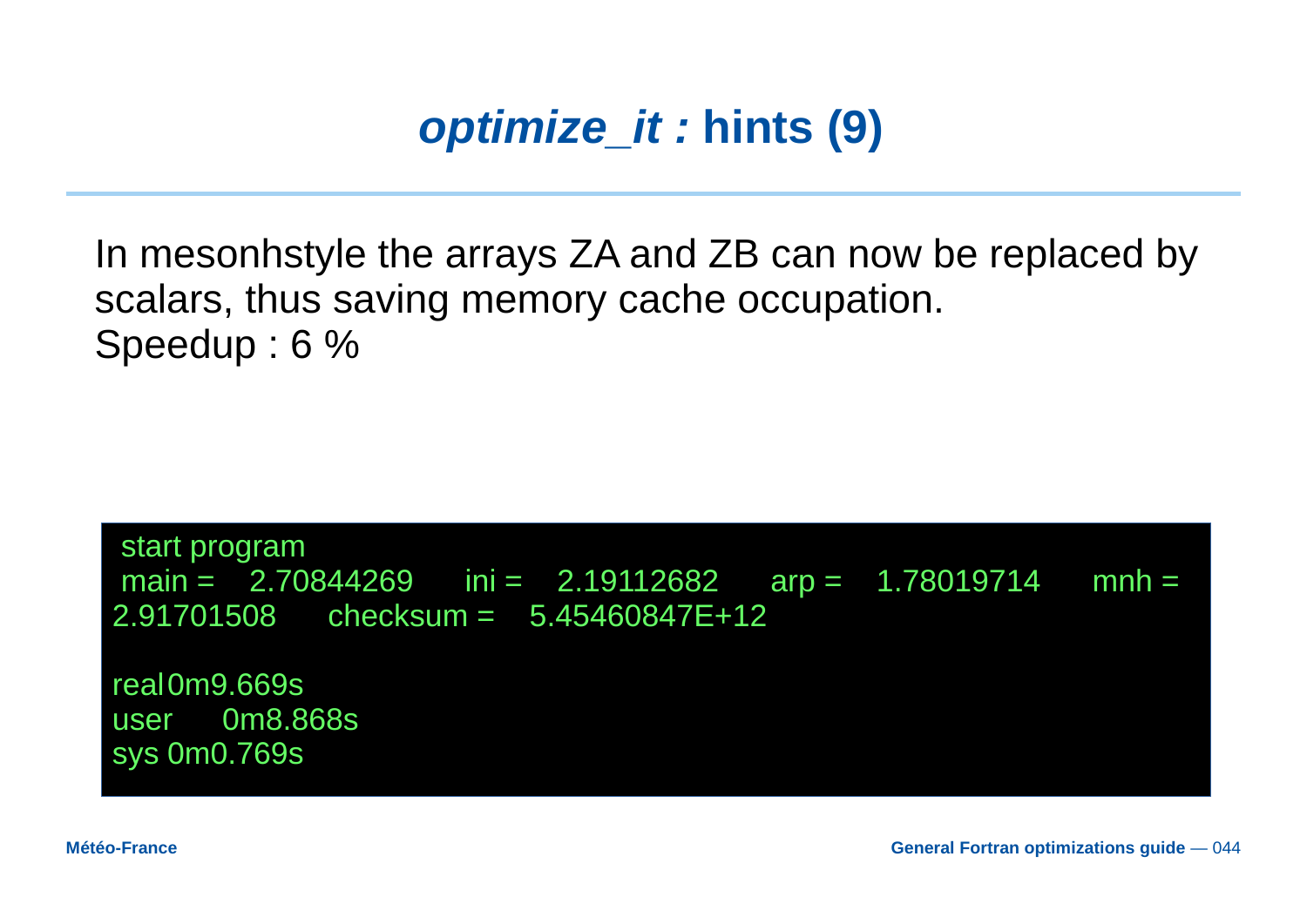# optimize it : hints (10)

In mesonhstyle merge the last statements to chain data in cpu registers.

Speedup: null. Perhaps the loop is too short, or the compiler did the optimization already.

start program main =  $2.70068836$  ini =  $2.19823170$  arp =  $1.78565693$  $mnh =$  $2.91714954$  checksum =  $5.45460847E+12$ real0m9.643s 0m9.013s user sys 0m0.630s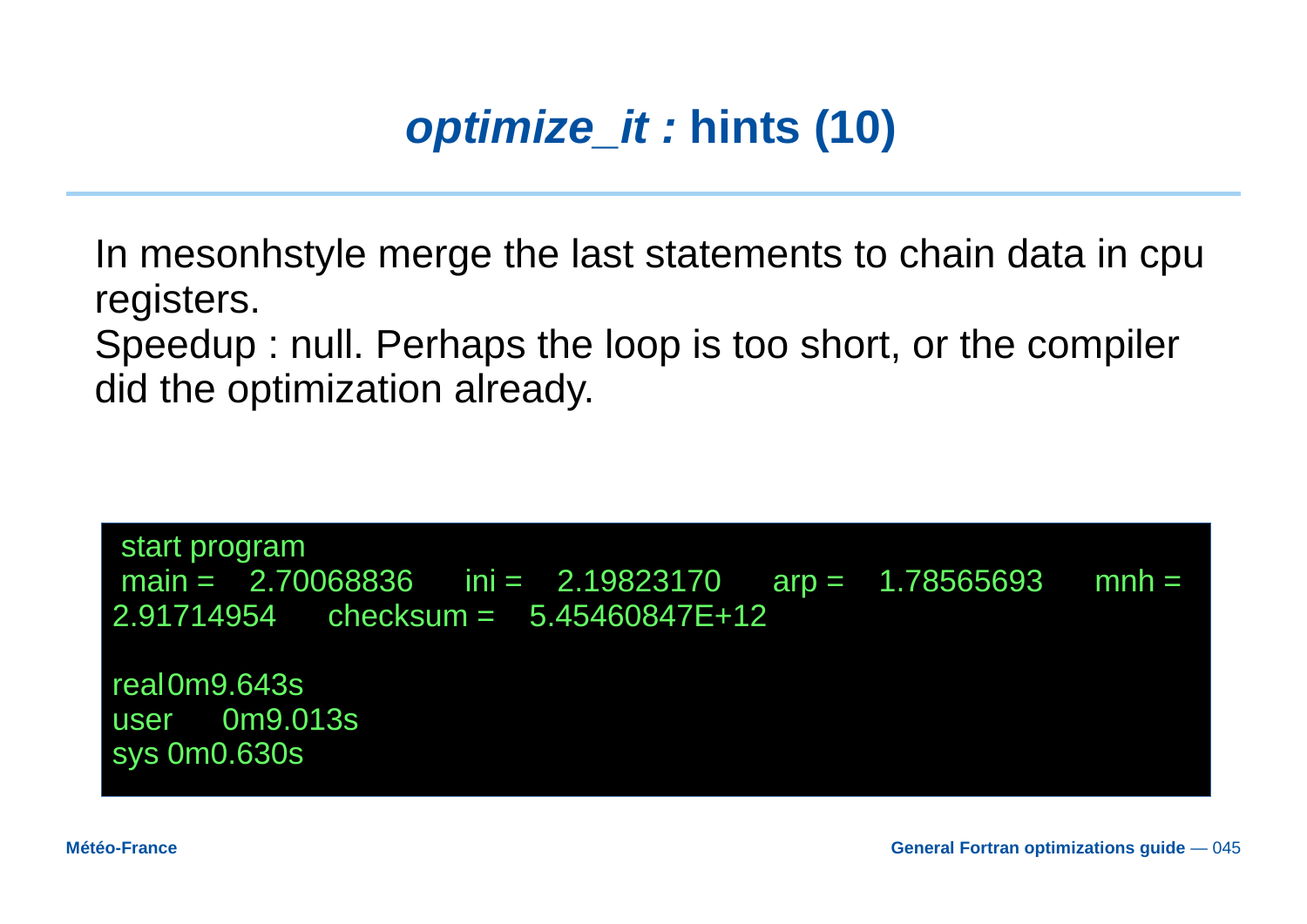### optimize it : hints (11)

In mesonhstyle the use of CONTIGUOUS attribute for the arguments, if one knows that the host program sends contiguous data, would favourise cache data prefetching. Flexibility can be preserved by the mean of a cpp macro. Speedup: 17 % !

start program main =  $2.71683455$  ini =  $2.20568085$  arp = 1.79095125  $mnh =$  $1.21225739$  checksum =  $5.45460847E+12$ real 0m7.967s

user 0m7.257s sys 0m0.710s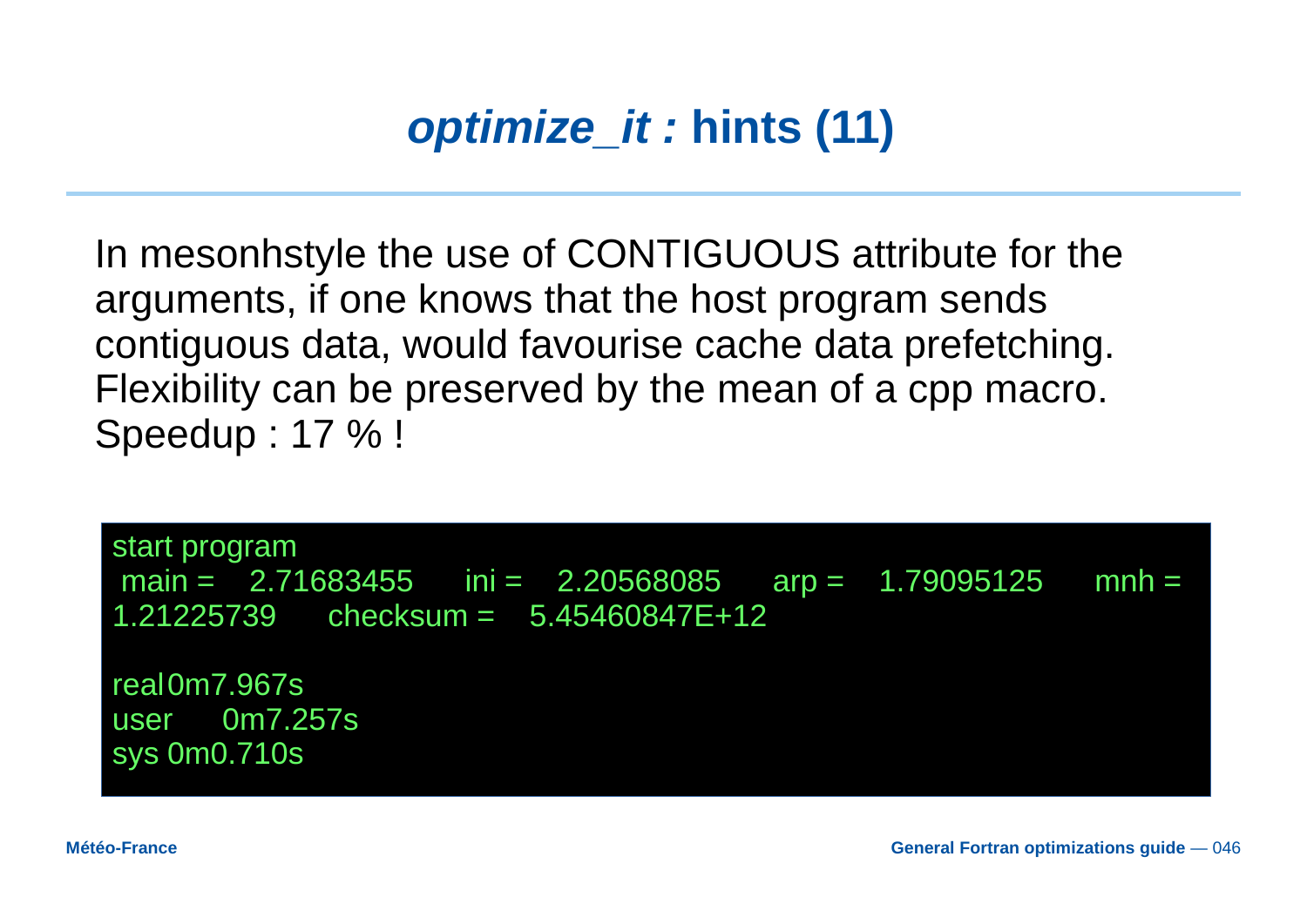# **Additional exercise (exo2)**

Select the most efficient style proposed to perform a loop with a conditional test inside :

- ISTYLE=0 Basic loop with conditional test inside
- ISTYLE=1 Loop with binary mask instead of conditional test
- ISTYLE=2 Split loop
- $\cdot$  ISTYLE=3 Split loop + pack/expand

Comment on the performance Compare the performance results of the flavours : test revert sqrt = test sqrt with revert conditional test test  $abs$  = cheap computation on both branches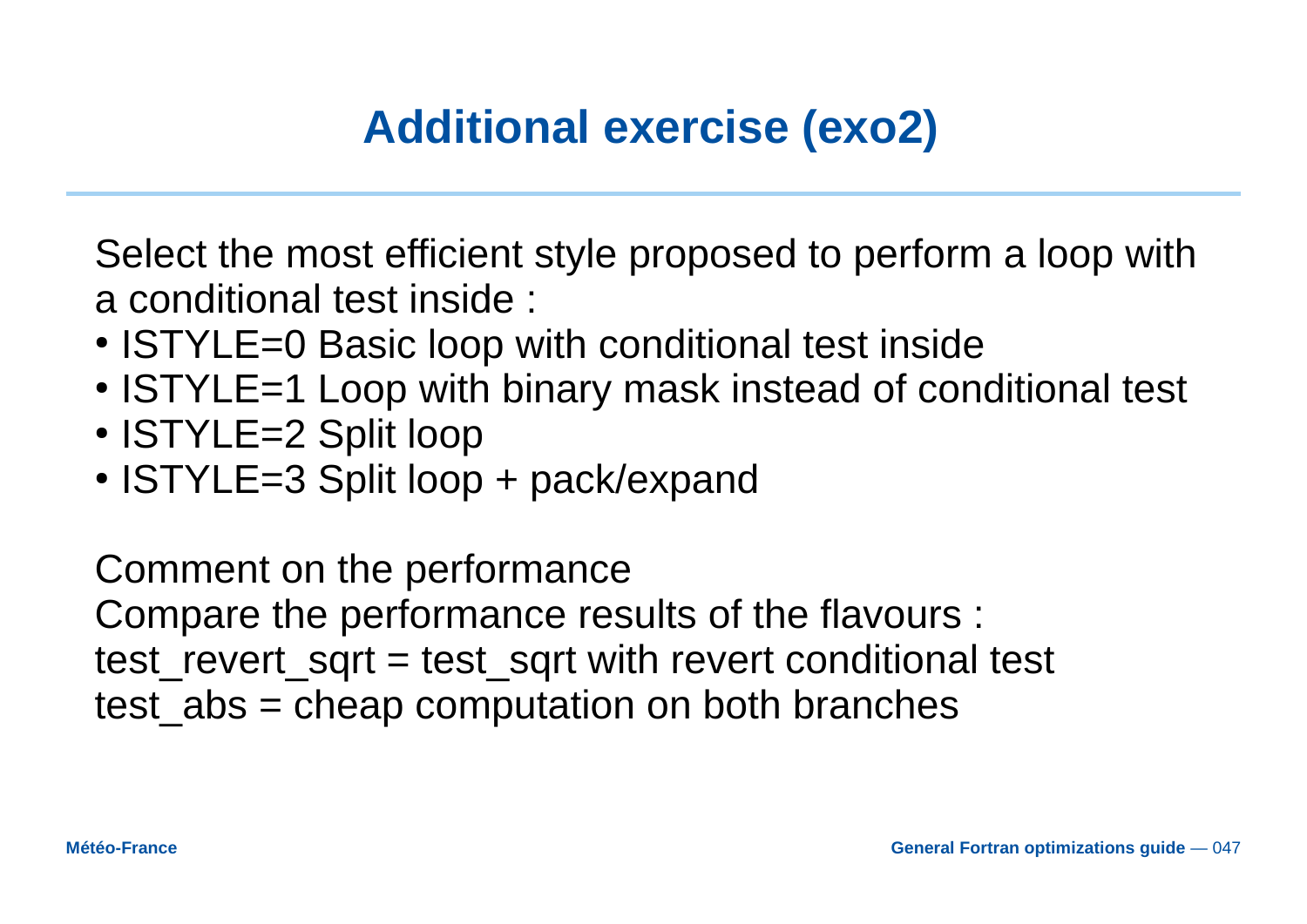### **Additional exercise (exo2) : hints**

- ISTYLE=0 Basic loop with conditional test inside : the best. « *Let the compiler do the job, then we see* »
- ISTYLE=1 Loop with binary mask instead of conditional test slower because more computation, especially if one of the branch is expensive (sqrt)
- ISTYLE=2 Split loop

an attempt to remove tests or to vectorize, which doesn't help. Needs more memory accesses, anyway.

 $\cdot$  ISTYLE=3 Split loop  $+$  pack/expand the worst : we spend more time in data movements than actual computation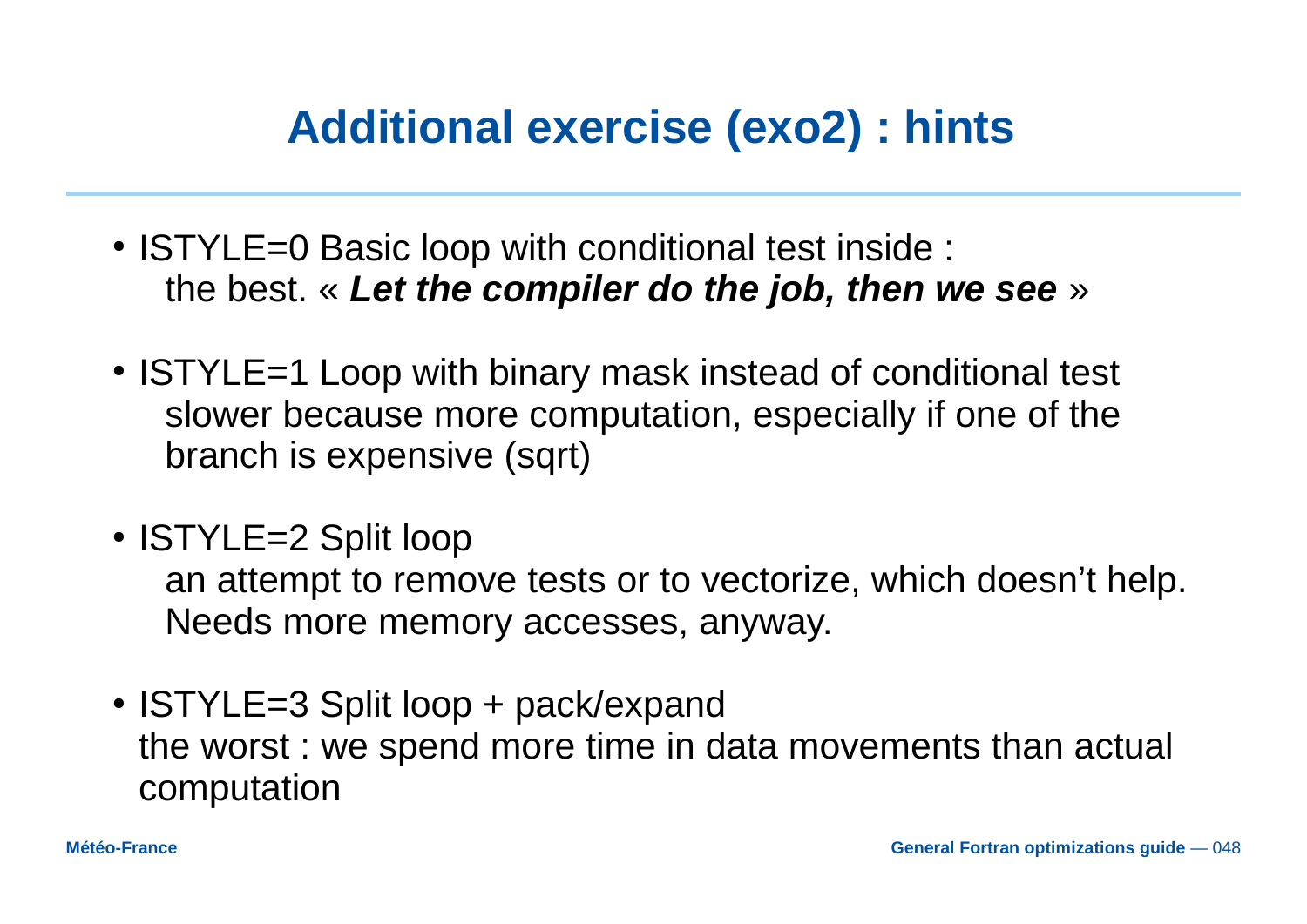# **Profiling Arpege/IFS/Arome (1)**

DrHook is an instrumentation tool in the code which can be activated to profile an application : export DR\_HOOK=1 export DR\_HOOK\_OPT=prof

'XXX' : label of this area

ZHOOK\_HANDLE :

memory address of this profiled area

**0** : start adress of this area

1 : end address of this area

SUBROUTINE XXX

USE PARKIND1 , ONLY : JPRB USE YOMHOOK , ONLY : LHOOK ,DR\_HOOK

REAL(KIND=JPRB) :: ZHOOK\_HANDLE

CALL DR\_HOOK('XXX', 0, ZHOOK\_HANDLE) **! subroutine body** CALL DR\_HOOK('XXX',1,ZHOOK\_HANDLE)

END SUBROUTINE XXX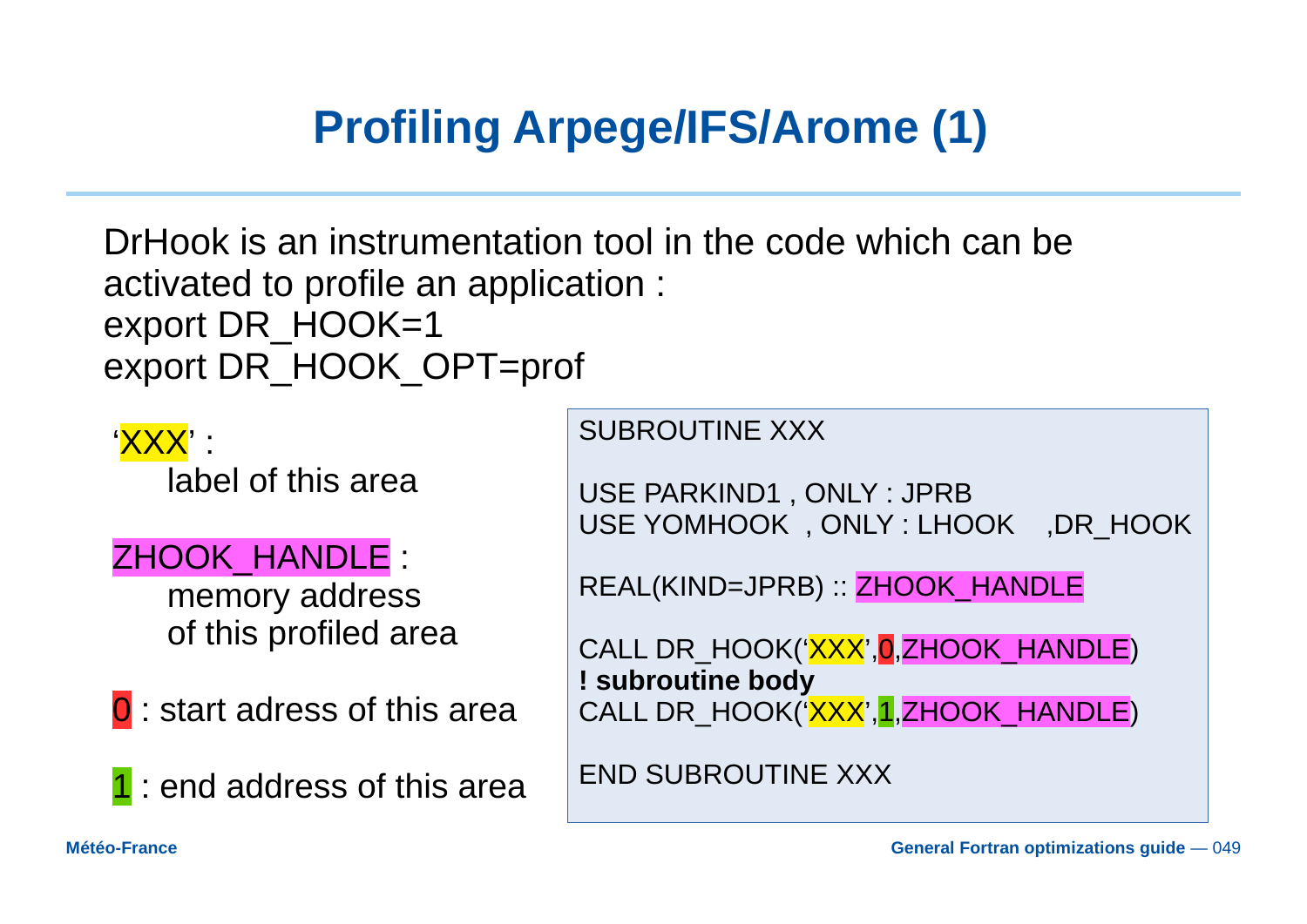### **Profiling Arpege/IFS/Arome (2)**

DrHook can be used to oversample a given subroutine :

- Define one memory handler per profiled area
- Define one label per profiled area
- Region XXX will be whole subroutine minus region A minus region B

SUBROUTINE XXX USE PARKIND1 , ONLY : JPRB USE YOMHOOK , ONLY : LHOOK ,DR\_HOOK REAL(KIND=JPRB) :: ZHOOK\_HANDLE REAL(KIND=JPRB) :: ZHOOK\_HANDLEA REAL(KIND=JPRB) :: ZHOOK\_HANDLEB

CALL DR\_HOOK('XXX:', 0, ZHOOK\_HANDLE)

CALL DR\_HOOK('XXX:A',0,ZHOOK\_HANDLEA) **! subroutine region A** CALL DR\_HOOK('XXX:A',1,ZHOOK\_HANDLEA)

CALL DR\_HOOK('XXX:B', 0, ZHOOK\_HANDLEB) **! subroutine region B** CALL DR\_HOOK('XXX:B',1,ZHOOK\_HANDLEB)

CALL DR\_HOOK('XXX', 1, ZHOOK\_HANDLE) END SUBROUTINE XXX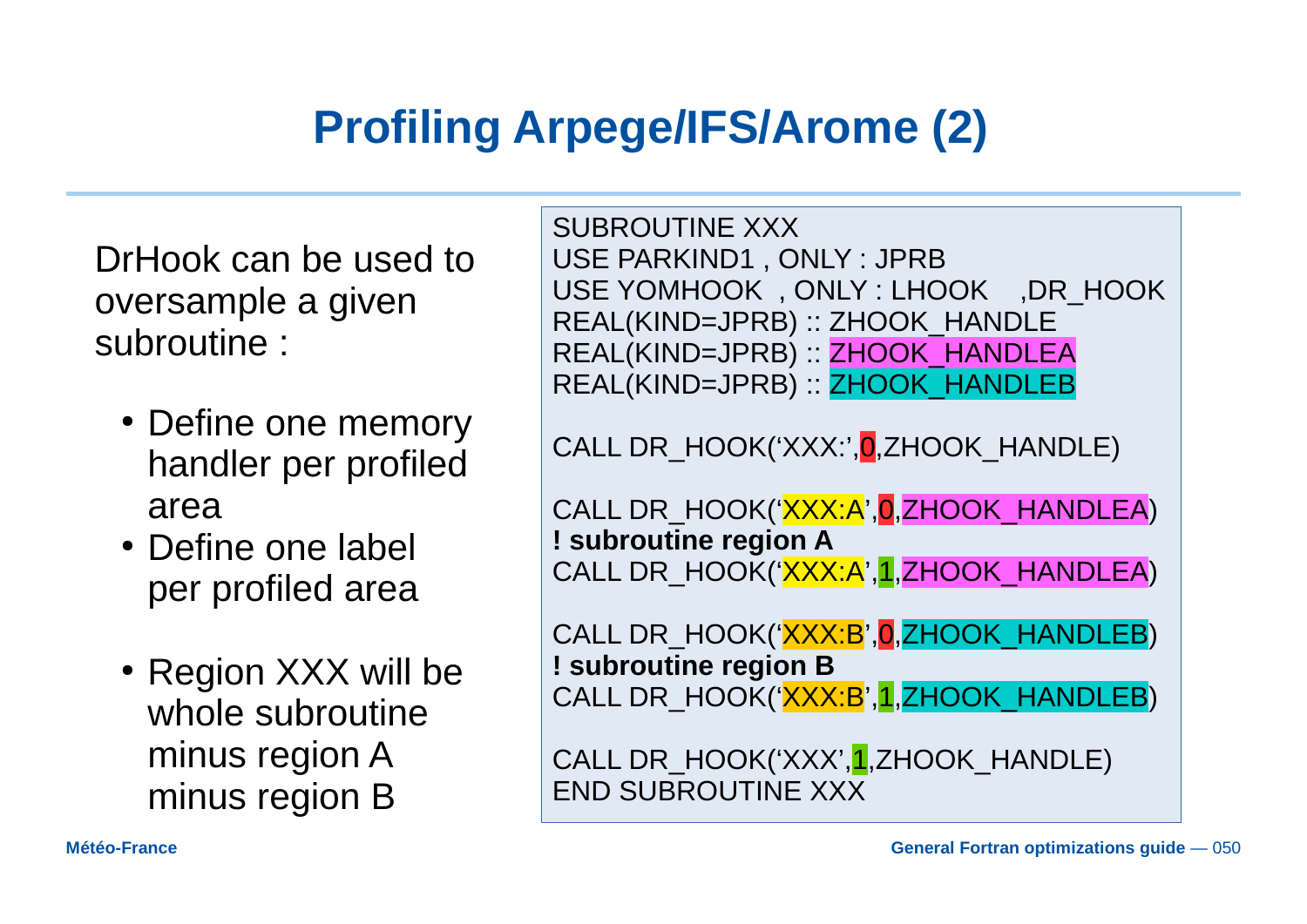# **Profiling Arpege/IFS/Arome (2)**

- Raw output : 1 text file per MPI task : drhook.prof.[1-n]
- Merge profile with **drhook\_merge\_walltime\_max.pl** : cat drhook.prof.\* | perl -w drhook\_merge\_walltime\_max.pl

|          | Number of MP1-tasks : 1040        |        |               |        |           |                                                                                     |                                                                                           |
|----------|-----------------------------------|--------|---------------|--------|-----------|-------------------------------------------------------------------------------------|-------------------------------------------------------------------------------------------|
|          | Number of OpenMP-threads : 5      |        |               |        |           |                                                                                     |                                                                                           |
|          |                                   |        |               |        |           |                                                                                     | Wall-times over all MPI-tasks (secs) : Min=876.040, Max=903.840, Avg=883.622, StDev=5.862 |
|          |                                   |        |               |        |           | Routines whose total time (i.e. sum) $> 1.000$ secs will be included in the listing |                                                                                           |
| Avq-%    |                                   |        |               |        |           |                                                                                     | Avg.time Min.time Max.time St.dev Imbal-% # of calls: Name of the routine                 |
|          | 2.10% 18.539 5.275 104.848 14.265 |        |               |        | 94․97%    |                                                                                     | 1261520 : SLCOMM:SLCOMM INT                                                               |
| $9.40\%$ | 83.099 71.394                     |        | 97.608 5.059  |        | 26․86%    | 1431040 : TRLTOG                                                                    |                                                                                           |
| 4․94%    | 43.671                            |        | 20.547 72.626 | 14.135 | 71․71%    | 1354080 : TRLTOM                                                                    |                                                                                           |
| 3.76%    | 33.226                            | 15.674 | 71.051        | 9.935  | 77․94%    | 2610400 : TRGTOL                                                                    |                                                                                           |
| 6.58%    | 58.130                            | 52.174 | 66.165        | 2.342  | $21.15\%$ | 1431040 : TRMTOL                                                                    |                                                                                           |
| 4.78%    | 42.276                            | 36.492 | 48.978        | 2.003  | 25․49%    | 59120736 : FFT992                                                                   |                                                                                           |
| 3.86%    | 34.065                            | 22.747 | 40.554        | 2.611  | 43․91%    |                                                                                     | 53334008 : APL AROME                                                                      |
| 0.82%    | 7.274                             | 1.110  | 30.232        | 4.600  | 96.33%    |                                                                                     | 1249040 : SLCOMM2A                                                                        |
| 1.74%    | 15.412                            | 7.839  | 27.505        | 3.797  | 71․50%    |                                                                                     | 53334008 : RAIN ICE OLD                                                                   |
| $1.24\%$ | 10.973                            | 5.739  | 26.412        | 2.645  | 78․27%    |                                                                                     | 1249040 : SLCOMM2A:SLCOMM2A INT                                                           |
| 2.68%    | 23.715                            | 16.035 | 25.429        | 1.216  | 36.94%    | 800010120 : LAITRI                                                                  |                                                                                           |
| 1.51%    | 13.356                            | 2.312  | 25.427        | 5.086  | $90.91\%$ | 1249040 : CPG DRV                                                                   |                                                                                           |

**Beaufix :/home/gmap/mrpm/khatib/benchmarks/tools/drhook\_merge\_walltime\_max**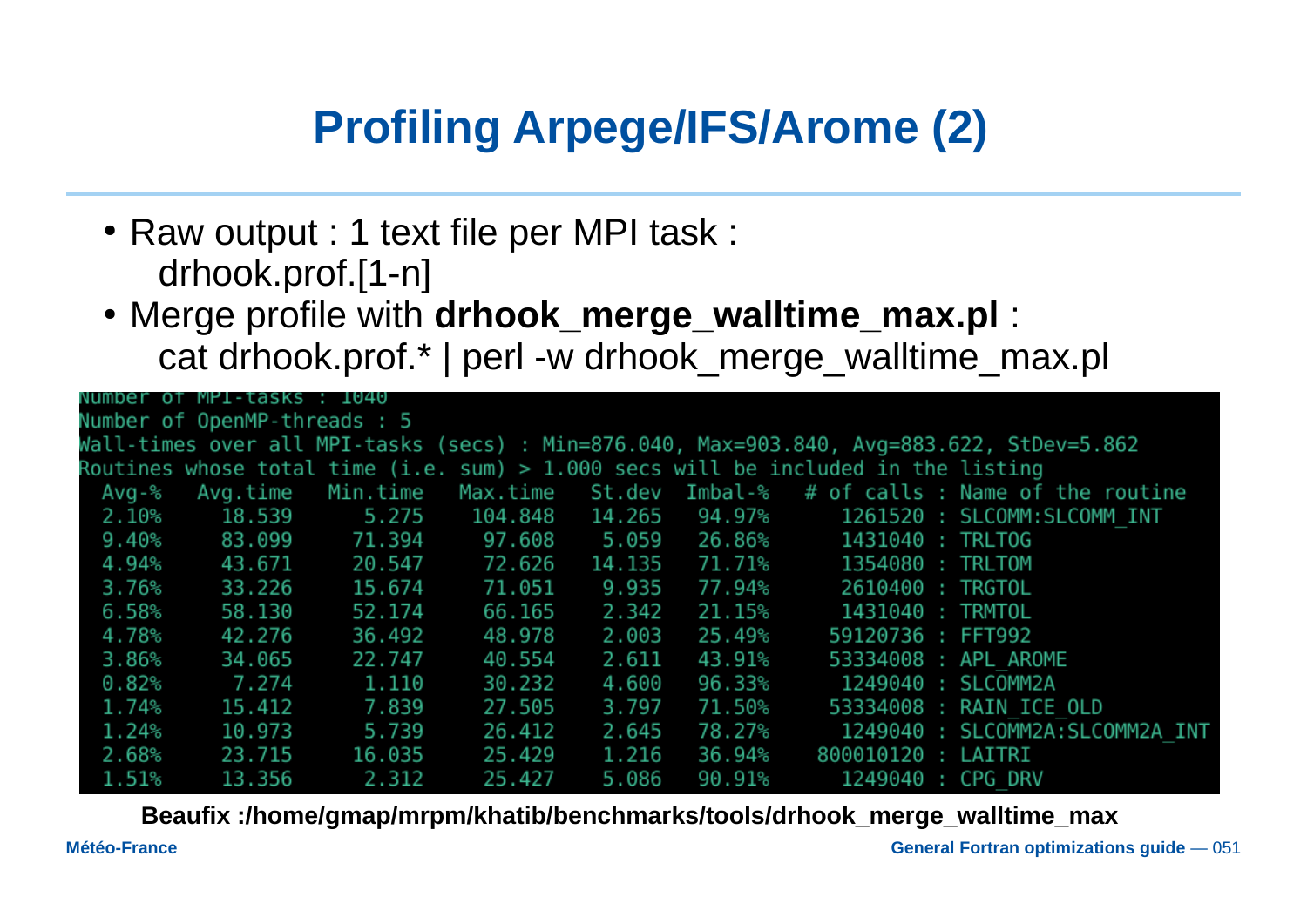# **Profiling Arpege/IFS/Arome (3)**

- Look to the DrHook profile with and without your source code modifications :
- If a new subroutine has popped up on the top of the list,
- or if the order of most expensive subroutine has significantly change,
- Then your mods must be responsible for something
- $\bullet$  => Do not quess what is going on. Re-sample your code with DrHook to know more ; or if your compiler is talkative, read its optimization report and search for not-vectorized loop or message about memory accesses issues.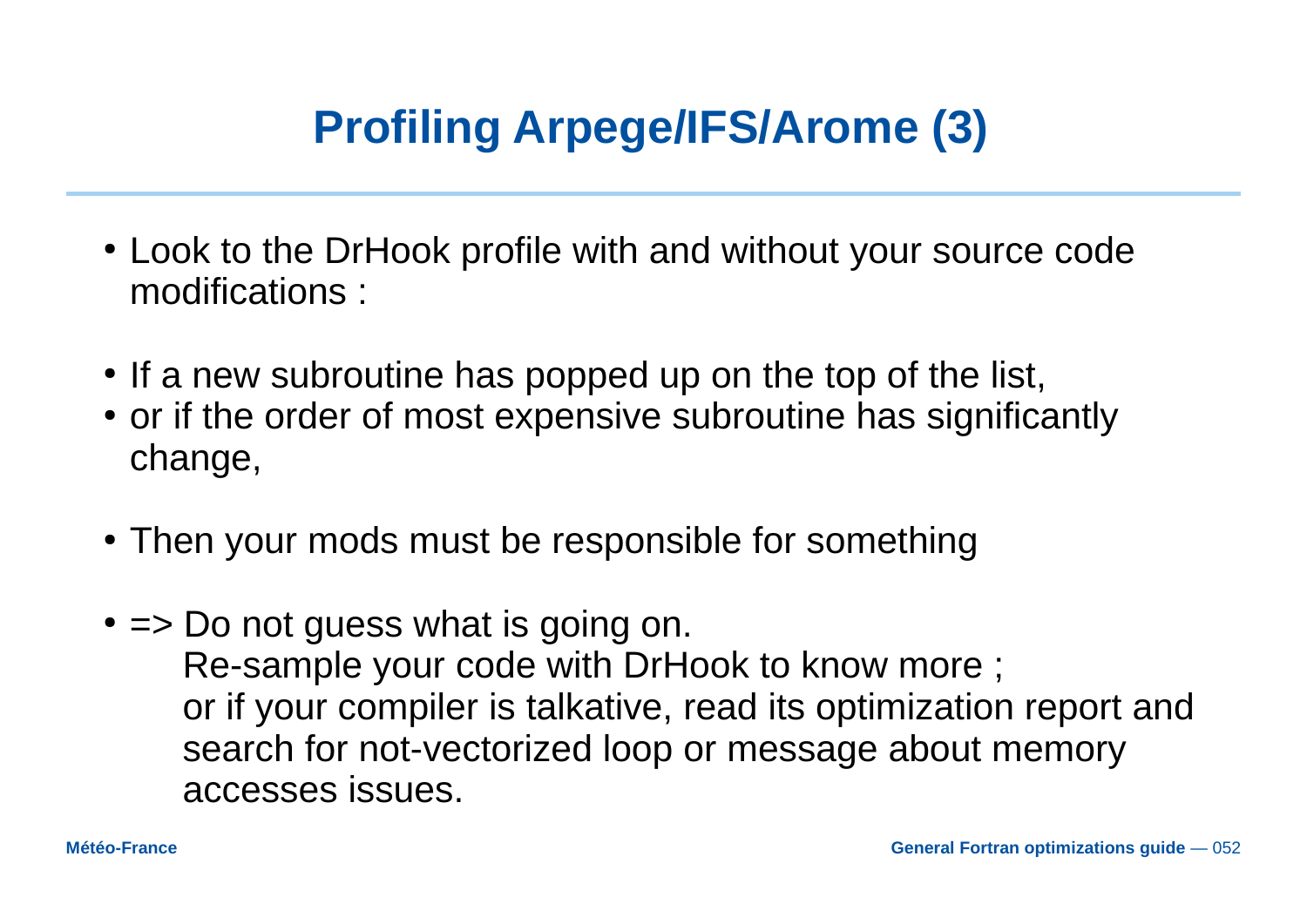

#### **Météo-France**

ryad.elkhatib@meteo.fr

www.meteofrance | @meteofrance